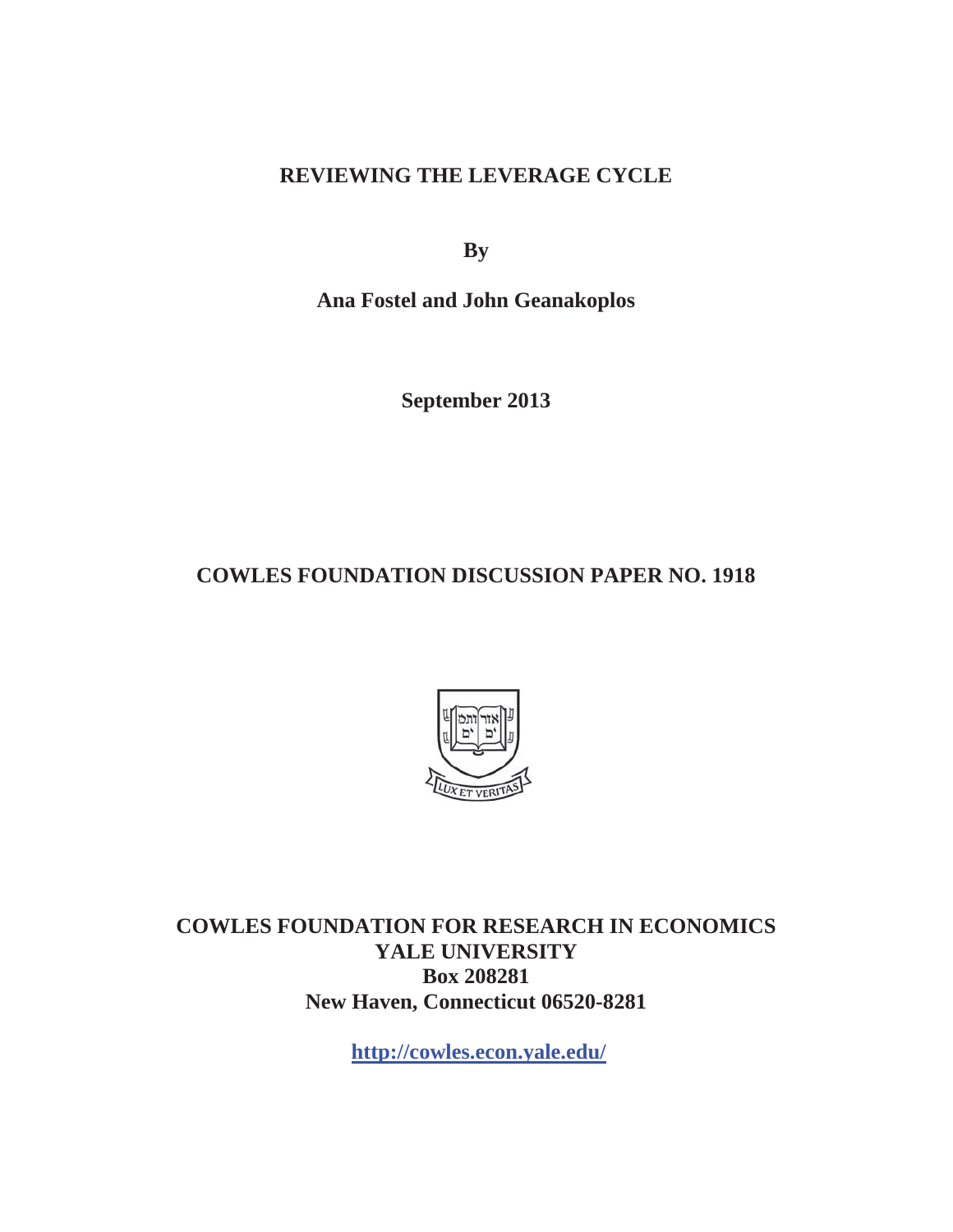# Reviewing the Leverage Cycle<sup>∗</sup>

Ana Fostel † John Geanakoplos ‡

September, 2013

#### **Abstract**

We review the theory of leverage developed in collateral equilibrium models with incomplete markets. We explain how leverage tends to boost asset prices, and create bubbles. We show how leverage can be endogenously determined in equilibrium, and how it depends on volatility. We describe the dynamic feedback properties of leverage, volatility, and asset prices, in what we call the Leverage Cycle. We also describe some cross-sectional implications of multiple leverage cycles, including contagion, flight to collateral, and swings in the issuance volume of the highest quality debt. We explain the differences between the leverage cycle and the credit cycle literature. Finally, we describe an agent based model of the leverage cycle in which asset prices display clustered volatility and fat tails even though all the shocks are essentially Gaussian.

Keywords: Leverage, Leverage Cycle, Volatility, Collateral Equilibrium, Collateral Value, Liquidity Wedge, Flight to Collateral, Contagion, Adverse selection, Agent Based Models.

## **1 Introduction**

Before the great financial crisis of 2007-09, mainstream macroeconomics regarded interest rates and technology shocks as the most important drivers of economic activity and asset prices. The Federal Reserve, charged with maintaining stable prices

<sup>∗</sup>Paper is submitted to the Annual Review of Economics. DOI for the paper is 10.1146/annureveconomics-080213-041426.

<sup>†</sup>George Washington University, Washington, DC

<sup>‡</sup>Yale University, New Haven, CT, Santa Fe Institute, Ellington Capital Management.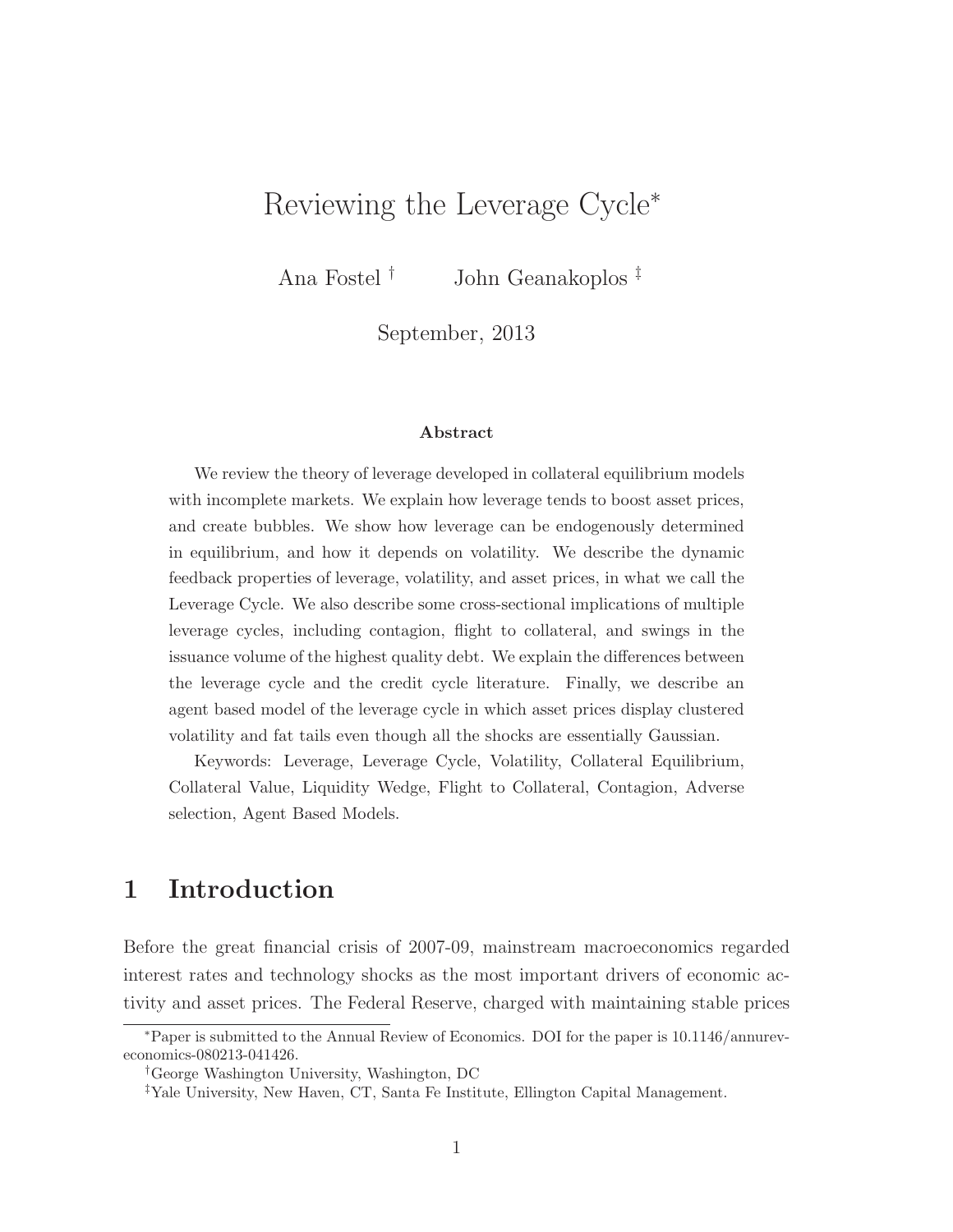and employment, subscribed to this view, relying almost exclusively on its power to influence interest rates: when activity was too low, it typically lowered interest rates, when activity got too frenetic, it raised interest rates. The recent financial crisis, however, has challenged this view. During the Great Moderation of the late 1990s and up through 2006, volatility was low, and asset prices and leverage were soaring. During the crisis of 2007-09 and its aftermath, now called the Great Recession, volatility soared and asset prices and leverage plummeted. Interest rates do not seem to have played a pivotal role in the transition, nor do there seem to have been any remarkable technology shocks. Certainly lowering interest rates to zero, as the Fed did to short rates in 2008, did not put an end to the recession.

The purpose of this Review is to describe an alternative view in which the key driver of asset prices, and therefore of economic activity, is endogenous leverage and volatility, rather than interest rates. The leverage cycle theory was developed in Geanakoplos (1997, 2003), and extended to multiple leverage cycles in Fostel and Geanakoplos (2008), before the financial crisis. Parts of these papers are described in what follows through a sequence of simple variations of one baseline example.

At most times, agents cannot borrow as much as they would like at the going riskless interest rates because lenders are afraid they might default. In order to protect their loans against default, lenders often insist that borrowers secure them by posting collateral. How much collateral is required per dollar borrowed depends in part on the insecurity of the lender, which to a great degree depends on the volatility of the value of the collateral itself, especially out in the bad tail. Credit markets get tighter when volatility rises. And when credit gets tight, asset prices fall, even with constant interest rates. These observations are the basis for the leverage cycle, first developed in Geanakoplos (2003), which we now describe.

When volatility is low for an extended period of time, leverage rises, both because lenders feel more secure, and because Wall Street innovates to stretch the available scarce collateral. As shown in Figure 1, at the beginning of the Great Moderation, borrowing \$86 or less on a \$100 house was normal. By the end of the Great Moderation, leverage had risen so much that by late 2006 it was normal to borrow \$97 on a  $$100$  house.<sup>1</sup>

When leverage rises throughout the economy, and not just for one borrower, asset

<sup>1</sup>Think of leverage not as the amount borrowed, but as the ratio of the value of the collateral to the cash downpayment used to buy it. A similar number is the ratio of the amount borrowed to the price of the collateral, or loan to value  $(LTV)$ .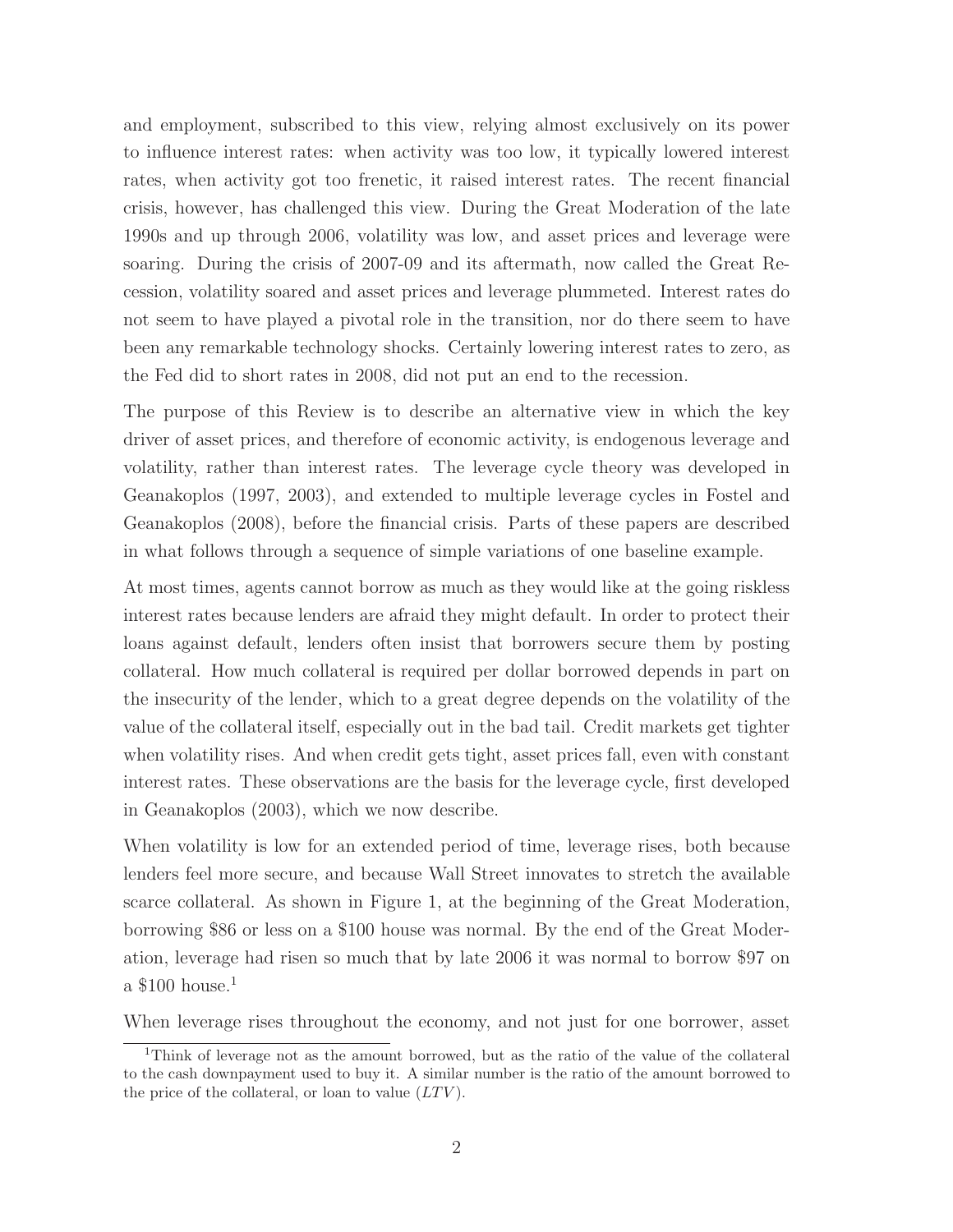

Figure 1: Leverage Cycle.

prices rise. More people can afford to buy, buyers can purchase more units, and they are willing to spend more for the collateral because they can use it to borrow. Borrowing therefore rises for compounded reasons: it is a higher percentage (higher  $LTV$  of a higher number (higher collateral prices). At the ebullient stage, when leverage is at its highest, the economy appears to be in wonderful shape: prices and investor's profits are high and stable, and economic activity is booming.

However, this is precisely the phase at which the economy is most vulnerable. A little bit of bad news that causes asset prices to fall has a big impact on the most enthusiastic and biggest buyers because they are the most leveraged.<sup>2</sup> Most importantly, if the bad news increases uncertainty or volatility, lenders will tighten credit. In 2006 the so called \$2.5 trillion of toxic mortgage securities that later threatened the whole financial system could have been purchased with a downpayment of about \$150 billion, with the remaining \$2.35 trillion spent out of borrowed money  $(LTV)$ of 93%). In 2008, those same securities required a downpayment of 75%; at 2006 prices, that would have meant a downpayment of almost \$2 trillion cash, and just \$600 billion borrowed  $(LTV$  of 25%). Within two years, leverage for these assets

<sup>&</sup>lt;sup>2</sup>An investor who is leveraged 30 to 1 loses 30% of his investment when the asset price falls only 1%.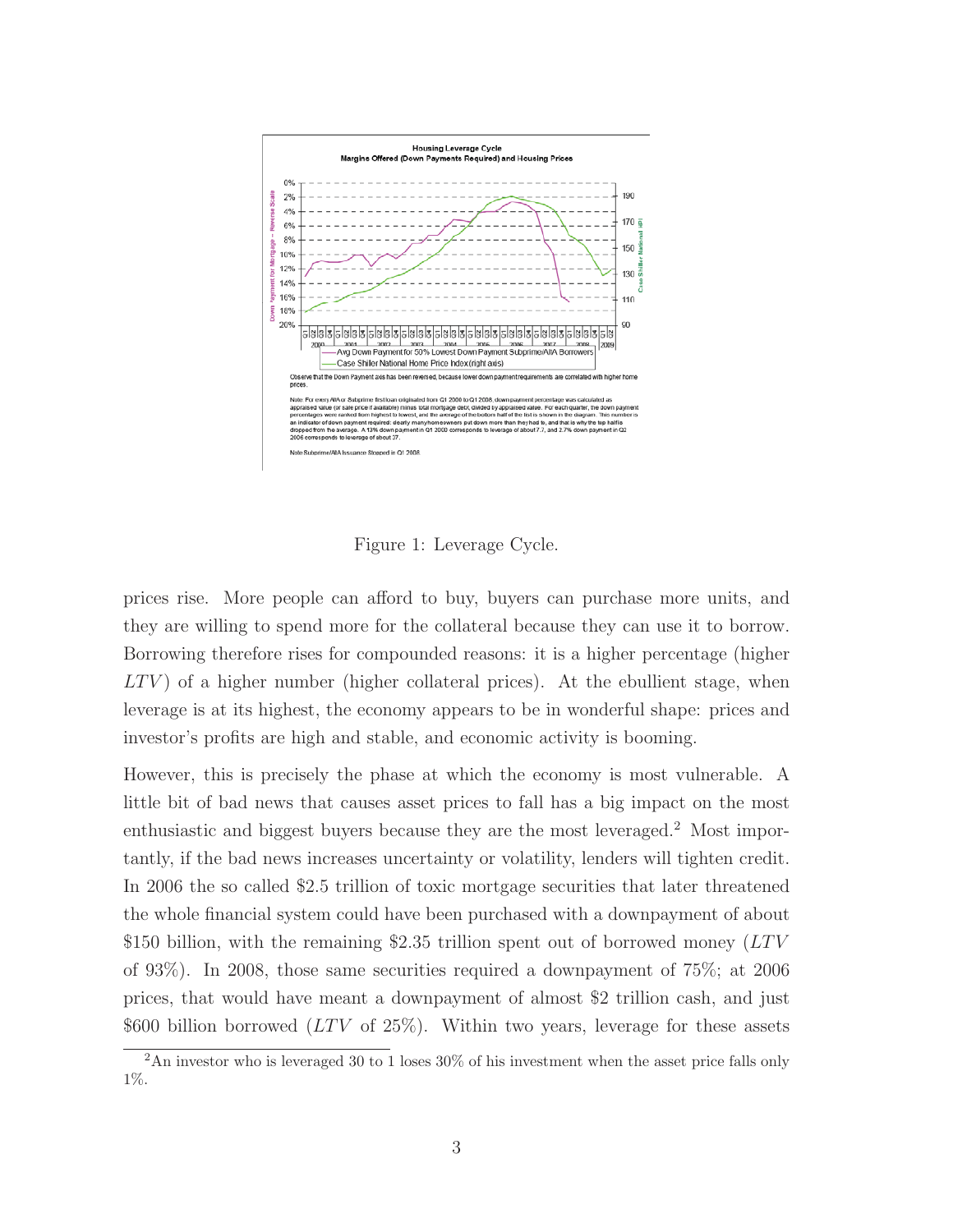fell from about 16 to less than 1.4. As Figure 1 shows, the normal downpayment for housing financed by non-government mortgages fell from 14% in 2000, to 2.7% in 2006, then rose to 16% in 2007.

As we will see, leverage cycle crashes always occur because of a coincidence of three factors. The bad news itself lowers the prices. But it also drastically reduces the wealth of the leveraged buyers, who were leveraged the most precisely because they are the most optimistic buyers. Thus the purchasing power of the most willing buyers is reduced. And most importantly, if the bad news also creates more uncertainty and volatility, then credit markets tighten and leverage will be reduced, just when the optimists would like to borrow more, making it much harder for the optimists and any potential new buyers to find funding.

Geanakoplos (1997) and Geanakoplos and Zame (1997) developed a collateral general equilibrium model and proved that under the usual convexity and continuity conditions, collateral equilibrium always exists.<sup>3</sup> Geanakoplos (1997) showed how leverage can be determined endogenously in equilibrium. At first glance this seems a difficult problem: how can one supply equals demand equation for loans determine two variables, the interest rate and the  $LTV$ ? In collateral equilibrium models the puzzle is solved by postulating that equilibrium prices consist of a menu, with a different interest rate for each  $LTV$ . Geanakoplos (1997, 2003) show in some special cases that all agents would choose the same contract from the menu. Fostel and Geanakoplos (2013) proved that in all binomial economies with financial assets, one and only one contract is indeed chosen. This leads to a simple formula for leverage: the LTV of each asset is its worst case return divided by the riskless rate of return. Thus leverage is determined by bad tail risk. In some special cases this formula can be recast to say that equilibrium margins are proportional to the volatility of a dollar's worth of the asset. As volatility goes up, leverage goes down, and as volatility goes down, leverage goes up.

These early collateral equilibrium models also provide a framework to study asset pricing implications of leverage. The key insight is that in collateral equilibrium investors do not set the marginal utility of an asset's dividends equal to its price; rather, they set the marginal utility of the asset's dividends net of the loan repayments equal to its downpayment. Assets can thus sell for more than the marginal utility of their dividends. Based on this insight, Fostel and Geanakoplos (2008) de-

<sup>&</sup>lt;sup>3</sup>This is not completely obvious; it is not true for the general equilibrium model with incomplete markets.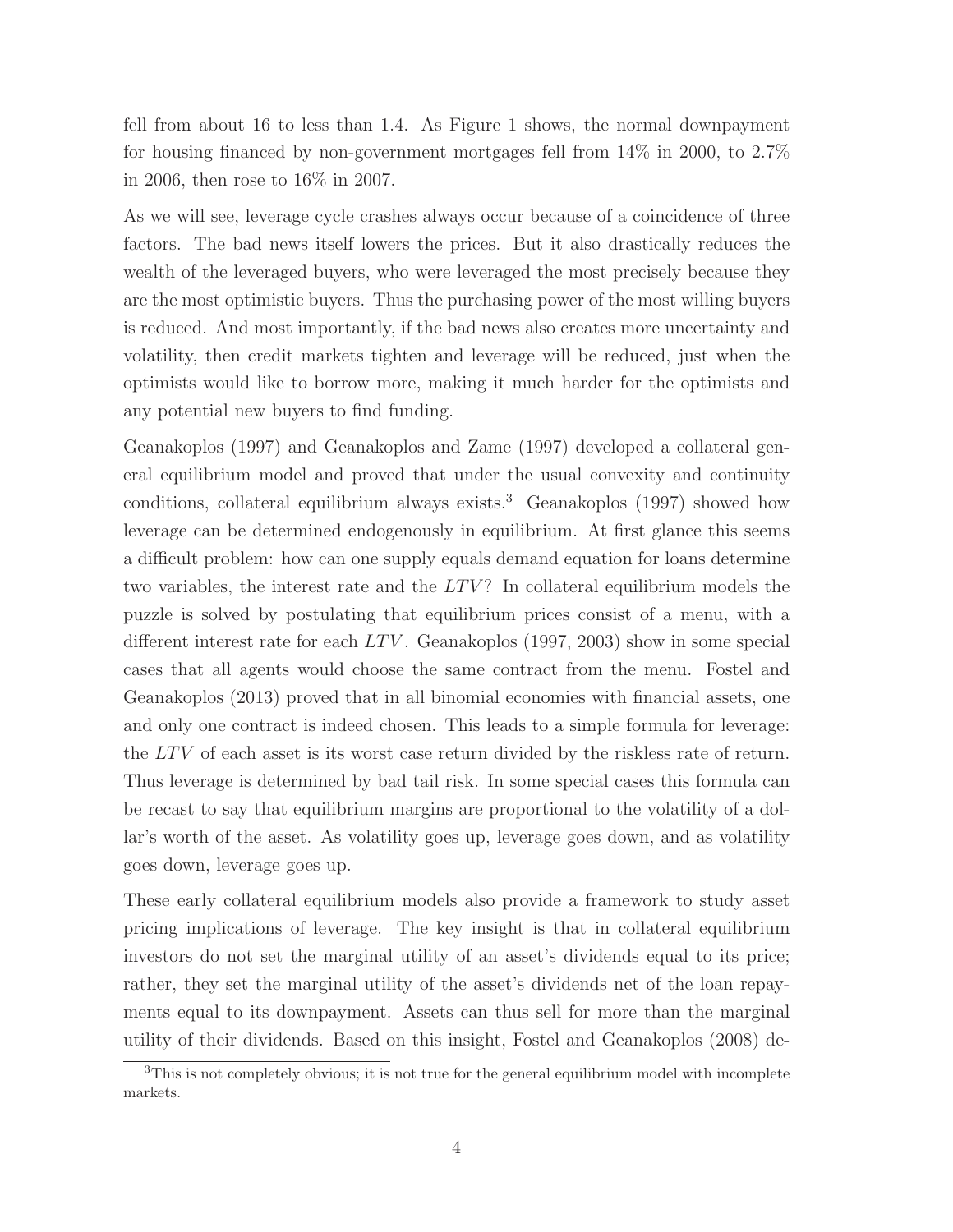velop a formal theory of asset pricing, that links liquidity and collateral to asset prices. First, they defined the liquidity wedge as the extra interest that collateral constrained borrowers would be willing to pay for loans if they did not have to put up the collateral. They showed that constrained borrowers would then use the very same liquidity wedge as the factor with which to discount all future cash flows. The liquidity wedge rises when consumption today falls (if agents have declining marginal utility of consumption) and also rises as the opportunities to invest increase. Second, an asset's price reflects its future returns, but also its ability to be used as collateral to borrow money. This second role is priced in equilibrium by a premium called Collateral Value: asset prices are equal to their payoff value plus their collateral values. Finally, they showed that collateral value is ultimately equal to the liquidity wedge multiplied by the size of the loan the collateral backs.

The leverage cycle of Geanakoplos (2003) is an example of how this pricing theory can have interesting dynamic implications. As we mentioned before, the price crashes because of three factors: the bad news, the capital loss of the most optimistic buyers, and the collapse of market leverage or  $LTV$ . The price falls a little because every agent's original opinion of the value of the asset is worsened by the bad news. It falls a lot either because the original optimist is forced to sell the asset to new buyers who valued the asset a lot less even before the bad news (the crisis economy), or because the original optimists manage to retain all the assets but value them much less on account of their higher liquidity wedge. When the capital loss and plunging  $LTV$  are large enough, and when the willingness of investors to pay for the assets is sufficiently heterogeneous, the price fall can be a big multiple of what anybody in the economy thinks is warranted by the bad news itself.

Fostel and Geanakoplos (2008) extended the model to include multiple leverage cycles over different asset classes. Collateral equilibrium pricing theory explains crosssection properties like flight to collateral, contagion and the enormous volatility in the volume of trade of high quality assets.

First, when bad news comes, some assets fall more in value than others in what is traditionally called a flight to quality. Fostel and Geanakoplos (2008) argue that the increasing spread between the assets is actually due to the increasing spread in their collateral values: when the liquidity wedge rises, it magnifies the difference in collateral values because good collateral backs bigger loans than bad collateral. They call this pricing behavior flight to collateral.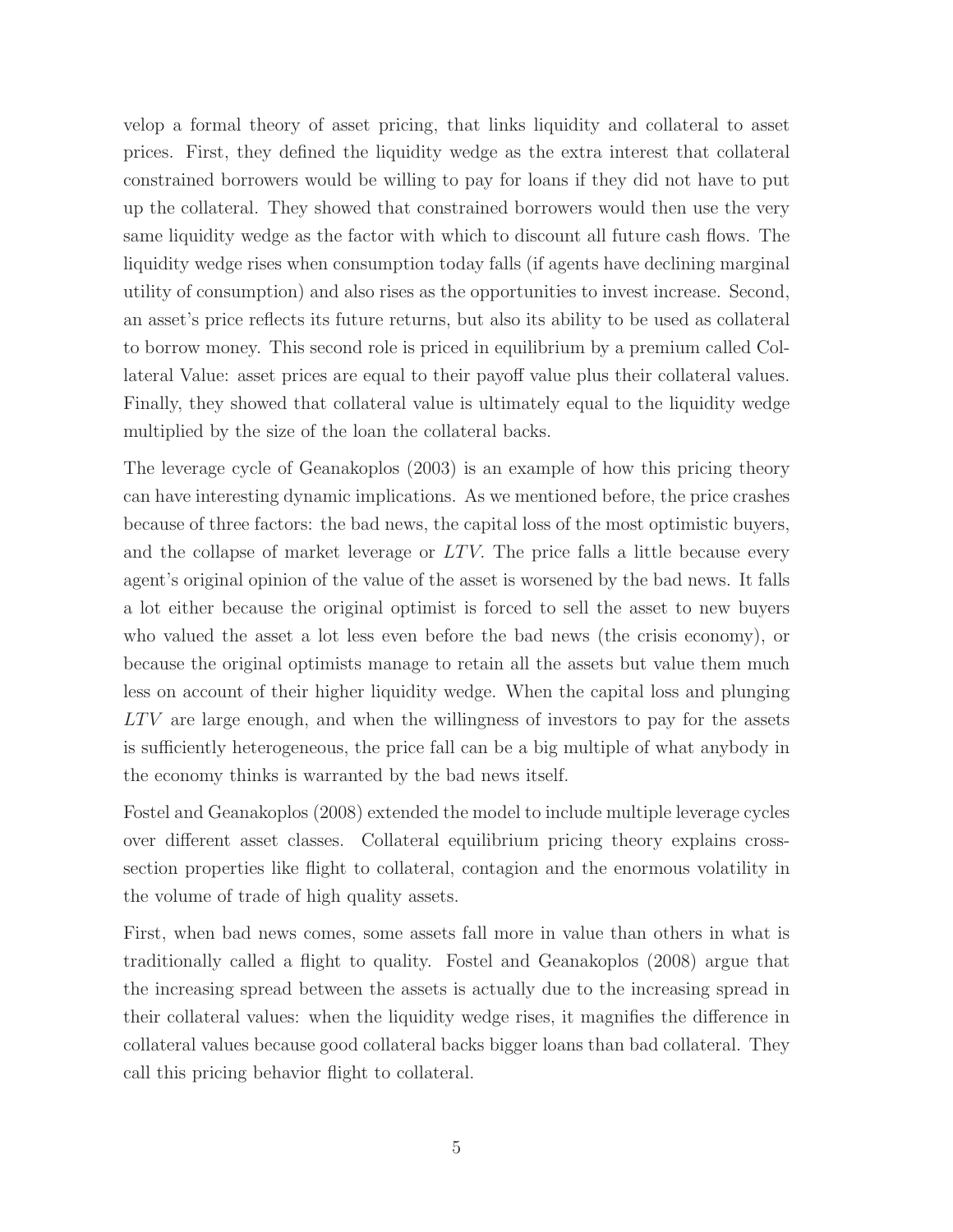Second, they give a collateral equilibrium explanation for contagion. Bad news for one asset class (like Asian debt in 1997 or subprime loans in 2007) sometimes causes widespread losses in other asset classes with completely independent dividends. They note that the declining stage of the leverage cycle in one asset market raises the liquidity wedge (and raises it more as the depressed prices in that market look like a special opportunity). But the liquidity wedge is part of the discount rate universal to all asset classes, and so the prices of all other assets bought by the same investors must fall. Interestingly this explanation of contagion does not rely on extreme selloffs. Leverage cycle price declines migrate to unrelated asset classes even when optimistic agents keep buying.

Finally, they give a collateral equilibrium explanation for the precipitous drop in debt issuance by the highest type borrowers during down phases of the leverage cycle when there is informational noise. Because of the widening spread of collateral values, good issuers drastically curtail their issuance in order to prevent bad issuers from imitating them. Flight to collateral combined with informational asymmetries generate violent swings in high quality debt even though bad news is equally bad for all asset classes.

Recently, Thurner, Farmer, and Geanakoplos (2012) reexamined the leverage cycle from an agent based modeling perspective. In their model, fluctuations in volatility are entirely endogenous, rather than driven by shocks to asset dividends. It is assumed that the agents who leverage have a more stable opinion of the value of assets than the cash buyers. When asset prices rise toward the value these leveraged buyers think is correct, their bets pay off and they become relatively richer and come to control more of the market. Prices therefore become more stable, that is, volatility declines, so lenders permit them to leverage more, driving volatility further down and their leverage further up. At that point a little bit of bad news leads to margin calls and forced selling, which leads to rapid price declines and a spike in volatility. This causes lenders to toughen margin requirements, creating more margin calls, more selling, and more volatility. It turns out that in this agent based model of the leverage cycle, asset prices display clustered volatility and fat tails even though all the shocks are essentially Gaussian.

Before the crisis, another branch of non-mainstream macroeconomics, led by Bernanke and Gertler (1989) and Kiyotaki and Moore (1997), also investigated collateral and what Kiyotaki-Moore (1997) called the credit cycle. The credit cycle featured the multiplier-accelerator feedback from good news about asset dividends, to higher asset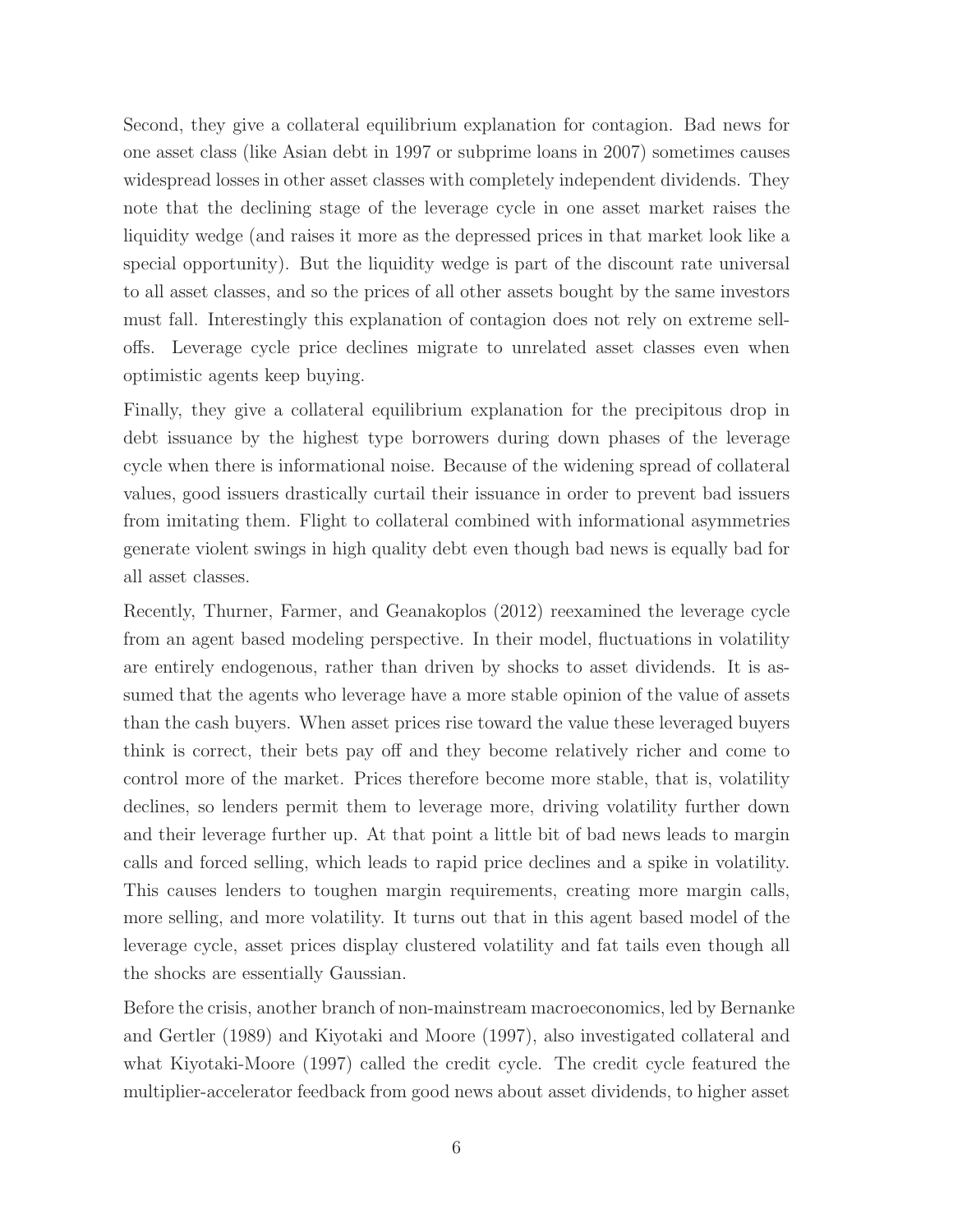prices, to more borrowing, to more investments improving asset values. Nevertheless, the credit cycle literature missed some important elements of the leverage cycle. The credit cycle ignored leverage. The multiplier-accelerator story would work with a constant  $LTV$ ; in fact, in Kiyotaki and Moore (1997), leverage falls when asset prices are rising, dampening the cycle instead of driving it. Volatility plays no role in the credit cycle. Endogenous leverage, and certainly changing leverage, is not really a focus of the credit cycle models. To the extent that endogenous leverage was considered at all, it was in a corporate finance context, in which assets cannot be fully levered because lenders want to see that the borrowers have skin in the game to incentivize them to work harder to improve the dividends of the assets (as in Holmstrom and Tirole (1997)). However, the holders of mortgage securities (and to a great extent the owners of houses), which formed the bulk of the collateral that fueled the 2000-2009 leverage cycle, had no control over the dividends or value of those securities. Leverage changed as lenders (perhaps led or misled by rating agencies) got more or less nervous about the future value of the assets. Finally, the credit cycle literature emphasized the view that collateral constraints depress the value of assets, and prevent investors from finding the money to invest as much as they wish. But that misses the collateral value of assets. When the only way to borrow is by holding certain kinds of collateral, the good collateral will rise, not fall, in price, leading to over investment and even bubbles. The credit cycle literature missed the bubble of the leverage cycle, as well as the speedy collapse brought on by rapidly falling leverage.

The review is organized as follows. Section 2 develops a static collateral equilibrium model and all the theoretical results regarding leverage and asset pricing. Section 3 analyzes the leverage cycle. Section 4 studies multiple leverage cycles. Section 5 presents an agent based model of the leverage cycle.

## **2 A Binomial Model of Endogenous Leverage**

### **2.1 The Model**

#### **Time and Uncertainty**

Consider a finite-horizon general equilibrium model, with time  $t = 0, \ldots, T$ . Uncertainty is represented by a binomial tree of date-events or states  $s \in S$ , including a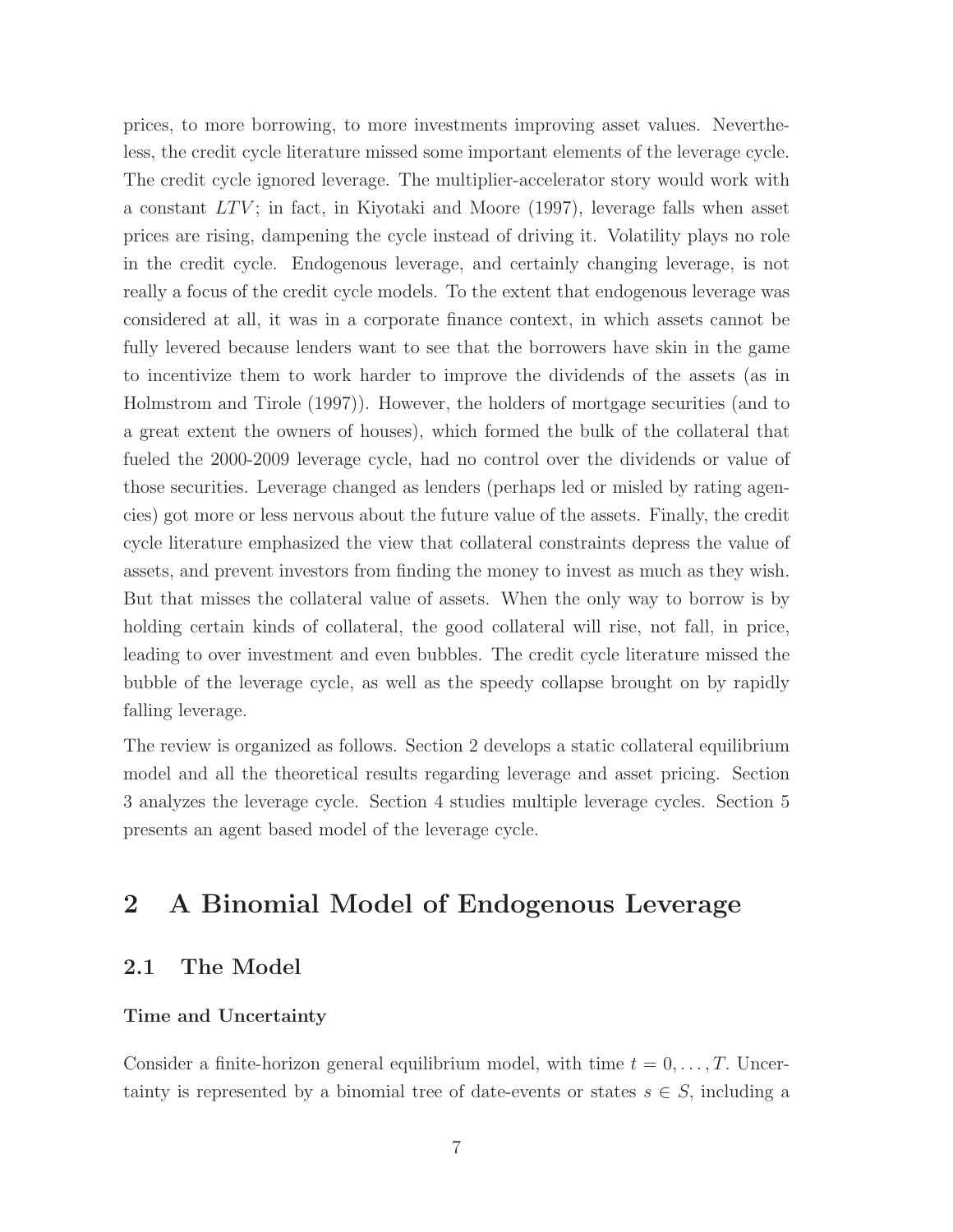root s = 0. Each state  $s \neq 0$  has an immediate predecessor  $s^*$ , and each nonterminal node  $s \in S \setminus S_T$  has a set  $S(s) = \{sU, sD\}$  of immediate successors. We denote the time of s by the number of nodes  $t(s)$  on the path  $(0, s]$  from 0 to s, not including 0. We stick with binomial trees in this review because they are the simplest models in which one can study the role of uncertainty in shaping leverage, and because one can prove general theorems about leverage and default in such models.

#### **Goods and Assets**

There is a single perishable consumption good c and  $K = \{1, ..., K\}$  assets k which pay dividends  $d_s^k$  of the consumption good in each state  $s \in S \setminus \{0\}$ . The dividends  $d_s^k$  are distributed at state s to the investors who owned the asset in state  $s^*$ .

We take the consumption good as numeraire in every state and  $p_s \in R_+^K$  denotes the vector of asset prices in state s.

We will assume that all assets are *financial assets*, that is, they give no direct utility to investors, and pay the same dividends no matter who owns them. Financial assets are valued exclusively because they pay dividends. Houses are not financial assets because they give utility to their owners. Nor is land if its output depends on who owns it and tills it.

#### **Debt and Collateral**

The heart of our analysis involves contracts and collateral. In Arrow Debreu equilibrium the question of why agents repay their loans is ignored. We suppose from now on that the only enforcement mechanism is collateral.

A debt contract  $j \in J$  is a one-period non contingent bond issued in state  $s(j) \in S$ that promises  $b(j) > 0$  units of the consumption good in each immediate successor state  $s' \in S(s)$ , using one unit of asset  $k(j) \in K$  as collateral. We denote the set of contracts with issue state s backed by one unit of asset k by  $J_s^k \subset J$ ; we let  $J_s = \bigcup_k J_s^k$  and  $J = \bigcup_{s \in S \setminus S_T} J_s$ .

The price of contract j in state  $s(j)$  is  $\pi_j$ . An investor can borrow  $\pi_j$  at  $s(j)$  by selling contract j, promising  $b(j)$  in each  $s' \in S(s(j))$ , provided he holds one unit of asset  $k(j)$  as collateral. Let  $\varphi_j$  be the number of contracts j traded at  $s(j)$ . There is no sign constraint on  $\varphi_j$ . A positive  $\varphi_j$  indicates the agent is selling  $|\varphi_j|$  contracts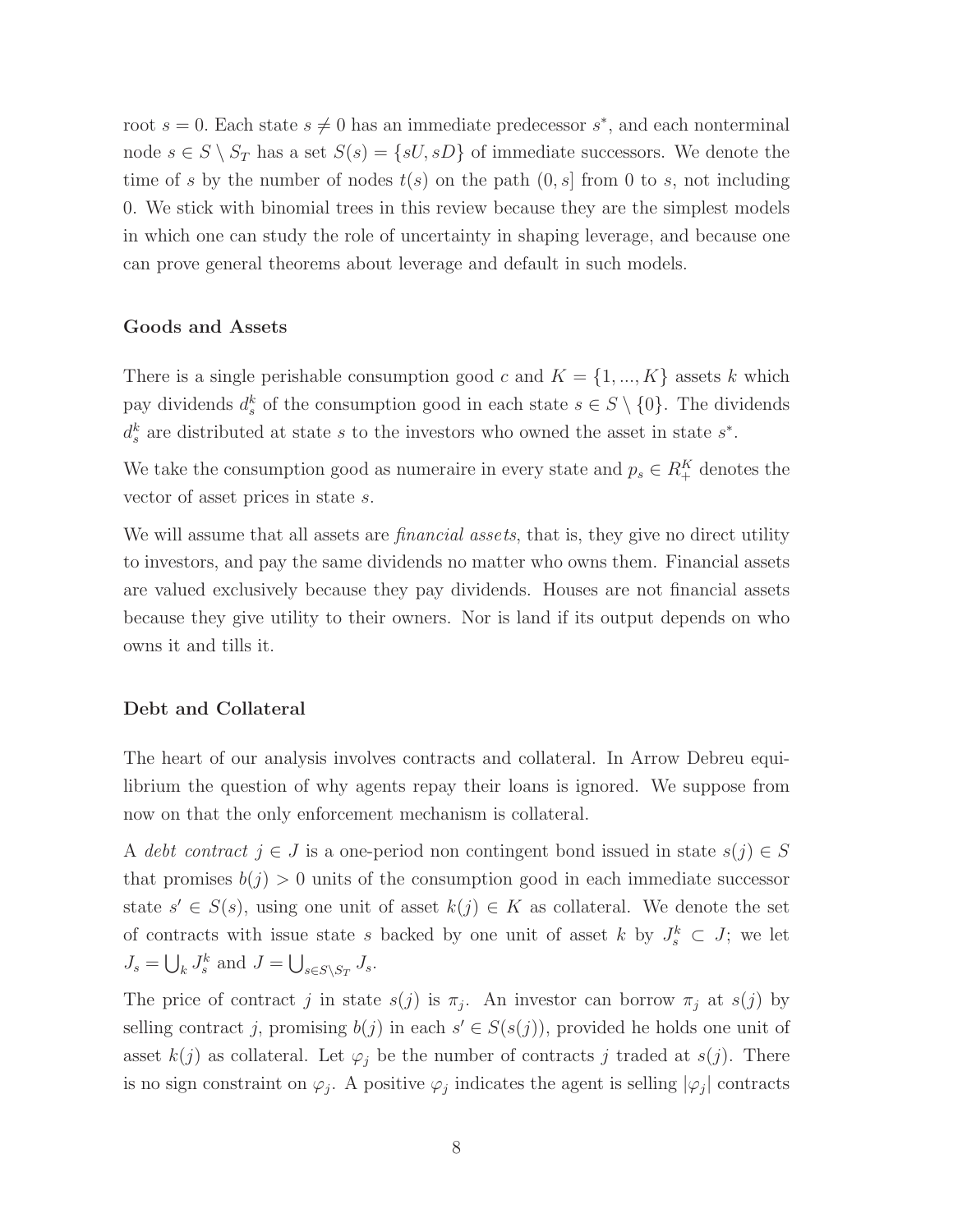j or borrowing  $|\varphi_j|\pi_j$ ; a negative  $\varphi_j$  indicates the agent is buying  $|\varphi_j|$  contracts j or lending  $|\varphi_i|\pi_i$ .

We shall assume that the most a borrower can lose is his collateral if he does not honor his promise, as is the case with "no-recourse" collateral. Hence the actual delivery of contract j in each state  $s' \in S(s(j))$  is

$$
min{b(j), p_{s'k(j)} + d_{s'}^k}
$$
 (1)

The rate of interest promised by contract j in equilibrium is  $(1+r_j) = b(j)/\pi_j$ . If the promise is small enough that  $b(j) \leq p_{s'k(j)} + d_{s'}^k, \forall s' \in S(s(j))$ , then the contract will not default. In this case its price defines a riskless rate of interest. In equilibrium, all one period contracts j that do not default and are issued at the same state  $s = s(j)$ can be priced so as to define the same riskless rate of interest which we call  $r_s$ .

The Loan-to-Value  $LTV_j$  associated to contract j in state  $s(j)$  is given by

$$
LTV_j = \frac{\pi_j}{p_{s(j)k(j)}}.\tag{2}
$$

The margin  $m_j$  associated to contract j in state  $s(j)$  is  $1-LTV_j$ . Leverage associated to contract j in state  $s(j)$  is the inverse of the margin,  $1/m_j$ , and moves monotonically with  $LTV_i$ .

We define leverage for asset k in state s,  $LTV_s^k$ , as the trade-value weighted average of  $LTV_j$  across all actively traded debt contracts  $j \in J_s^k$  by all the agents  $h \in H$ 

$$
LTV_s^k = \frac{\sum_h \sum_{j \in J_s^k} \max(0, \varphi_j^h) \pi_j}{\sum_h \sum_{j \in J_s^k} \max(0, \varphi_j^h) p_{sk}}.
$$
\n(3)

Finally, leverage for investor h in state s,  $LTV_s^h$ , is defined analogously as

$$
LTV_s^h = \frac{\sum_k \sum_{j \in J_s^k} \max(0, \varphi_j^h) \pi_j}{\sum_k \sum_{j \in J_s^k} \max(0, \varphi_j^h) p_{sk}}.
$$
\n(4)

#### **Investors**

Each investor  $h \in H$  is characterized by a utility,  $u^h$ , a discount factor,  $\delta_h$ , and subjective probabilities  $\gamma_s^h$  denoting the probability of reaching state s from its pre-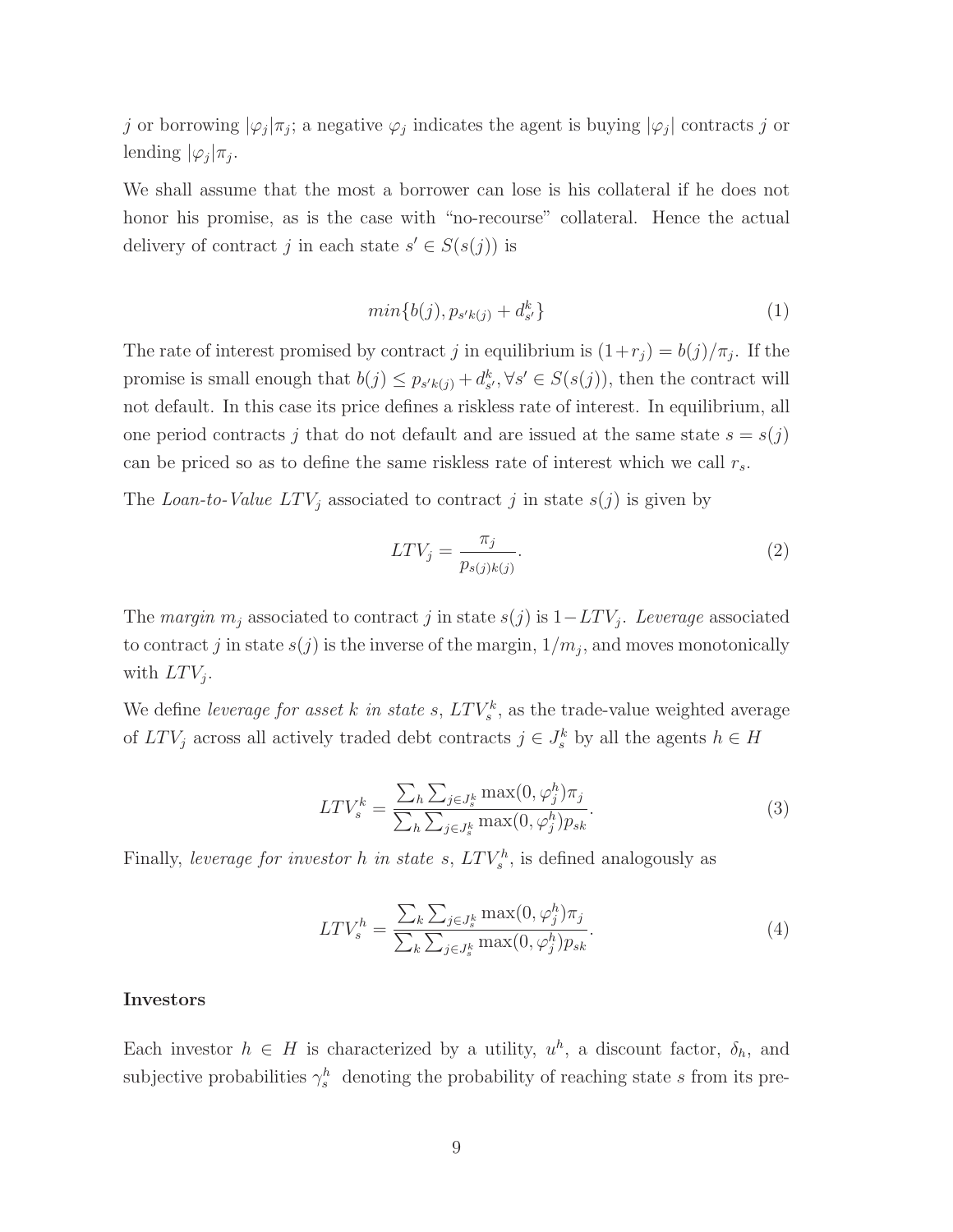decessor  $s^*$ , for all  $s \in S \setminus \{0\}$ .<sup>4</sup> We assume that the utility function for consumption in each state  $s \in S$ ,  $u^h : R_+^L \to R$ , is differentiable, concave, and monotonic. The expected utility to agent  $h$  is

$$
U^h = u^h(c_0) + \sum_{s \in S \backslash 0} \delta_h^{t(s)} \bar{\gamma}_s^h u^h(c_s). \tag{5}
$$

where  $\bar{\gamma}_s^h$  is the probability of reaching s from 0 (obtained by taking the product of  $\gamma_{\sigma}^{h}$  over all nodes  $\sigma$  on the path  $(0, s]$  from 0 to s).

Investor h's endowment of the consumption good is denoted by  $e_s^h$  in each state  $s \in S$ . His endowment of the assets in state s is  $a_s^h \in R_+^K$ . We assume that the consumption good is always present,  $\sum_{h\in H}(e_s^h+d_s\cdot\sum_{\{\sigma:\sigma\leq s\}}a_s^h)>0, \forall s\in S$ . We suppose agents start with no debts,  $J_{0^*} = \emptyset$ .

Given asset prices and contract prices  $(p, \pi)$ , each agent  $h \in H$  choses consumption, c, asset holdings, y, and contract sales/purchases  $\varphi$  in order to maximize utility (4) subject to the budget set defined by

$$
B^{h}(p,\pi) = \{(c, y, \varphi) \in R_{+}^{S} \times R_{+}^{SK} \times (R^{J_{s}})_{s \in S \setminus S_{T}} : \forall s
$$

$$
(c_{s} - e_{s}^{h}) + p_{s} \cdot (y_{s} - y_{s^{*}} - a_{s}^{h}) \le
$$

$$
\le \sum_{k \in K} d_{s}^{k} y_{s^{*}k} + \sum_{j \in J_{s}} \varphi_{j} \pi_{j} - \sum_{k \in K} \sum_{j \in J_{s}^{k}} \varphi_{j} min(b(j), p_{sk} + d_{s}^{k});
$$

$$
\sum_{j \in J_{s}^{k}} max(0, \varphi_{j}) \le y_{s}^{k}, \forall k \}.
$$

In each state s, expenditures on consumption minus endowments, plus total expenditures on assets net of asset holdings carried over from the previous period and asset endowments, can be at most equal to total asset deliveries plus the money borrowed selling contracts, minus the payments due at s from contracts sold in the past. Finally, those agents who borrow must hold the required collateral.

#### **Collateral Equilibrium**

A Collateral Equilibrium in this economy is a vector of financial asset prices and contract prices, consumption decisions, and financial decisions on assets and contract holdings  $((p,\pi),(c^h,y^h,\varphi^h)_{h\in H}) \in (R_+^K \times R_+^{J_s})_{s\in S\setminus S_T} \times (R_+^S \times R_+^{SK} \times (R^{J_s})_{s\in S\setminus S_T})^H$ such that

<sup>4</sup>Of course,  $\gamma_{sD}^{h} = 1 - \gamma_{sU}^{h}, \forall s \in S \setminus S_T$ .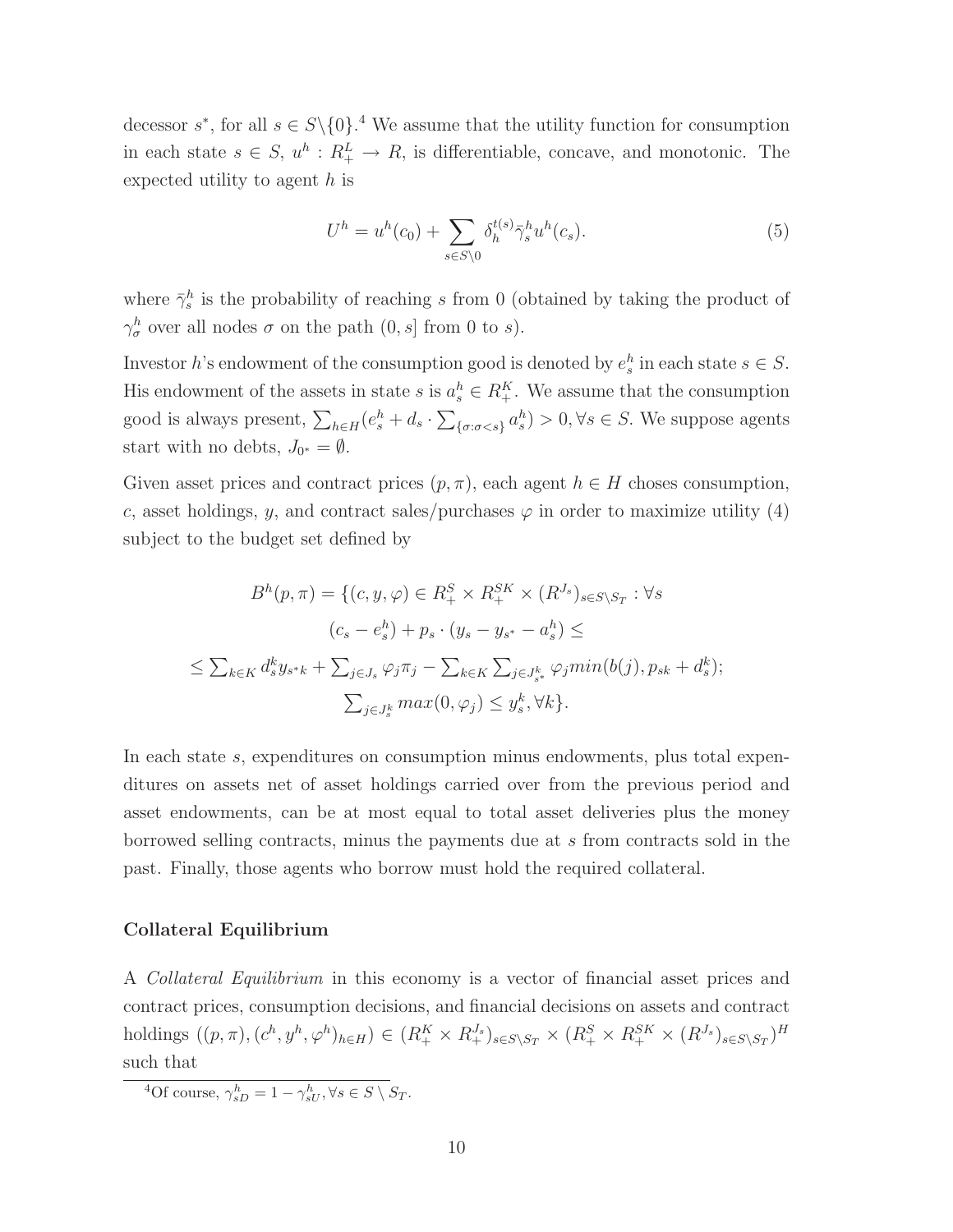1.  $\sum_{h \in H} (c_s^h - e_s^h) = \sum_{h \in H} \sum_{k \in K} y_{s^*k}^h d_s^k, \forall s.$ 2.  $\sum_{h \in H} (y_s^h - y_{s^*}^h - a_s^h) = 0, \forall s.$ 3.  $\sum_{h\in H}\varphi_j^h=0, \forall j\in J_s, \forall s.$ 4.  $(c^h, y^h, \varphi^h) \in B^h(p, \pi), \forall h$  $(c, y, \varphi) \in B^h(p, \pi) \Rightarrow U^h(c) \leq U^h(c^h), \forall h.$ 

Markets for consumption, assets and promises clear in equilibrium and agents optimize their utility in their budget set. Geanakoplos and Zame (1998) showed that equilibrium in this model always exists.

### **2.2 A First Example**

In order to fix ideas and motivate our main theoretical results let us first consider a simple static example, similar to one in Geanakoplos (1997). Suppose  $T = 1$ ,  $S = \{0, U, D\}$  and suppose that there is only one asset, Y, that pays dividends  $d_U = 1, d_D = .2$ . Suppose the set of contracts  $J = \{1, 2, ..., 1000\}$ , where  $b(j) = j/100$ for all  $j$ .

Suppose there are two types of agents  $H = \{O, P\}$ , with logarithmic utilities, who do not discount the future. Agents differ in their beliefs and wealth. Optimists assign a probability  $\gamma_U^O = 0.9$  to the good state whereas pessimists assign a probability of only  $\gamma_U^P = .4$  to the same realization. Both agents are endowed with a single unit of the asset at the beginning,  $a_0^h = 1, h = 0, P$ , and are endowed with consumption goods:  $e_0^O = e_D^O = 8.5, e_U^O = 10$  and  $e_s^P = 100, s = 0, U, D$ .

Table 1 describes the essentially unique equilibrium in this economy. The price of the asset is  $p = 0.708$ . Optimists hold all the assets in the economy and use them all as collateral to borrow money from the pessimists. It turns out that the only contract traded in equilibrium is  $j^* = 20, b(j^*) = d_D = .2$ , which sells for the price  $\pi_{j^*} = .199$ . Optimists use two units of the assets as collateral to sell two units of the contract that promises to pay  $b(j^*) = .2$ , avoiding default in equilibrium. Thus they borrow  $2\pi_{j^*} = .398$ . The resulting asset leverage is  $LTV = \frac{\pi_{j^*}}{p} = \frac{.199}{.708} = .282$ .

In equilibrium all contracts are priced, even those that are not traded. For  $b(j) \leq 0.2$ ,  $\pi_j = b(j)/1.001$ . One can borrow on these contracts at the same riskless rate of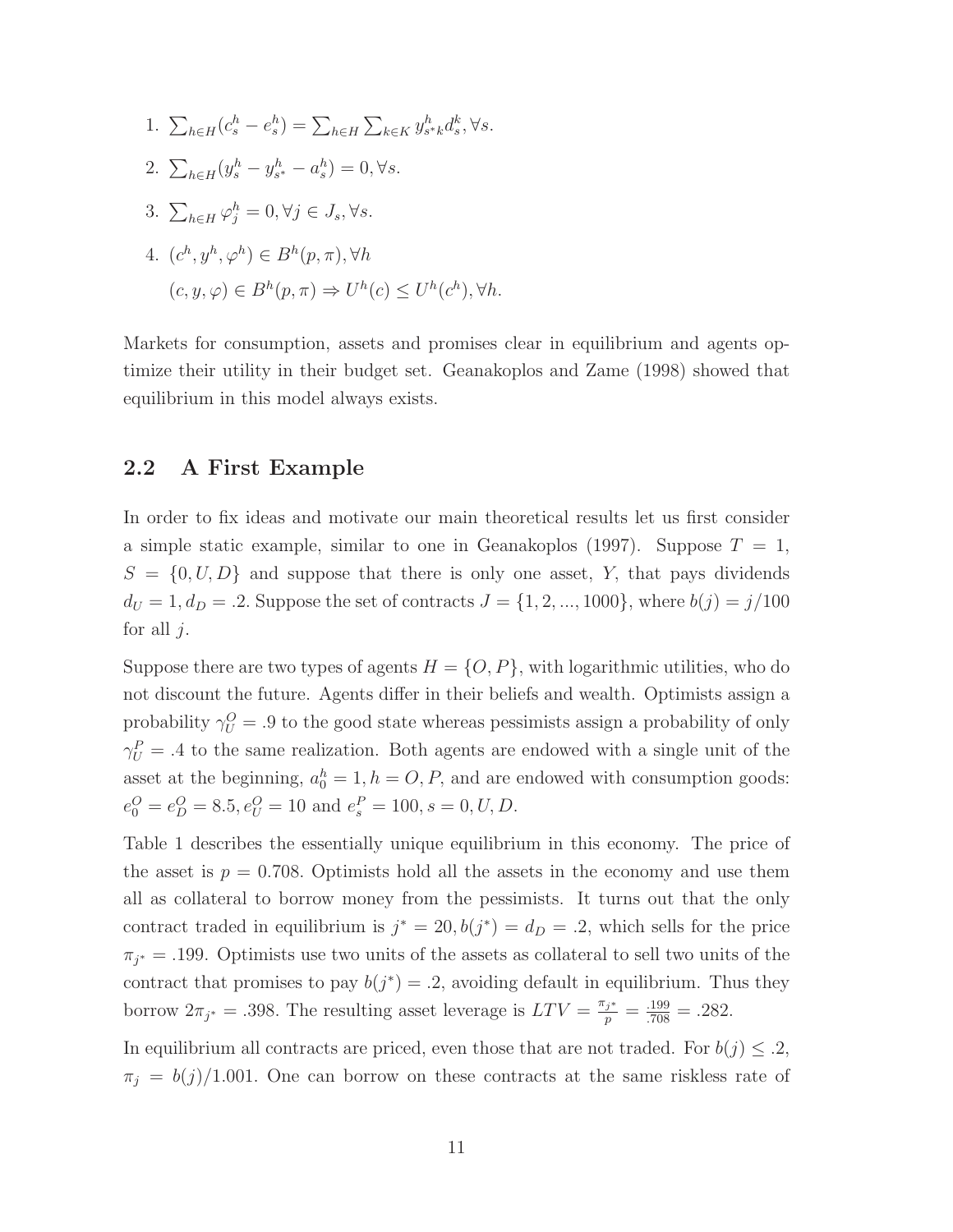interest of 0.1%. For  $b(j) > 0.2$ ,  $\pi_j = \frac{.4min\{b(j),1\}+.6min\{b(j),.2\}}{1.001} < b(j)/1.001$ . Since these contracts involve default, the associated interest rate  $1 + r_j = b(j)/\pi_j$  is much higher than the riskless rate. For example for  $b(j) = .3$ ,  $\pi_j = 0.239$ , and the interest rate is  $r_j = 25.12\%.$ 

| <b>States</b>       | $s=0$                      |       | $s = U$ $s = D$ |  |  |  |  |  |
|---------------------|----------------------------|-------|-----------------|--|--|--|--|--|
| Prices and Leverage |                            |       |                 |  |  |  |  |  |
| $\mathcal{P}$       | 0.708                      |       |                 |  |  |  |  |  |
| $b(j^*)$            | 0.2                        |       |                 |  |  |  |  |  |
| $\pi_{j^*}$         | 0.199                      |       |                 |  |  |  |  |  |
| $r_{i^*}$           | 0.1%                       |       |                 |  |  |  |  |  |
| LTV                 | 0.282                      |       |                 |  |  |  |  |  |
| Asset $Y$           |                            |       |                 |  |  |  |  |  |
| Optimists           | $\overline{2}$             |       |                 |  |  |  |  |  |
| Pessimists          | $\Omega$                   |       |                 |  |  |  |  |  |
|                     | Debt Contracts $\varphi_i$ |       |                 |  |  |  |  |  |
| Optimists           | $\overline{2}$             |       |                 |  |  |  |  |  |
| Pessimists          | $-2$                       |       |                 |  |  |  |  |  |
|                     | Consumption                |       |                 |  |  |  |  |  |
| Optimists           | 8.2                        | 11.6  | 8.5             |  |  |  |  |  |
| Pessimists          | 100.3                      | 100.4 | 100.4           |  |  |  |  |  |

Table 1: Equilibrium Static Economy.

The prices of the contracts in the equilibrium described above correspond to the marginal utilities of the pessimist, so he is indifferent between lending or not. The optimists strictly prefer not to take any contract with  $b(j) \neq 2$ . The asset on the other hand is priced according to the marginal utilities of optimists.<sup>5</sup> The key equations to calculate the equilibrium are

<sup>&</sup>lt;sup>5</sup>Thus the equilibrium in the table has asset and contract prices that cannot be determined by state prices. However, this is not literally the unique equilibrium. One can modify the prices of contracts that are not traded without disturbing market clearing. Fostel-Geanakoplos (2013) showed that in binomial trees with debt contracts and one financial asset, there is always an equilibrium with unique state prices explaining the asset price and all the contract prices. In this example, the state price for  $U$  is .635 and for  $D$  is .363.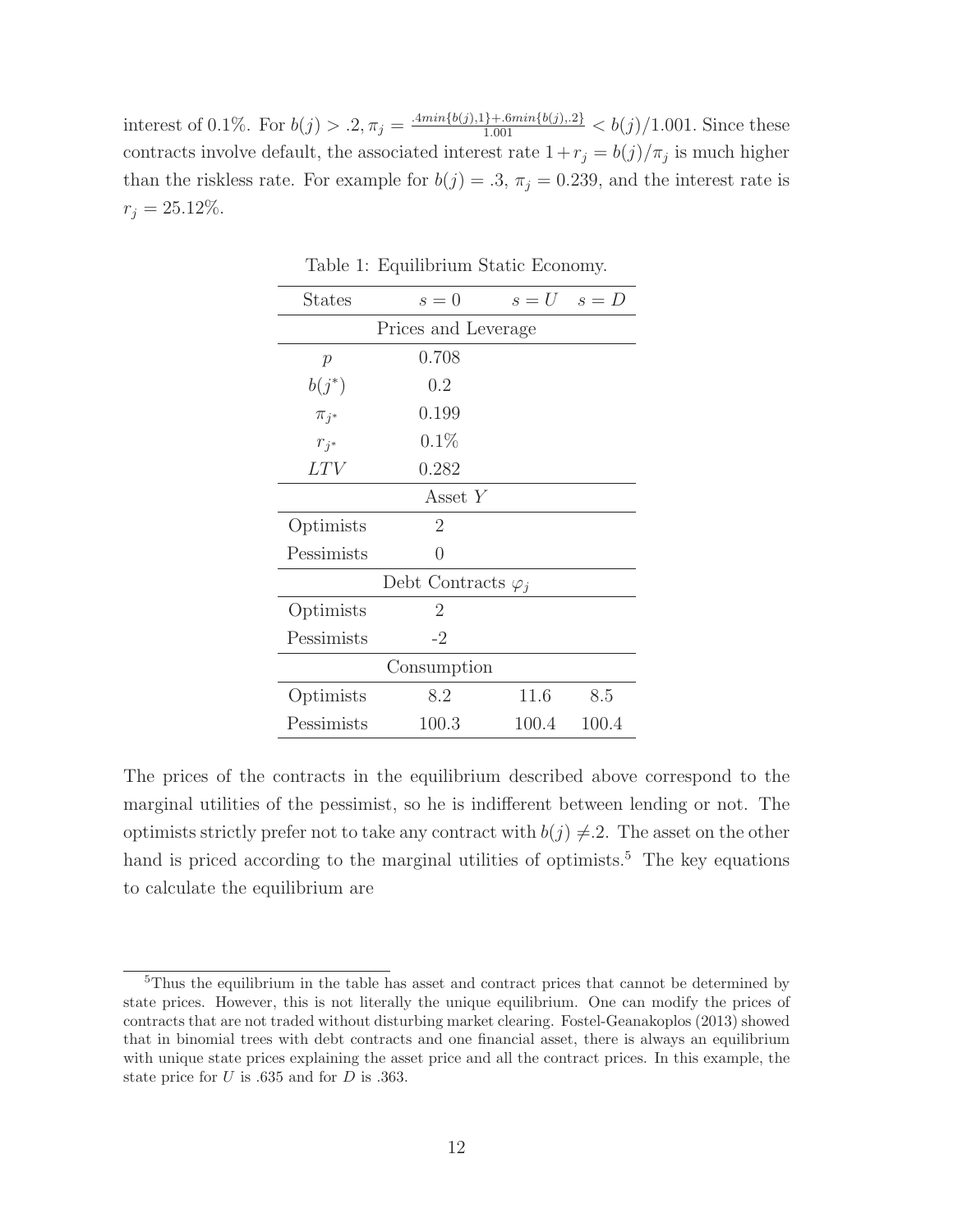$$
\frac{1}{c_0^O}(p - \pi_{j^*}) = \gamma_U^O \frac{1}{c_U^O}(1 - d_D) + \gamma_D^O \frac{1}{c_D^O}(d_D - d_D) \tag{6}
$$

$$
\frac{1}{c_0^P} \pi_{j^*} = \gamma_U^P \frac{1}{c_U^P} d + \gamma_D^P \frac{1}{c_D^P} d_D \tag{7}
$$

Observe that the first equation requires that the marginal utility to the optimist of the downpayment for the asset is equal to his marginal utility of the asset dividends net of the j<sup>∗</sup> loan deliveries. The usual requirement that the marginal utility of the asset price is equal to the marginal utility of the asset dividends does not hold in collateral equilibrium.

There are several important ideas coming out of this simple example that we will discuss now and further formalize in Sections 2.3 to 2.7.

#### **2.2.1 Endogenous Leverage**

First, in equilibrium there is not just one interest rate but a menu of interest rates depending on the promise per unit of collateral. A problem when calculating equilibrium is to know which contract is actively traded. Agents have access to a whole menu of contracts  $J_0$ , all of which are priced in equilibrium. But because collateral is scarce (there are only two units of collateral in the economy, and in Arrow Debreu equilibrium, promises would be much bigger), only a few contracts will be traded. As Geanakoplos (1997) explained, all contract types are not rationed equally; instead most will be rationed to zero trade, and just a few, possibly just one type, will be actively traded in equilibrium. The example shows that only one contract is traded, the max min contract j<sup>\*</sup> satisfying  $b(j^*) = d_D = .2$ . This is the maximum amount optimists can promise while guaranteeing they will not default in the future. One might have thought that optimists would be so eager to borrow money in order to buy the asset from pessimists (who they believe undervalue the asset), that they would want to promise more than .2 per asset, happily paying a default premium in order to get more money at time 0. According to the equilibrium, this is not the case.

Second, the reason they do not borrow more is that they are constrained from borrowing more at the going interest rate. The equilibrium interest rate is  $r = 0.1\%$ , and at that rate optimists would be willing to borrow much more than .398. Indeed, in order to get a tiny additional loan they would be willing to pay a rate of 37%, even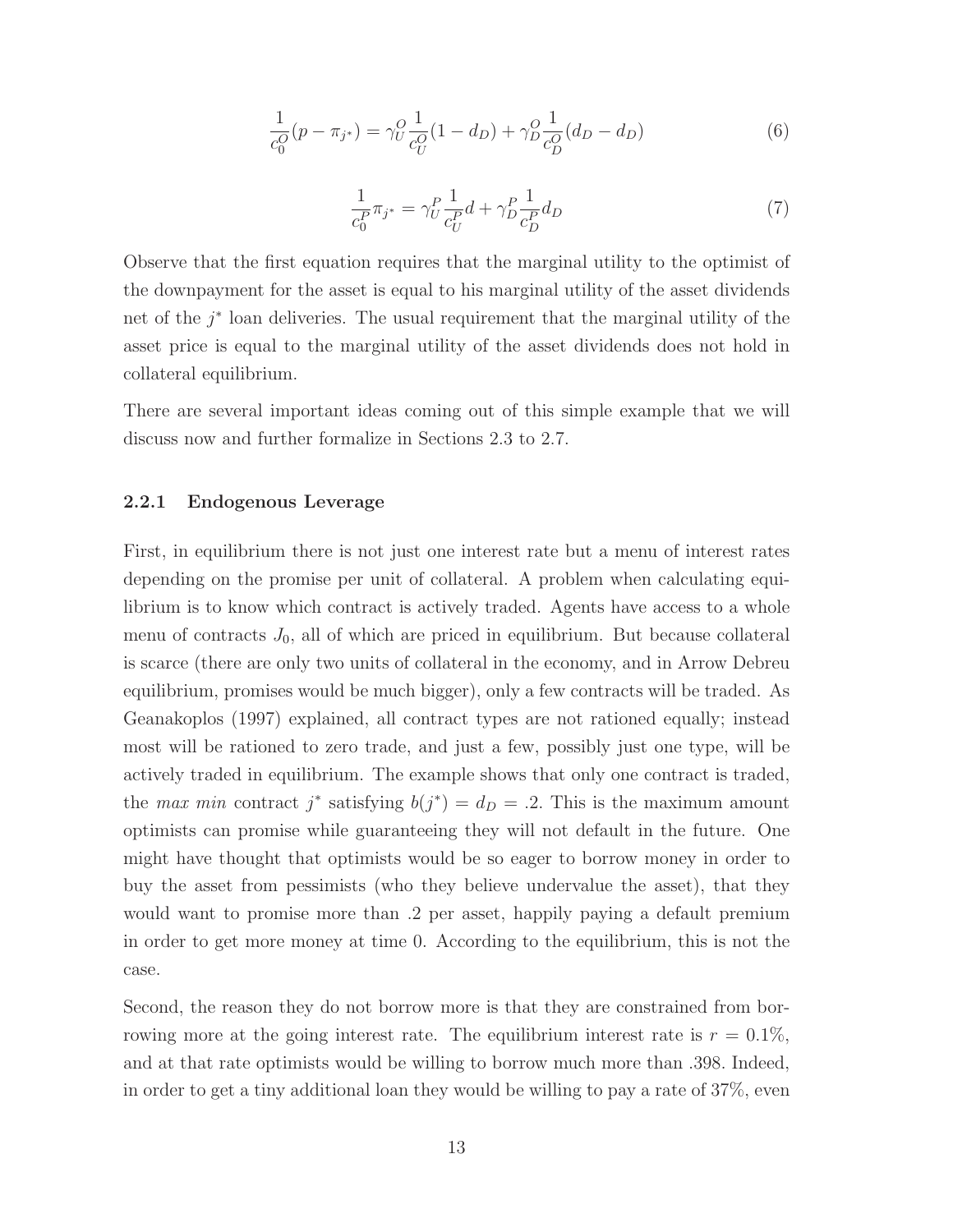if they were forced to deliver in full (out of their future endowments) under punishment of death.<sup>6</sup> But no lender will be willing to lend them more money, even at that rate, because there is no punishment. There is only collateral to enforce the delivery, and promises beyond  $\alpha$  per asset will default in state D. The only way to borrow more, while using the same collateral, is to sell a contract j with  $b(j) > 0.2$ . But as we explained before, such contracts are priced by the market at much higher interest rates than 0.1%. Of course the borrowers are also aware that they will default and not actually have to pay everything they owe in state  $D$ , and as a result they are willing to pay a default premium. But this default premium is not enough to satisfy the lenders: the equilibrium implied interest rate on j with  $b(j) > 0.2$  is still higher, so borrowers will not borrow more. The threat of default is so strong, it causes the lenders to constrain the borrowers. More precisely, the offered interest rate rises too fast as a function of  $b(j)$  for the borrowers to be willing to take on more debt.

Third, leverage could be anything, but equilibrium endogenously chooses leverage according to a simple formula. Each contract has a leverage associated to it. When only one contract is traded in equilibrium, this uniquely pins down the leverage in the economy. Moreover, since there is no default, the price of the only traded contract is given by  $\pi_{j^*} = \frac{d_D}{1+r_j^*}$ . Leverage can then be characterized by the simple formula  $LTV = \frac{\pi_{j^*}}{p} = \frac{d_D/p}{1 + r_{j^*}}$ . Thus  $LTV$  is given by the ratio between the worst case rate of return on the asset and the riskless rate of interest.

There is a growing literature on leverage. Some of the papers such as Acharya and Viswanathan (2011), Adrian and Shin (2010), Brunnermeier and Sannikov (2013) and Gromb and Vayanos (2002), focus on investor-based leverage Other papers, such as Acharya, Gale and Yorulmazer (2011), Brunnermeier and Pedersen (2009), Fostel and Geanakoplos (2008, 2012a and 2012b, 2013), Geanakoplos (1997, 2003 and 2010) and Simsek (2013), focus on asset-based leverage.

Not all these models actually make room for endogenous leverage. Often an ad-hoc behavioral rule is postulated. To mention just a few, Brunnermeier and Pedersen (2009) assume a VAR rule. Gromb and Vayanos (2002) and Vayanos and Wang (2012) assume a maxmin rule that prevents default. Some other papers like Garleanu and Pedersen (2011) and Mendoza (2010) assumed a fixed  $LTV$ . In some of the papers, such as Brunnermeier and Sannikov (2013), leverage is endogenous, but

 $6$ The marginal utility of one unit of consumption at time 0 is 1.37 times bigger than the expected marginal utility of consumption at time 1.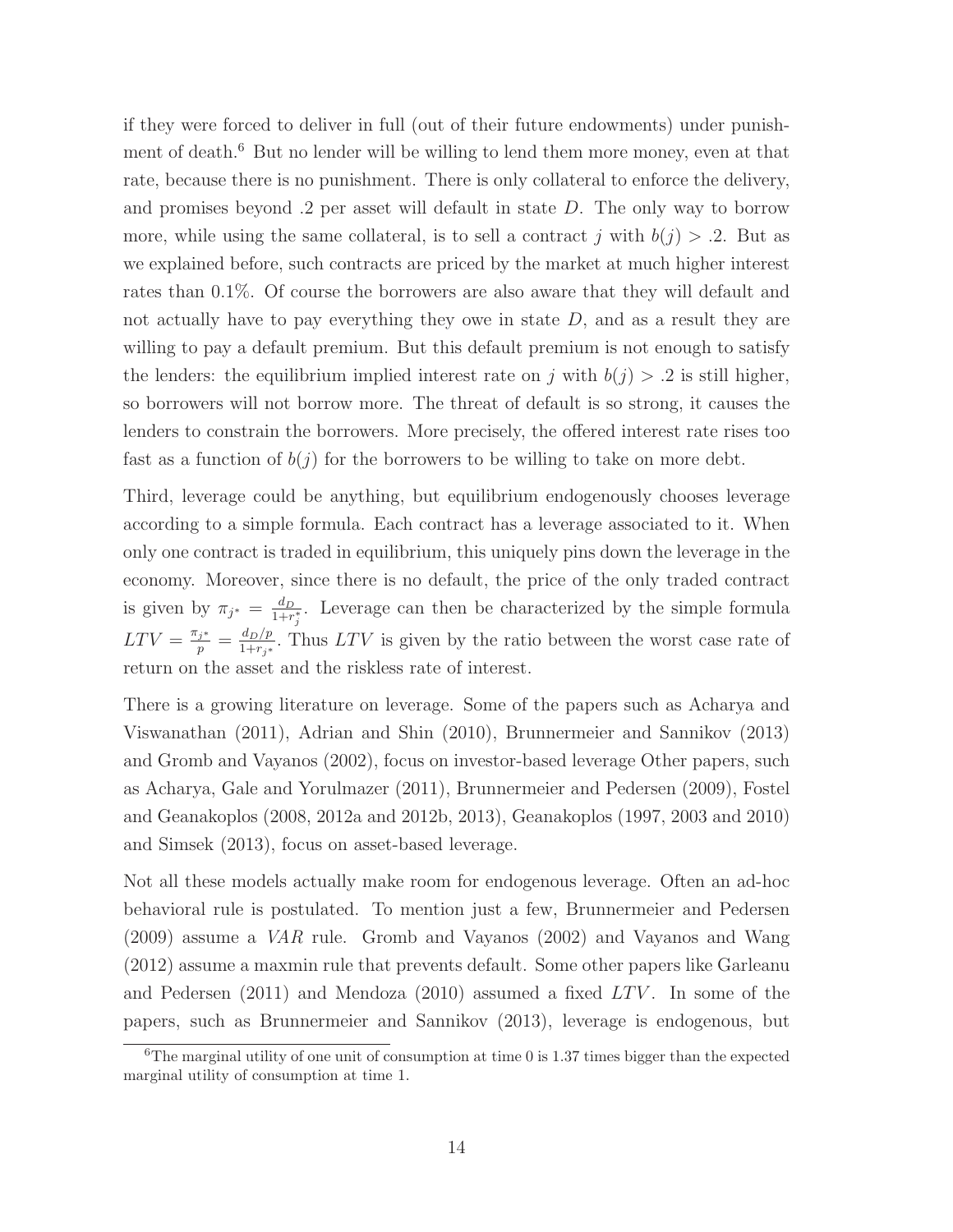borrowers are not constrained. They are borrowing all they would like to at the going riskless rate of interest.

In other papers leverage is endogenous, and borrowers are constrained, but the modeling strategy is different from the one we are emphasizing in this review. In the corporate finance approach of Bernanke and Gertler (1989), Kiyotaki and Moore (1997), Holmstrom and Tirole (1997), Acharya and Viswanathan (2011) and Adrian and Shin (2010) the endogeneity of leverage relies on asymmetric information and moral hazard problems between lenders and borrowers. Asymmetric information is important in loan markets for which the borrower is also a manager who exercises control over the value of the collateral. Lenders may insist that the manager puts up a portion of the investment himself in order to maintain his skin in the game. The recent crisis, however, was centered not in the corporate bond world, where managerial control is central, but in the mortgage securities market, where the buyer/borrower generally has no control or specialized knowledge over the cash flows of the collateral.

#### **2.2.2 Leverage Raises Asset Prices**

The collateral equilibrium asset price  $p = 0.708$  is much higher than its price in Arrow-Debreu equilibrium. With complete markets, the pessimists are so rich that they can insure the optimists without greatly disturbing their marginal utilities. These in turn will determine the Arrow prices. The Arrow prices are  $p_U = .427$  and  $p_D = .556$ which gives an asset price of  $p = p_U 1 + p_D.2 = .539$ . Thus leverage can dramatically raise asset prices above their efficient levels.

One might think that short-sale constraints would suffice to explain high asset prices. Pessimists would like to short the asset but cannot. What would happen if we dropped leverage, but still prohibited short selling? In the ensuing equilibrium optimists would buy all of the asset and therefore indeed their marginal utilities alone would determine the asset price. Nevertheless, the asset price would only be  $p = .609$ . One reason the no leverage price is much lower than the leverage price is that the optimists need to give up so much consumption at time 0 to buy the assets (since they cannot borrow), that their marginal utilities of the asset payoffs relative to the marginal utility of consumption at date 0 becomes low.

Second, the asset price in collateral equilibrium is higher than its marginal utility to every agent, even to the agents who buy it. In this example, the payoff value of the asset for the optimist is  $PV^{O} = \frac{\sum_{s=U,D} \delta^{O} \gamma_{s}^{O} d_{s} du^{O}(c_{s}^{O})/dc}{d_{v} O(c_{s}^{O})/dc}$  $\frac{\partial^0 V_{\beta}^s}{\partial u^0 (c_0^0)/dc}$  = .655. For the pessimist the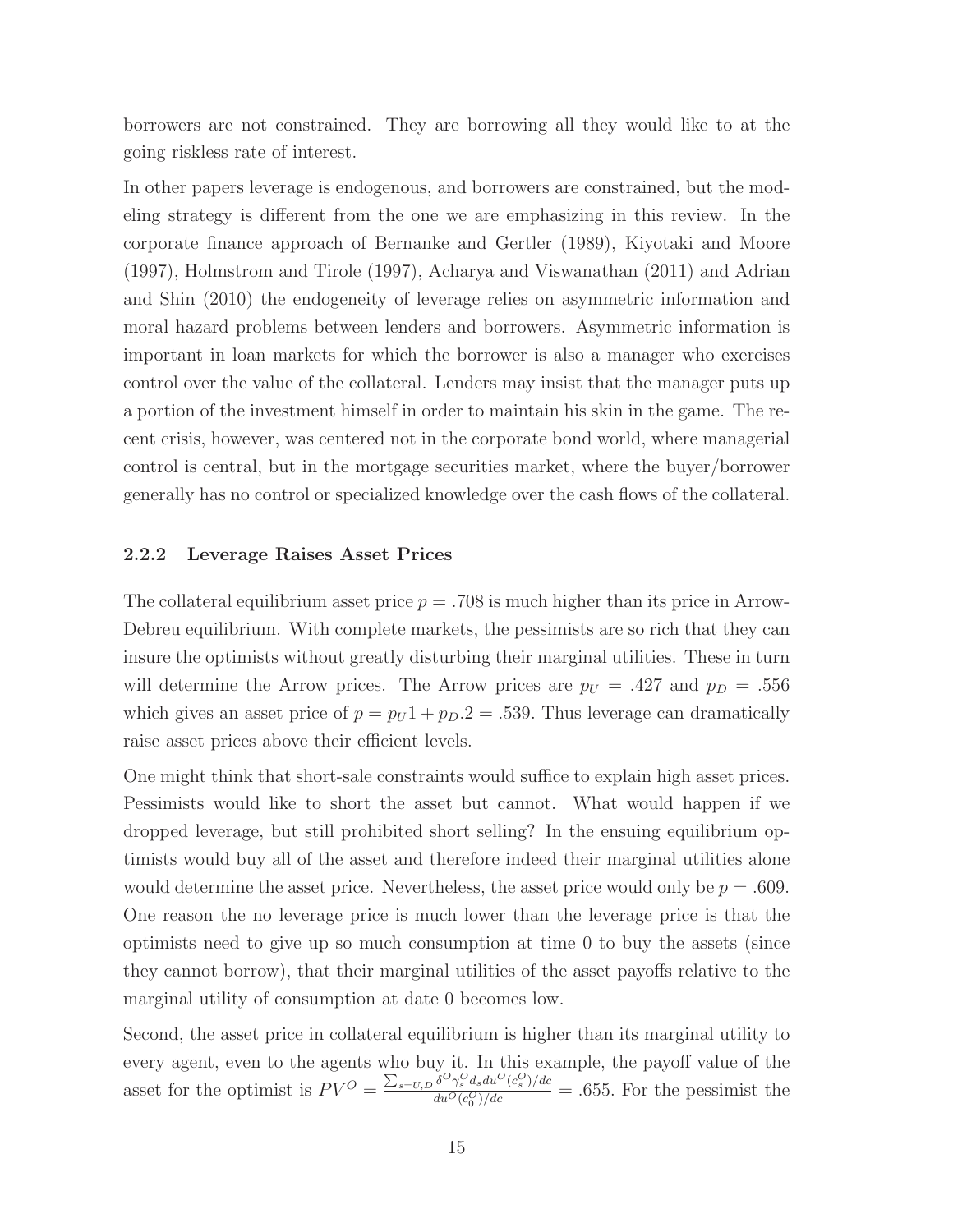payoff value is much lower. Yet the price is  $p = .708 > PV^{O} = .655$ . The reason the optimists are willing to pay more for the asset than its payoff value to them is that holding more of the asset enables them to borrow more money. This is what Fostel and Geanakoplos (2008) called Collateral Value.

Harrison and Kreps (1978) emphasized that short-sale constraints could raise the price of assets. Geanakoplos (2003) showed that leverage could raise the price of assets substantially more. Fostel-Geanakoplos (2012, 2013) showed that for one family of economies, the leverage price is always higher than the Arrow Debreu price and higher than the no short selling no leverage price. They showed that for a subfamily, the no leverage no short selling price is in turn always higher than the Arrow Debreu price. <sup>7</sup>

#### **2.2.3 Collateral Value and Bubbles**

Harrison and Kreps (1978) defined a bubble as a situation in which an asset trades for a price which is above every agent's payoff value. They showed a bubble could emerge in equilibrium if there were at least three periods, because the buyer in the first period could sell it in the second period to somebody who valued it more than he did from that point on. As the example shows, in collateral equilibrium a static two period model is enough to generate a bubble. The crucial idea, coming from the equilibrium equation (6) from Geanakoplos (1997), is that the buyer of an asset that can serve as collateral does not equate the marginal utility of a dollar of the asset to a dollar of consumption, but rather he equates the marginal utility of what comes from a dollar's worth of downpayment to a dollar's worth of consumption.

Collateral value was missed in other early work on collateral, such as in Kiyotaki-Moore (1997), because in their model consumption effectively was driven to zero.<sup>8</sup> It seemed in their example as if collateral was undervalued because its marginal utility was greater than its equilibrium price, while the marginal utility of consumption was equal to its price. But when consumption is zero, this is a meaningless comparison. In their model (as always in collateral equilibrium when the borrowing constraint

<sup>7</sup>None of these price rankings is universally true. For example, if the utilities are linear, then the collateral equilibrium price does not depend on the future endowments, but the Arrow Debreu price does. Thus by manipulating future endowments one could make the Arrow Debreu price higher or lower than the leverage price.

<sup>8</sup>Farmers consume the "bruised fruit" in equilibrium, but what is crucial is that this bruised fruit is not marketable.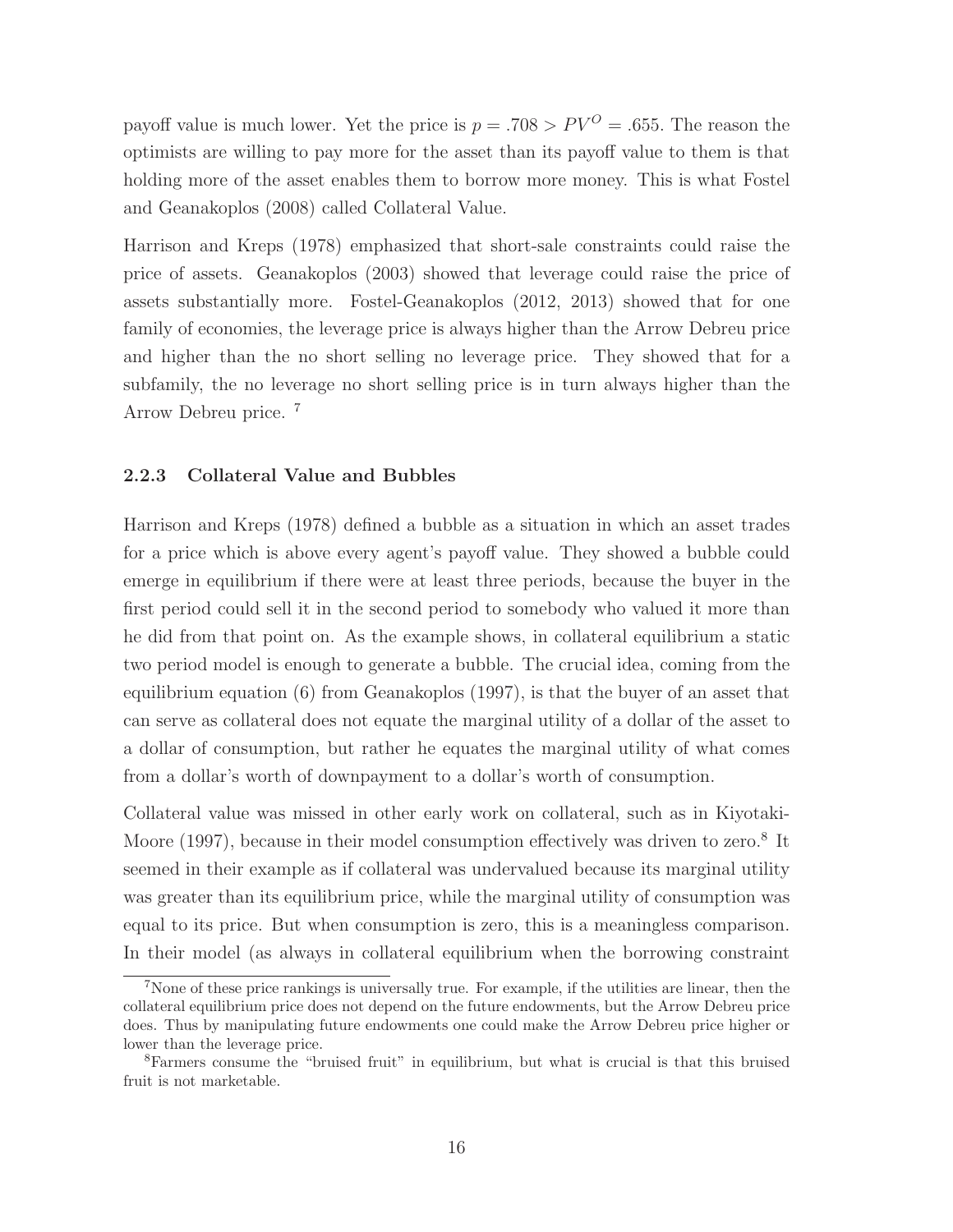is binding), a dollar's worth of collateral gives less marginal utility than a dollar can bring if it is spent optimally (which would not be on consumption, but on the downpayment for still more collateral). Measuring the marginal utility of a dollar properly, even in the Kiyotaki-Moore example, collateral is overvalued. Other papers have developed the concept of collateral value. Garleanu and Pedersen (2011) define collateral value in a CAPM economy with agents with different risk aversion. Lagos (2010) generate liquidity premiums in a search and matching setting. An early study of the subject in a partial equilibrium model can be found in Hindy (1994).

### **2.3 Absence of Default**

In the example we saw that despite the fact that agents had access to a whole menu of contracts, in equilibrium optimists borrow only through the maximum contract that prevents default. This is a general property of this class of models. The Binomial No-Default Theorem states that in binomial economies with financial assets serving as collateral, every equilibrium is equivalent (in real allocations and prices) to another equilibrium in which there is no default. Thus in binomial economies with financial assets, potential default has a dramatic effect on equilibrium, but actual default does not.

#### **Binomial No-Default Theorem:**

Suppose that S is a binomial tree, that is  $S(s) = \{sU, sD\}$  for each  $s \in S \setminus S_T$ . Suppose that all assets are financial assets and that every contract is a one period debt contract.

Let  $((p,\pi),(c^h,y^h,\varphi^h)_{h\in H})$  be an equilibrium. Suppose that for any state  $s \in S \backslash S_T$ and any asset  $k \in K$ , the maxmin contract  $j^*(s, k)$  defined by  $b(j^*(s, k)) = min\{p_{sUk} + p_{sUk}\}$  $d_{sU}^k, p_{sDk} + d_{sD}^k$  is available to be traded, i.e.  $j^*(s, k) \in J_s$ . Then we can construct another equilibrium  $((p, \pi), (c^h, \bar{y}^h, \bar{\varphi}^h)_{h\in H})$  with the same asset and contract prices and the same consumption choices, in which only the max min contracts are traded.

Proof: See Fostel-Geanakoplos (2013).<sup>9</sup>

According to the Binomial No-Default Theorem, in searching for equilibrium in our example of section 2.2, we never needed to look beyond the max min promise

<sup>9</sup>The Binomial No-Default Theorem is valid in a more general context than the one considered in this paper. It is valid with arbitrary preferences and endowments, contingent and non-contingent promises, many assets, many consumption goods, multiple periods, and production.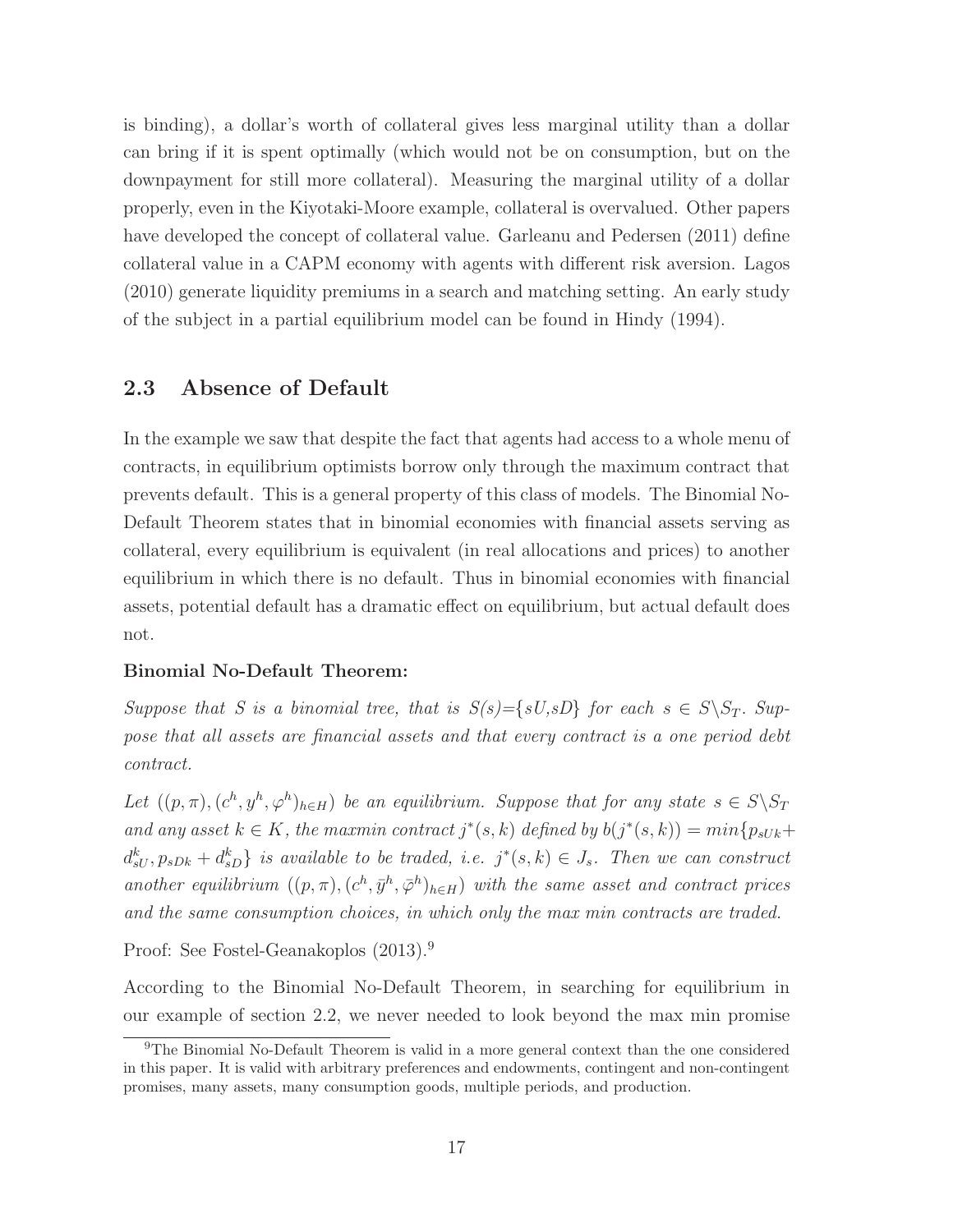$b(j^*) = .2$ , for which there is no default. The promise per unit of collateral is unambiguously determined simply by the payoffs of the underlying collateral, independent of preferences or other fundamentals of the economy. Agents will promise as much as they can while assuring their lenders that the collateral is enough to guarantee delivery.<sup>10</sup>

The theorem provides a hard limit on borrowing. Therefore, it shows that there must be a robust class of economies in which agents would like to borrow more at going riskless interest rates but cannot, even when their future endowments are more than enough to cover their debts.

The hard limit on borrowing is caused by the specter of default, despite the absence of default in equilibrium. If the asset payoff in the down state were to deteriorate, creating a clearer and more present danger of default, lenders would tighten credit.

The hard limit is endogenous. Lenders willingly offer contracts on which there would be default, but they charge such high interest rates that borrowers never choose them. One might have thought that the volume of trade in loans that default and loans that do not default could be the same. The defaulting loans would simply trade at higher interest rates reflecting a default premium. However, the theorem shows that this is not the case.

Binomial economies and their Brownian motion limit are special cases. But they are extensively used in finance. They are the simplest economies in which one can begin to see the effect of uncertainty on credit markets. With multiple states, default could emerge in equilibrium. Moreover, some borrowers might use collateral to take loans that would default while other borrowers might use the same collateral to take out loans in which delivery is fully guaranteed. Thus, the no-default and maxmin uniqueness properties do not extend beyond binomial economies. However, even in more general economies, borrowers would still be constrained, and as default becomes more likely, lenders would tighten credit. The binomial case is the simplest and starkest setting in which one can clearly connect default and the tightness of credit markets.<sup>11</sup>

<sup>&</sup>lt;sup>10</sup>The Binomial No-Default Theorem does not say that equilibrium is unique, only that each equilibrium can be replaced by another equivalent equilibrium in which there is no default. However, as Fostel and Geanakoplos (2013) also showed, among all equivalent equilibria, the maxmin equilibria (which never involve default) use the least amount of collateral. These collateral minimizing equilibria would naturally be selected if there were the slightest transactions cost in using collateral or handling default.

<sup>&</sup>lt;sup>11</sup>Even in binomial economies, we would observe default in equilibrium if we were to consider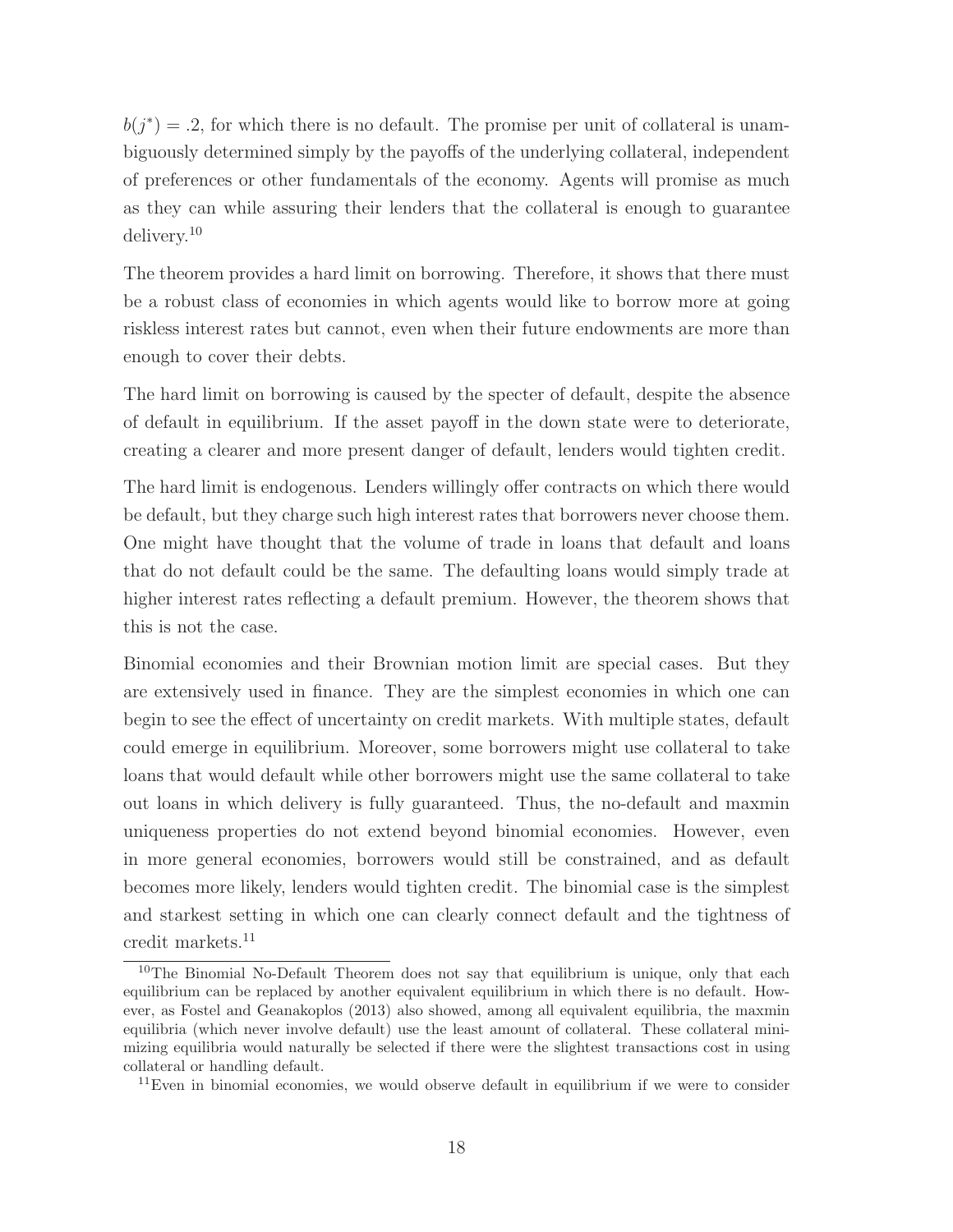Geanakoplos (2003, 2010) and Fostel-Geanakoplos (2008, 2012a and 2012b, 2013) all work with binomial models of collateral equilibrium with financial assets, showing in their various special cases that, as the Binomial No-Default Theorem implies, only the  $VaR = 0$  contract is traded in equilibrium. Many papers have given examples in which the No-Default Theorem does not hold. Geanakoplos (1997) gave a binomial example with a non-financial asset (a house, from which agents derive utility), in which equilibrium leverage is high enough that there is default. Geanakoplos (2003) gave an example with a continuum of risk neutral investors with different priors and three states of nature in which the only contract traded in equilibrium involves default. Simsek (2013) gave an example with two types of investors and a continuum of states of nature with equilibrium default. Araujo, Kubler, and Schommer (2012) provided a two period example of an asset which is used as collateral in two different actively traded contracts when agents have utility over the asset. Fostel and Geanakoplos (2012a) provide an example with three periods and multiple contracts traded in equilibrium.

### **2.4 Endogenous Leverage**

In our static example we saw that leverage was characterized by a very simple formula. As the following result shows, this is a general characterization for leverage in the class of binomial economies with financial assets.

#### **Binomial Leverage Theorem:**

Under the assumptions of the Binomial No-Default theorem, equilibrium leverage can always be taken to be

$$
LTV_s^k = \frac{d_{sD}^k / p_{sk}}{1 + r_s} = \frac{worst \; case \; rate \; of \; return}{riskless \; rate \; of \; interest}.
$$

Proof: See Fostel-Geanakoplos (2013).

Equilibrium leverage depends on current and future asset prices, and the riskless rate of interest, but is otherwise independent of the utilities or the endowments of the agents. The theorem shows that in binomial models, it makes sense to use the Value at Risk equals zero rule, assumed by many other papers in the literature.

non-financial asset as collateral. But it would still be the case that borrowers are constrained.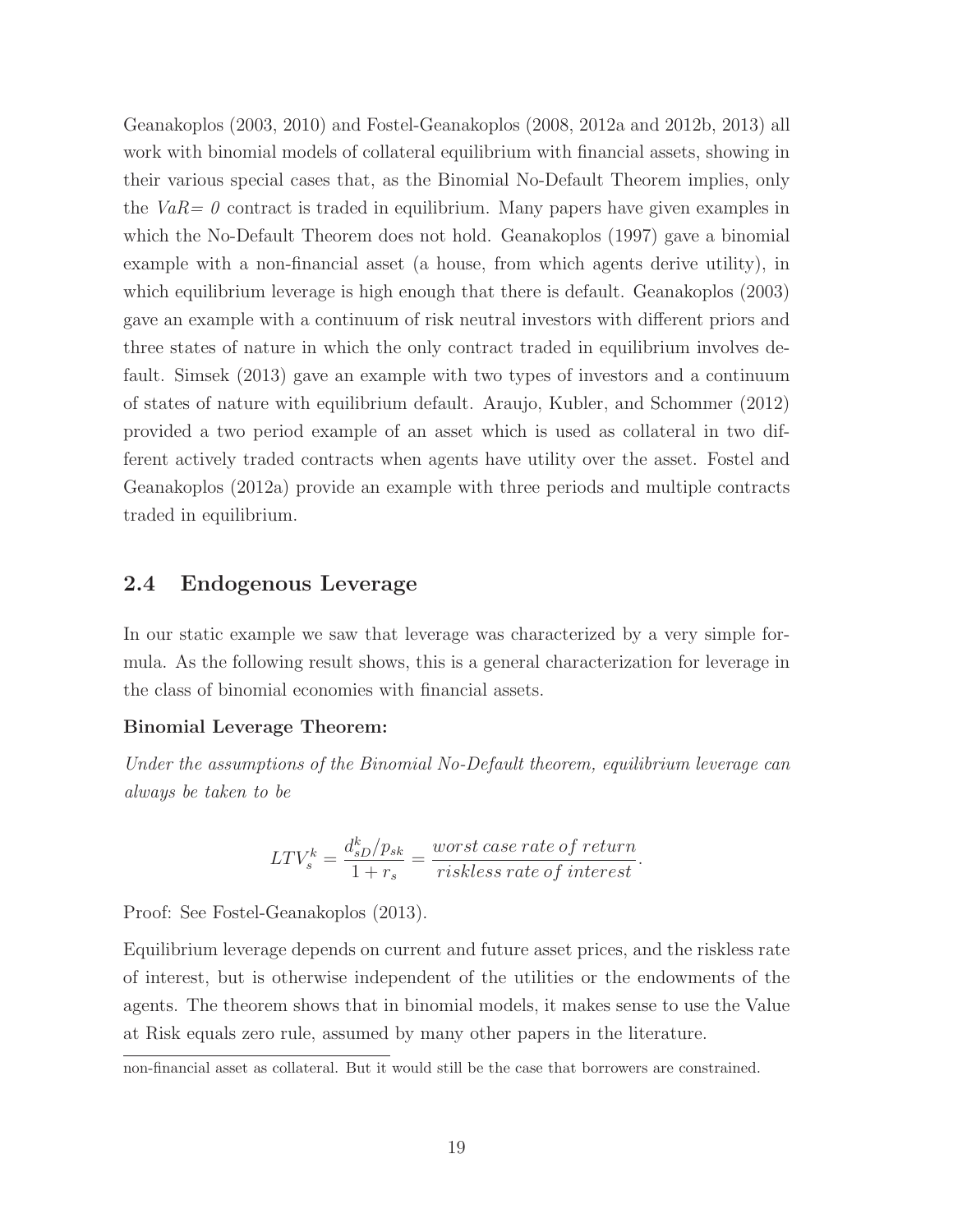Though simple and easy to calculate, the binomial leverage formula provides interesting insights. First, it explains why changes in the bad tail can have such a big effect on equilibrium even if they hardly change expected payoffs: they change leverage. The theorem suggests that one reason leverage might have plummeted from 2006-2009 is because the worst case return that lenders imagined got much worse. Second, the formula also explains why (even with rational agents who do not blindly chase yield), high leverage historically correlates with low interest rates. Finally, it explains which assets are more leveraged: the asset whose future return has the least bad downside will be leveraged the most.

Collateralized loans always fall into two categories. In the first category, a borrower is not designating all the assets he holds as collateral for his loans. In this case he would not want to borrow any more at the going interest rates even if he did not need to put up collateral (but was still required, by threat of punishment, to deliver the same payoffs he would had he put up the collateral). His demand for loans is then explained by conventional textbook considerations of risk and return. In the second category, the borrower is posting all of his assets as collateral. In this case of scarce collateral, he is constrained by the specter of default: in order to borrow more, he may be forced to pay sharply higher interest rates. In binomial models with financial assets, the equilibrium  $LTV$  can be taken to be the same easy to compute number, no matter which category the loan is in, that is whether it is demand or supply determined.

The distinction between plentiful and scarce capital all supporting loans at the same  $LTV$  suggests that it is useful to keep track of a second kind of leverage that we call diluted leverage:<sup>12</sup>

$$
DLTV_s^k = \frac{\sum_h \sum_{j \in J_s^k} \max(0, \varphi_j^h) \pi_j}{\sum_h y_{sk}^h p_{sk}} \leq LTV_s^k.
$$
 (8)

Similarly one can define diluted investor leverage

<sup>&</sup>lt;sup>12</sup>Consider the following example: if the asset is worth \$100 and its worst case payoff determines a debt capacity of \$80, then in equilibrium we can assume all debt loans written against this asset will have  $LTV$  equal to 80%. If an agent who owns the asset only wants to borrow \$40, then she could just as well put up only half of the asset as collateral, since that would ensure there would be no default. The  $LTV$  would then again be  $$40/$50$  or  $80\%$ . Hence, it is useful to consider diluted  $DLTV$ , namely the ratio of the loan amount to the total value of the asset, even if some of the asset is not used as collateral. The diluted  $DLTV$  in this example is 50%, because the denominator includes the \$50 of asset that was not used as collateral.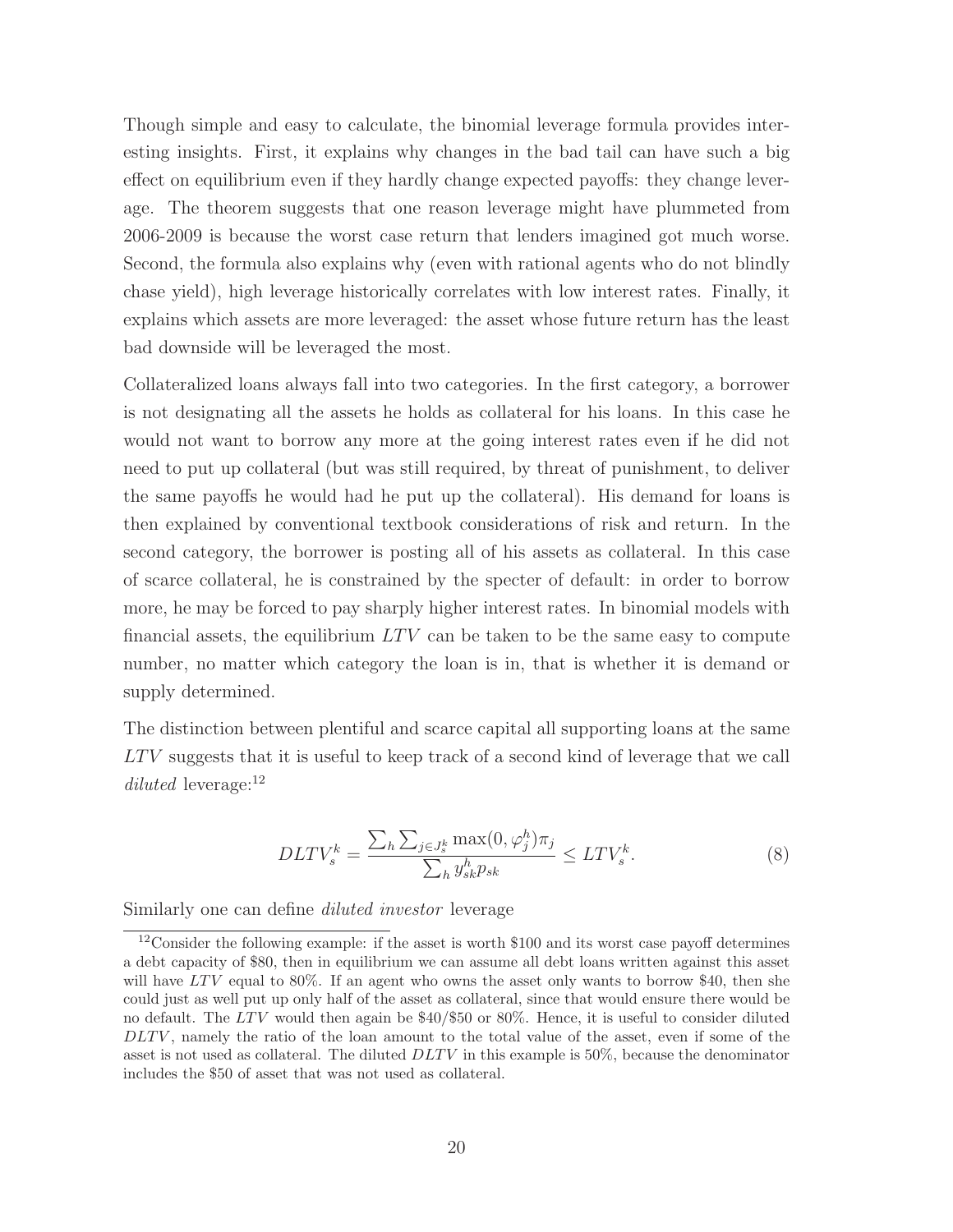$$
DLTV_s^h = \frac{\sum_k \sum_{j \in J_s^k} \max(0, \varphi_j^h) \pi_j}{\sum_k y_{sk}^h p_{sk}} \leq LTV_s^h. \tag{9}
$$

It is often said that leverage should be related to volatility: the lower the volatility the higher the leverage. It turns out that this is the case in binomial economies with only one financial asset.

#### **Binomial Leverage-Volatility Theorem:**

Under the assumptions of the Binomial No-Default theorem, for each state  $s \in S \backslash S_T$ , and each asset  $k \in K$ , there are risk neutral pricing probabilities  $\alpha = p_U(s, k)$  and  $\beta = 1 - \alpha = p_D(s, k)$  such that the equilibrium price  $p_{sk}$  and equilibrium margin  $m_s^k = 1 - LTV_s^k$  can be taken equal to

$$
p_{sk} = \frac{\alpha(p_{sUk} + d_{sU}^k) + \beta((p_{sDk} + d_{sD}^k)}{1 + r_s}
$$

$$
m_s^k = \sqrt{\frac{\alpha}{\beta}} \frac{Vol_{\alpha,\beta}(k)}{(1 + r_s)p_{sk}}
$$

where  $Vol_{\alpha,\beta}(k) = \sqrt{\alpha \beta} (p_{sUk} + d_{sU}^k - p_{sDk} - d_{sD}^k).$ Proof: See Fostel-Geanakoplos (2013).

The theorem says that equilibrium margin on an asset is proportional to the volatility of a dollar's worth of the asset. The trouble with this theorem is that the risk neutral pricing probabilities  $\alpha$  and  $\beta$  depend on the asset k. If there were two different assets  $k$  and  $k'$  co-existing in the same economy, we might need different risk neutral probabilities to price  $k$  and  $k'$ . Ranking the leverage of assets by the volatility of their payoffs would fail if we tried to measure the various volatilities with respect to the same probabilities.

### **2.5 Liquidity Value and Credit**

In our example in Section 2.2, we saw that agents were not able to borrow as much as they would like to at the going interest rate. They were willing to pay a much higher interest in order to get their hands on extra money today. We will now introduce concepts that help us precisely quantify the tightness of credit markets. Let us begin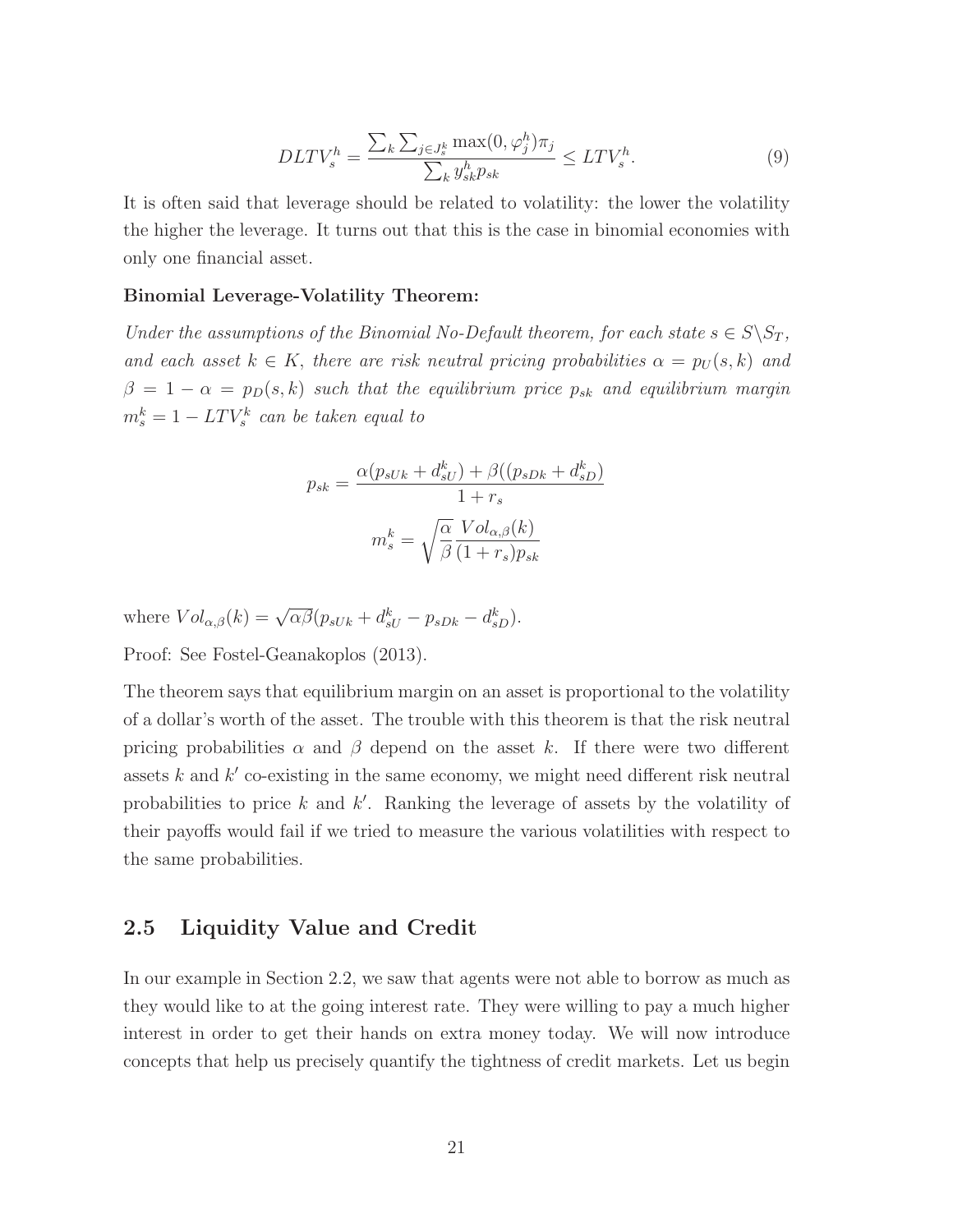by defining the marginal utility to agent  $h$  associated to trading contract  $j$  at state s, assuming that consumption is positive at  $s, sU$  and  $sD$ .<sup>13</sup>

**Definition 1:** The *Payoff Value* of contract j to agent h at state s is

$$
PV_{sj}^{h} = \frac{\sum_{\sigma \in \{U,D\}} \delta_h \gamma_{s\sigma}^h min\{b(j), p_{s\sigma k(j)} + d_{s\sigma}^{k(j)}\} du^h(c_{s\sigma}^h)/dc}{du^h(c_s^h)/dc}
$$
(10)

**Definition 2:** The *Liquidity Value*  $LV_{si}^h$  associated to contract j to agent h at s is

$$
LV_{sj}^h = \pi_j - PV_{sj}^h. \tag{11}
$$

The liquidity value represents the surplus a borrower can gain by borrowing money today selling a contract j backed by collateral  $k$ .

### **2.6 Liquidity Wedge and Discount Rate**

The liquidity value gives an expression of how much less a borrower would take and still be willing to sell the same promise. Another way of saying that he finds the loan beneficial on the margin is by defining

**Definition 3:** The *Liquidity Wedge*  $\omega_{si}^h$  associated to contract j for agent h at state s is

$$
1 + \omega_{sj}^h = \frac{\pi_j}{PV_{sj}^h} \tag{12}
$$

In the case that contract j fully delivers,  $\omega_{si}^h$  defines the extra interest a potential borrower would be willing to pay above the going riskless interest rate if he could borrow an additional penny and was committed (under penalty of death) to fully deliver. This extra interest is called the liquidity wedge; it gives a measure of how tight the contract j credit market is. We have seen that in binomial economies, agents only take out riskless loans. It is obvious that there cannot be two riskless loans actively trading for different interest rates, for that would mean the lender who got the lower interest rate had made a mistake. Hence we can unambiguously define the state s liquidity wedge  $\omega_s^h$  for any agent h who actively borrows there.

The liquidity wedge can be given another very important interpretation as shown in the following theorem.

<sup>&</sup>lt;sup>13</sup>The definition of Payoff Value becomes more complicated if consumption, say  $c_s$ , is zero.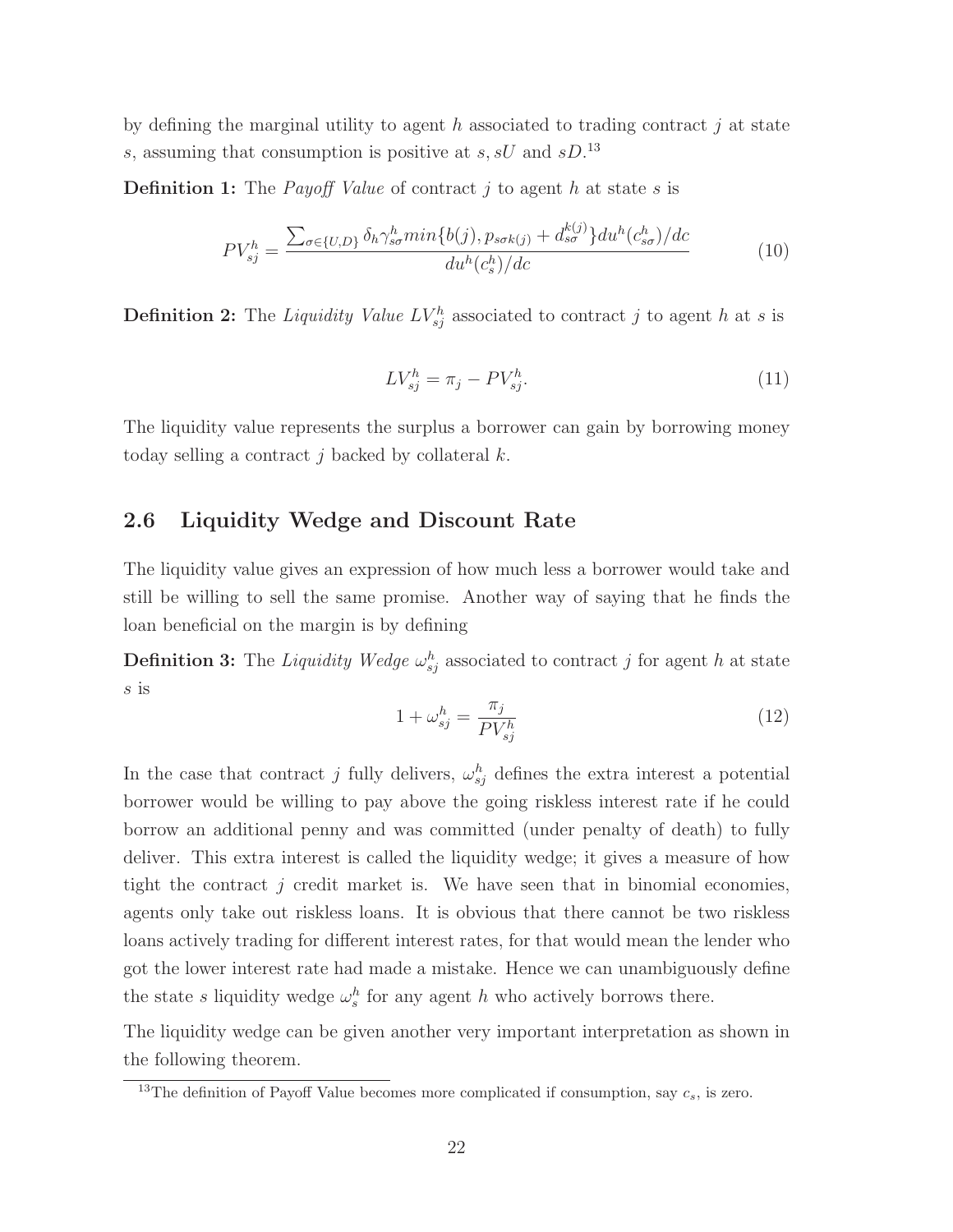#### **Discount Theorem:**

Define the risk adjusted probabilities for agent h in state s by

$$
\mu_{sU}^h = \frac{\gamma_{sU}^h du^h(c_{sU}^h)/dc}{\gamma_{sU}^h du^h(c_{sU}^h)/dc + \gamma_{sD}^h du^h(c_{sD}^h)/dc},
$$

$$
\mu_{sD}^h = \frac{\gamma_{sD}^h du^h(c_{sD}^h)/dc}{\gamma_{sU}^h du^h(c_{sU}^h)/dc + \gamma_{sD}^h du^h(c_{sD}^h)/dc} = 1 - \mu_{sU}^h.
$$

If agent h is taking out a riskless loan in state s, then his payoff value in state s for a tiny share of cash flows consisting of consumption goods  $x = (x_{sU}, x_{sD})$  is given by

$$
PV^{h}(x) = \frac{\mu_{sU}^{h} x_{sU} + \mu_{sD}^{h} x_{sD}}{(1+r_{s})(1+\omega_{s}^{h})}.
$$

Proof: See Fostel and Geanakoplos (2008).

This result is important because it shows that in evaluating assets that he might purchase, an agent who is borrowing constrained will discount the cash flows by a spread above the riskless rate; this spread is the same for all cash flows. As he becomes more liquidity constrained, in the sense of having a higher liquidity wedge, his willingness to pay for all assets will decline. The only exception might be for some assets that can serve as such good collateral that they bring an additional collateral value of enabling their owner to issue more loans.

### **2.7 Collateral Value and Asset Pricing**

An asset's price reflects its future returns, but also its ability to be used as collateral to borrow money. Consider a collateral equilibrium in which an agent h holds an asset k at state  $s \in S$ , and suppose h consumes a positive amount in each state. As we saw in the example of Section 2.2, when the asset can be used as collateral and the collateral constraint is binding, the asset price can exceed the agent's asset valuation given by the Payoff Value defined as follows:

**Definition 4:** The *Payoff Value* of asset k to agent h at state s is

$$
PV_{sk}^{h} \equiv \frac{\sum_{\sigma \in \{U, D\}} \delta_h \gamma_{s\sigma}^h (p_{s\sigma k} + d_{s\sigma}^k) du^h (c_{s\sigma}^h)/dc}{du^h (c_s^h)/dc} \tag{13}
$$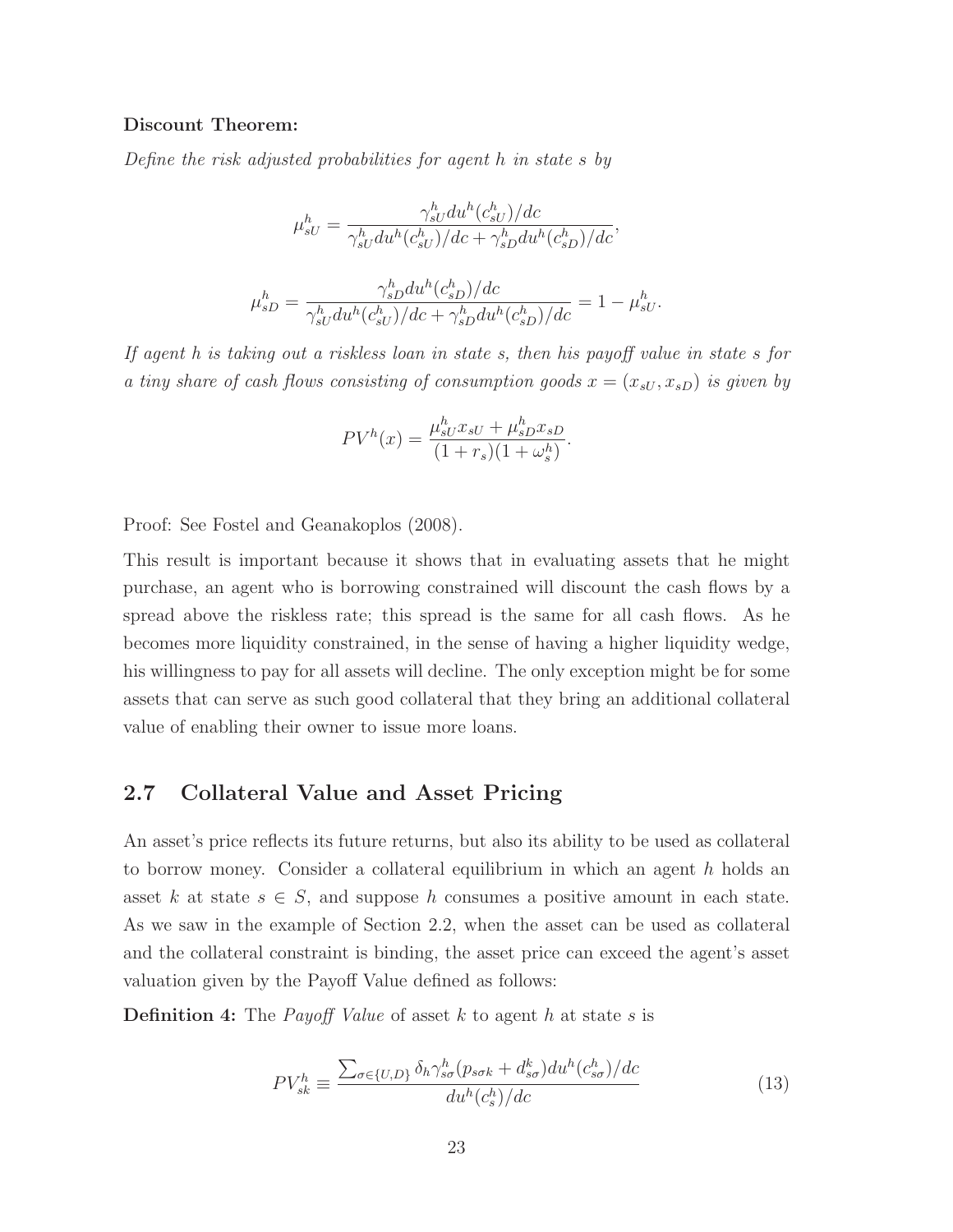**Definition 5:** The *Collateral Value* of asset k in state s to agent i is

$$
CV_{sk}^{h} \equiv p_{sk} - PV_{sk}^{h} \tag{14}
$$

The collateral value stems from the added benefit of enabling borrowing that some durable assets provide. Collateral values distort pricing and typically destroy the efficient markets hypothesis, which in one of its forms asserts that there are riskadjusted state probabilities that can be used to price all assets. Some assets may bring lower returns to investment, even accounting for the riskiness of the returns, because their prices are inflated by their collateral values.

#### **Collateral Value = Liquidity Value Theorem:**

Suppose that  $y_{sk}^h > 0$  and  $\varphi_j^h > 0$  for some agent h and some  $j \in J_s^k$ . Then, in equilibrium the following holds,

$$
LV_{si}^h = CV_{sk}^h
$$

The liquidity value associated to any contract j that is actually issued using asset  $k$ as collateral equals the collateral value of the asset.

Proof: See Fostel-Geanakoplos (2008) and Geanakoplos-Zame (2013).

The collateral value is the additional cost an agent is willing to pay above the payoff value due to the fact that he can use the asset as collateral. The liquidity value is the benefit of borrowing through a contract that uses the asset as collateral. In equilibrium, these two are the same. No agent will overpay for the collateral unless he can gain at least as much liquidity value. If the liquidity value were more, then the agent would not be content and would buy more collateral in order to issue still more loans. The equality demonstrated in the theorem is the key equation in computing collateral equilibrium. It is equivalent to equation (6), that asserted that the difference in payoff value between the collateral and the loan had to be equal to the downpayment on the collateral.

#### **2.8 Liquidity and Endogenous Contracts**

Since one collateral cannot back many competing loans, the borrower will always select the loan that gives the highest liquidity value among all loans with the same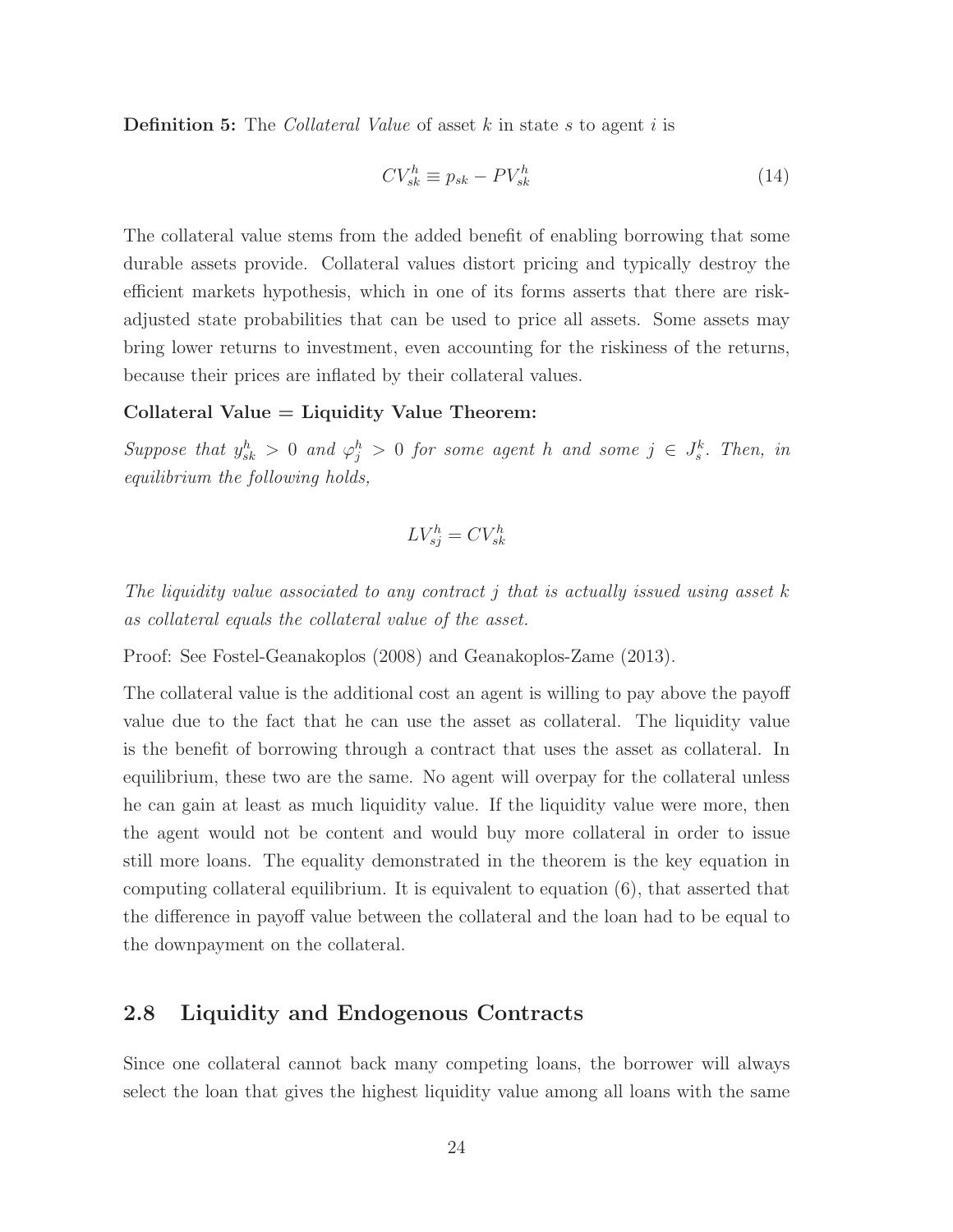collateral. This leads to a theory of endogenous contracts in collateral equilibrium, and in particular, to a theory of endogenous leverage, as we saw in Sections 2.3 and 2.4. From definitions 2 and 3 it is clear that the liquidity value and liquidity wedge satisfy the following for any contract  $\hat{j}$ :

$$
LV_{sj}^h = PV_{sj}^h \omega_{sj}^h \tag{15}
$$

All loans that deliver for sure will have the same liquidity wedge. If this wedge is positive, the borrower will naturally choose the biggest loan, since that has the highest payoff value and therefore the highest liquidity value. That explains why in binomial economies, the borrower always prefers the maxmin contract to all contracts that promise strictly less. Borrowers could also gain a surplus from contracts that promise more and default. But the lenders require a sharply higher interest, and so the liquidity wedge declines rapidly as loans default more. As a result, the borrowers voluntarily choose to trade only the maxmin contract.<sup>14</sup>

## **3 Leverage Cycle**

We will now study the dynamic implications of the results presented in Section 2. We will see how, in a dynamic context, leverage and asset prices engage in a positive feedback, rising together then falling together, to create something we call the Leverage Cycle.

We extend the static example of Section 2 to a three period economy, so  $T = 2$ , and  $S = \{0, U, D, UU, UD, DU, DD\}$ . There is one financial asset Y which pays dividends only in the final period. We follow the idea from Geanakoplos (2003) which had a continuum of risk neutral agents, as adapted in Fostel-Geanakoplos (2008) to two risk averse agents.

The tree of asset payoffs has the property that good news reduces uncertainty about the payoff value and bad news increases uncertainty about the payoff value of the asset. We assume, as shown in Figure 2, that after good news at  $s = U$  the asset

<sup>&</sup>lt;sup>14</sup>It is quite possible that a contract has a very high liquidity wedge associated to it, and therefore might be very useful to introduce into an economy in which agents could be counted on to deliver without posting collateral, but is not chosen in collateral equilibrium because it is small and therefore has a low payoff value and thus a low liquidity value. Such a promise might be useful in a GEI economy, but not in a collateral economy, because it uses up too much collateral.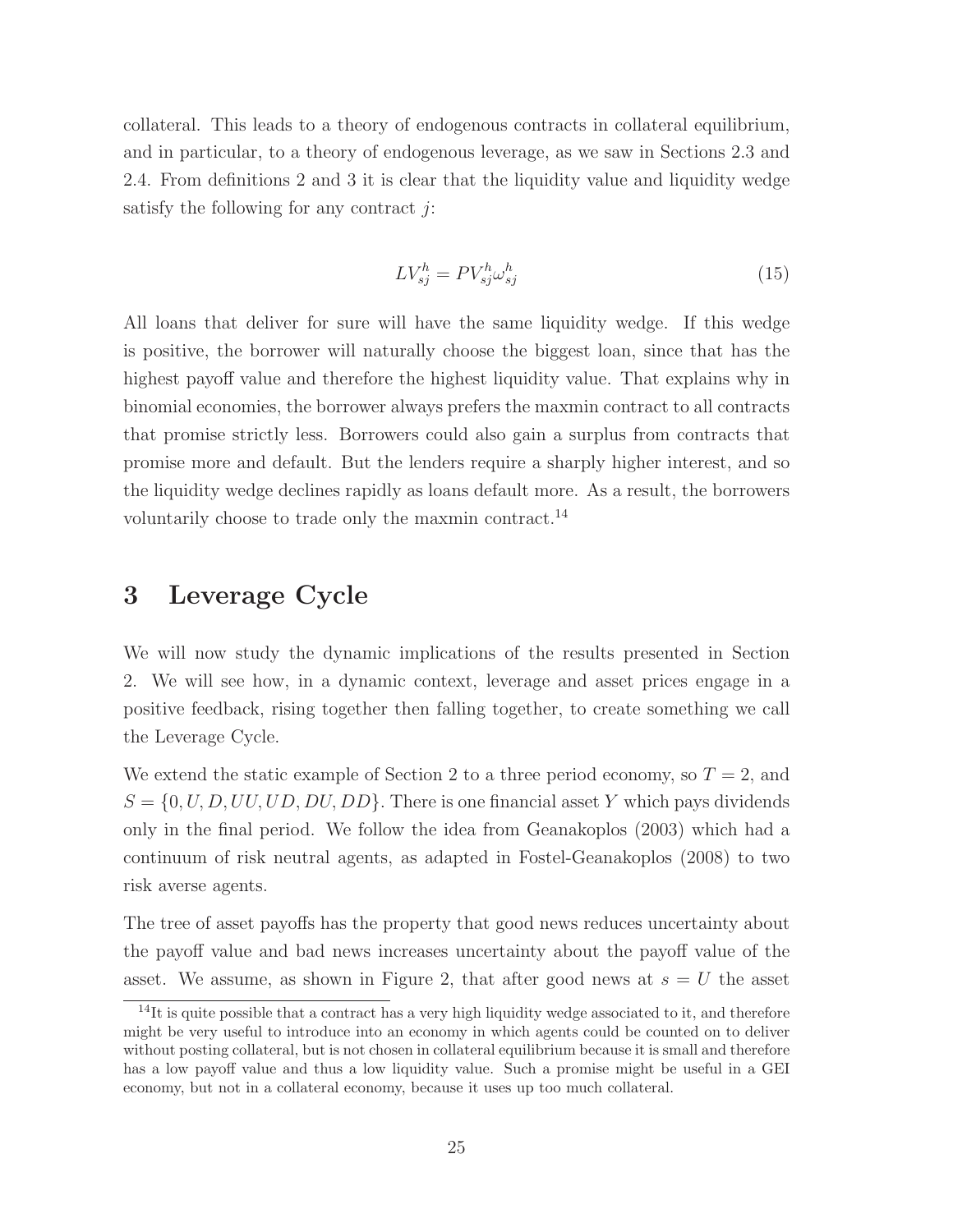payoff is equal to  $d_{UU} = d_{UD} = 1$  with certainty. However, after bad news at  $s = D$ , the future payoff volatility increases. We assume that  $d_{DU} = 1$  and  $d_{DD} = .2$ . The coincidence of bad news and increased volatility is the hallmark of the leverage cycle. We have seen that volatility tends to reduce leverage. Thus the bad news in the leverage cycle will reduce expected payoffs at the same time it reduces leverage.<sup>15</sup>



Figure 2: Asset Y Payoffs.

As before, there are two types of agents  $H = \{O, P\}$  with logarithmic utilities who do not discount the future. Agents differ in their beliefs and wealth. Optimists assign a probability  $\gamma_{sU}^O = .9$  of moving up from any state  $s \in S \setminus S_T$  whereas pessimists assign a probability for moving up of only  $\gamma_{sU}^P = .4$  for all  $s \in S \setminus S_T$ . Both agents are endowed with a single unit of the asset at the beginning,  $a_0^h = 1, h = 0, P$ , and endowment of the consumption good in each state as follows:  $e_0^O = e_D^O = 8.5, e_s^O =$  $10, s \neq 0, D$  and  $e_s^P = 100, \forall s$ .

Table 2 describes the essentially unique equilibrium in this economy.<sup>16</sup> By the No-Default Theorem, we know that the only contract traded in each node is the maxmin

<sup>&</sup>lt;sup>15</sup>For a more general treatment of volatility and the leverage cycle, see Fostel and Geanakoplos (2012a).

<sup>&</sup>lt;sup>16</sup>To calculate the equilibrium we use the same logic as in equations (6) and (7) for each node. Detailed equations and programs for all the examples in the review are available upon request.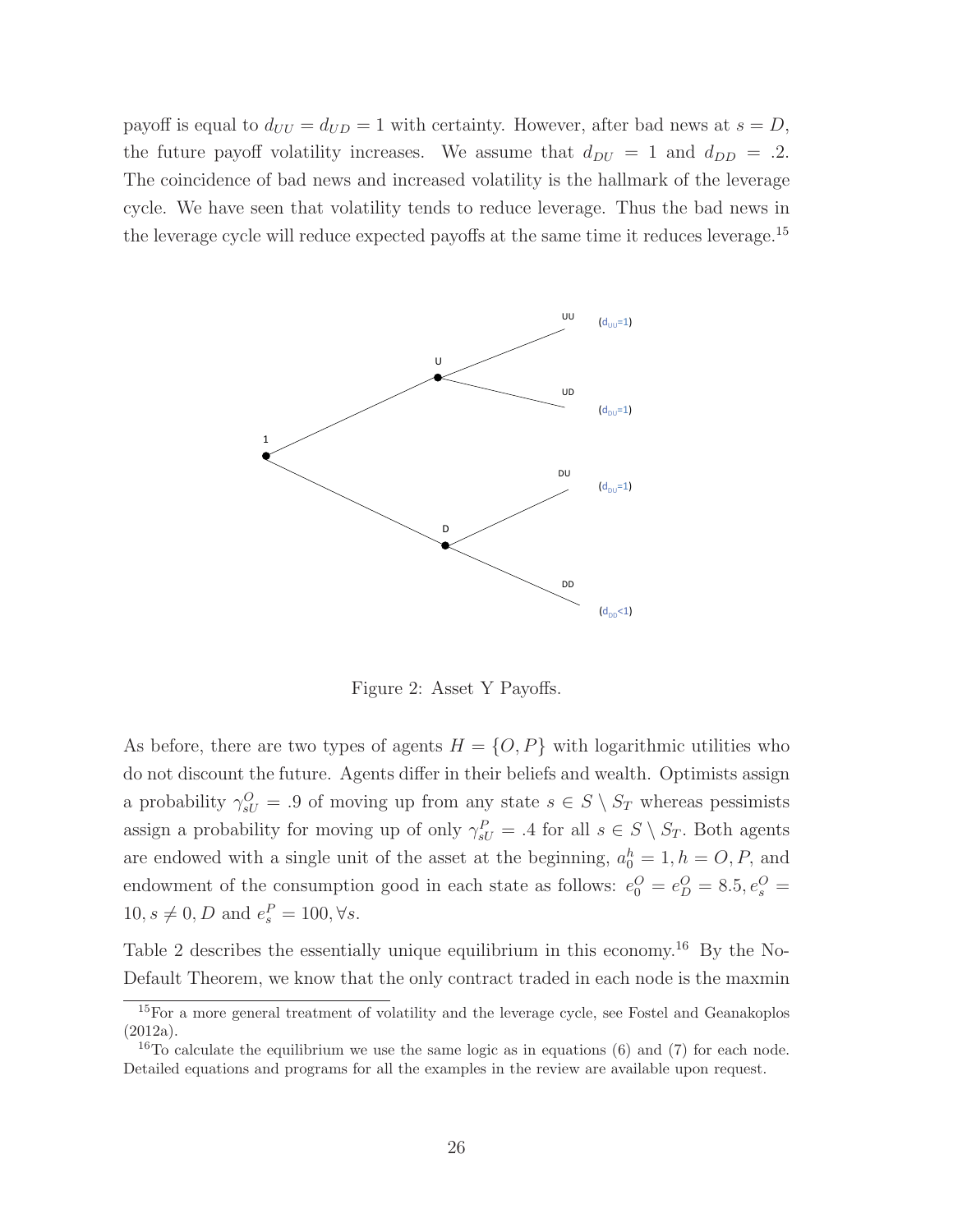contract that prevents default. Since after good news there is no remaining uncertainty, the equilibrium decisions at that node are simple: there is no borrowing (since debt and the asset are perfect substitutes), and agents just trade the asset against the consumption good. At the initial node 0 and after bad news D the situation is more subtle.

| <b>States</b>                        | $s=0$          | $s=U$          |                |                      | $s = D$ $s = UU$ $s = UD$ | $s = D U$ | $s = DD$ |  |  |
|--------------------------------------|----------------|----------------|----------------|----------------------|---------------------------|-----------|----------|--|--|
| Prices, Leverage and Liquidity Wedge |                |                |                |                      |                           |           |          |  |  |
| $\overline{p}$                       | 0.909          | 0.982          | 0.670          |                      |                           |           |          |  |  |
| $j^*$                                | 0.670          |                | 0.2            |                      |                           |           |          |  |  |
| $\pi_{i^*}$                          | 0.664          |                | 0.201          |                      |                           |           |          |  |  |
| LTV                                  | 0.730          |                | .299           |                      |                           |           |          |  |  |
| PV                                   | 0.850          | 0.98           | 0.602          |                      |                           |           |          |  |  |
| CV                                   | 0.059          | $\overline{0}$ | 0.068          |                      |                           |           |          |  |  |
| $\omega$                             | 0.097          | $\theta$       | 0.518          |                      |                           |           |          |  |  |
|                                      |                |                |                | Asset Holdings       |                           |           |          |  |  |
| Optimists                            | $\overline{2}$ | .408           | $\overline{2}$ |                      |                           |           |          |  |  |
| Pessimists                           | $\overline{0}$ | 1.591          | $\overline{0}$ |                      |                           |           |          |  |  |
|                                      |                |                |                | Debt Contract Trades |                           |           |          |  |  |
| Optimists                            | $\overline{2}$ |                | $\overline{2}$ |                      |                           |           |          |  |  |
| Pessimists                           | $-2$           |                | $-2$           |                      |                           |           |          |  |  |
|                                      |                |                |                | Consumption          |                           |           |          |  |  |
| Optimists                            | 8.92           | 10.22          | 7.56           | 10.41                | 10.41                     | 11.6      | 10       |  |  |
| Pessimists                           | 99.58          | 99.78          | 100.94         | 101.59               | 101.59                    | 100.4     | 100.4    |  |  |

Table 2: Equilibrium Leverage Cycle.

The equilibrium portfolios at  $0$  and  $D$  are of the same type as in the static example. Optimists hold all the assets in the economy and use them as collateral to borrow money from the pessimists. They buy the asset on margin selling the maxmin contract at each node: at 0 they promise the price of the asset  $p<sub>D</sub>$  after bad news, and at D they promise .2 per each unit of the asset.

### **3.1 Ebullient Times**

Collateral is usually scarce; borrowing is usually constrained. But when volatility is low, as at  $s = 0$ , the existing scarce collateral can support large amounts of borrowing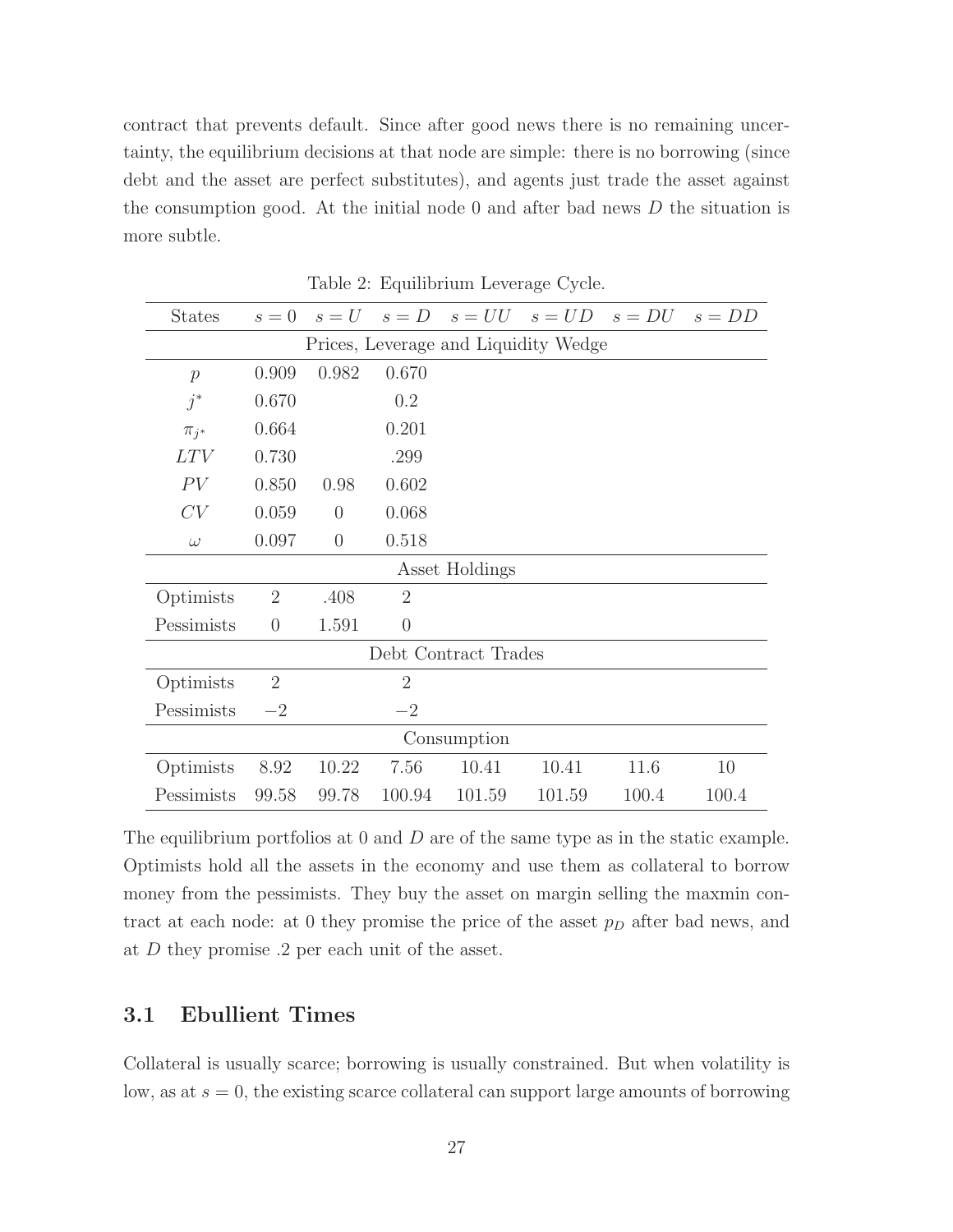to buy assets that are acceptable collateral. If there is sufficient heterogeneity among agents in their enthusiasm for holding the asset, and short selling is not allowed, a bubble can emerge in which the prices of the assets that can be used as collateral rise to levels far above their "Arrow-Debreu" Pareto efficient levels, even though all agents are rational. In this example, leverage at time 0 is almost 4 to 1 ( $LTV = .73$ ), and the asset price at time 0 is .91. In Arrow-Debreu equilibrium, the asset price would only be .71. The price is so high in the leverage equilibrium because the pessimists have no way to express their opinion about the asset except by selling. The optimists not only can buy out of their endowments, they can also borrow and buy more, leveraging their opinion. On top of all that, the optimists are willing to pay a collateral value of .06 above and beyond the asset payoff value of .85 to them, because holding it enables them to borrow more money.

The combination of high prices and low volatility creates an illusion of prosperity. But in fact the seeds of collapse are growing as the assets get more and more concentrated in the hands of the most enthusiastic and leveraged buyers. When bad news that creates more uncertainty occurs, the bubble can burst.

### **3.2 The Crash**

Leverage cycle crashes always occur because of a coincidence of three factors. The bad news itself lowers the prices. But it also drastically reduces the wealth of the leveraged buyers, who were leveraged the most precisely because they are the most optimistic buyers. Thus the purchasing power of the most willing buyers is reduced. And most importantly, if the bad news also creates more uncertainty, then credit markets tighten and leverage will be reduced, just when the optimists would like to borrow more, making it much harder for the optimists and any potential new buyers to find funding.

The price of the asset in our example goes down from .91 at 0 to .67 at D after bad news, a drop of 24 points. At both 0 and  $D$ , the optimists are the only agents holding the asset, and in their view the expected payoff of the asset drops only 7 points, from .99 to .92, after the bad news. So there is something much more important than the bad news which explains the drop in asset price. This is the downward path of the leverage cycle.

First notice that the optimists, though still buying all the asset in the economy, lose wealth after bad news. At 0 they started with 8.5 units of the consumption good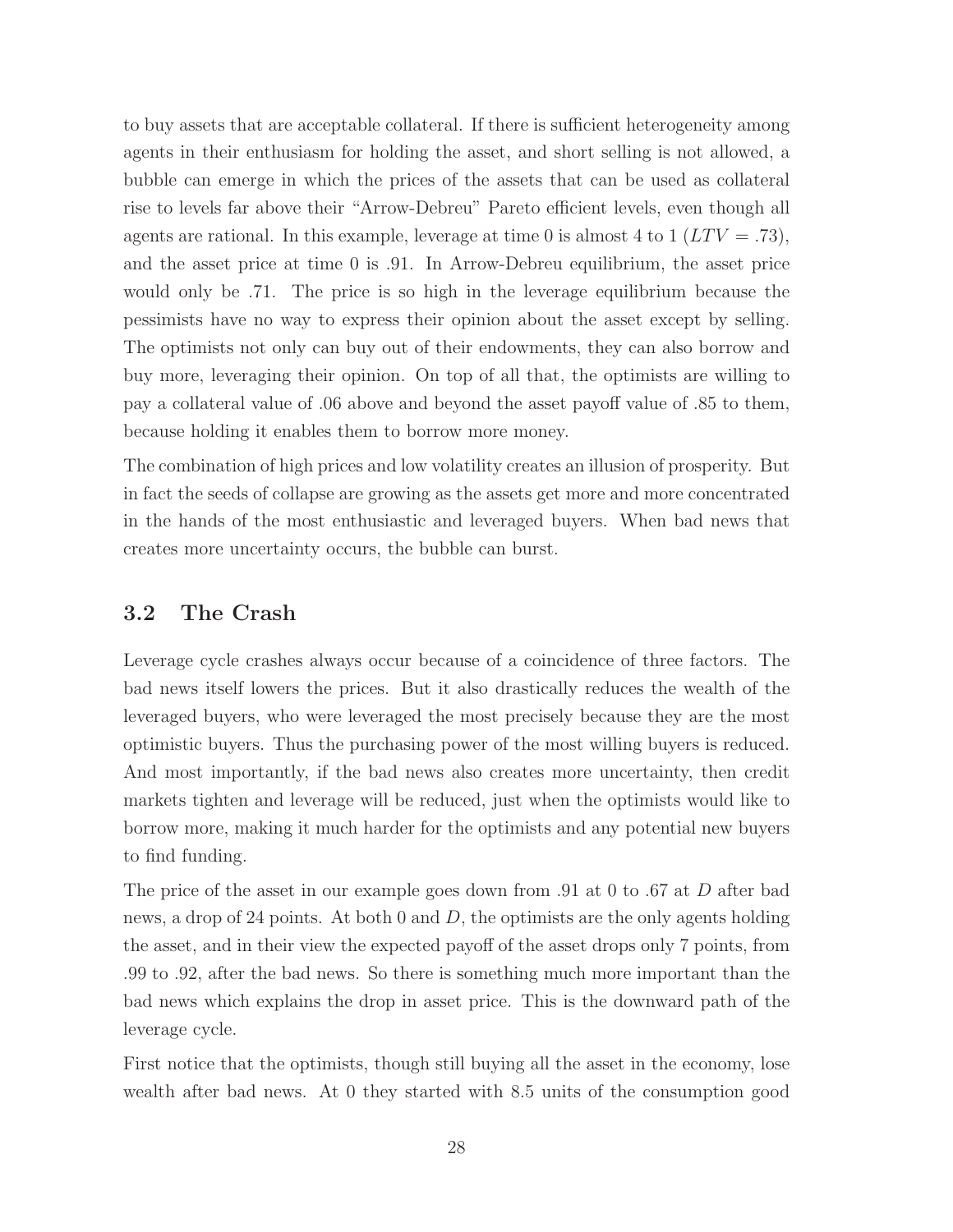and half the assets. In order to maintain high consumption and to buy up the rest of the assets, which they regard as a good investment, they become so leveraged at 0 that they owe the value of all their assets at  $D$ ; after paying they are left with only their initial endowment of 8.5 consumption goods. So they get poorer at  $D$ , and are forced to consume less if they want to repurchase all their assets. Second, the higher volatility at D reduces the amount they can leverage. Leverage plummets from 4 at 0 to 1.4 at D (equivalently, the LTV goes from .73 to .29). Optimists are forced to drastically scale back their consumption at  $D$  if they want to continue holding all the assets. In fact they do want to continue, because they regard their opportunity at D as an even greater than at 0. Indeed, the disagreement between optimists and pessimists over the value of the assets is higher at  $D$  than at 0. As a result of their decreased consumption and their perception of a greater opportunity, their liquidity wedge, which is a measure of how much they are willing to pay above the riskless interest rate, increases dramatically, from 0.1 to 0.52. Curiously, they are able to borrow the least just when they feel the greatest need. By the Discount Theorem, they then discount all future cash flows at a much higher rate than the riskless rate, and it is this extra discounting of the future that reduces the value of the assets so much more than the bad news. On account of the bigger discount, the payoff value of the assets sinks all the way to .60. Of course there is still a collateral value of .07. But despite the high liquidity wedge, the collateral value of the assets is limited by the small amount of borrowing they support.

In summary, it is the combination of bad news, loss of current wealth (liquidity scarcity) and lower leverage that makes the crash in prices really dramatic. This evolution from low volatility and rising leverage and asset prices, to high volatility and declining leverage and asset prices is the Leverage Cycle.

### **3.3 Margin Calls**

The most visible sign of the crash is the margin call. After the bad news at D starts to reduce asset prices, optimists who want to roll over their loans need to put up more money to maintain the same  $LTV$  on their loans. They could do that either by selling assets or by reducing their consumption. In our example here, they choose to reduce their consumption. They then effectively get a second margin call because the new  $LTV$  is much lower than before, forcing them to reduce consumption further. The reduction in consumption increases the rate at which they discount future cash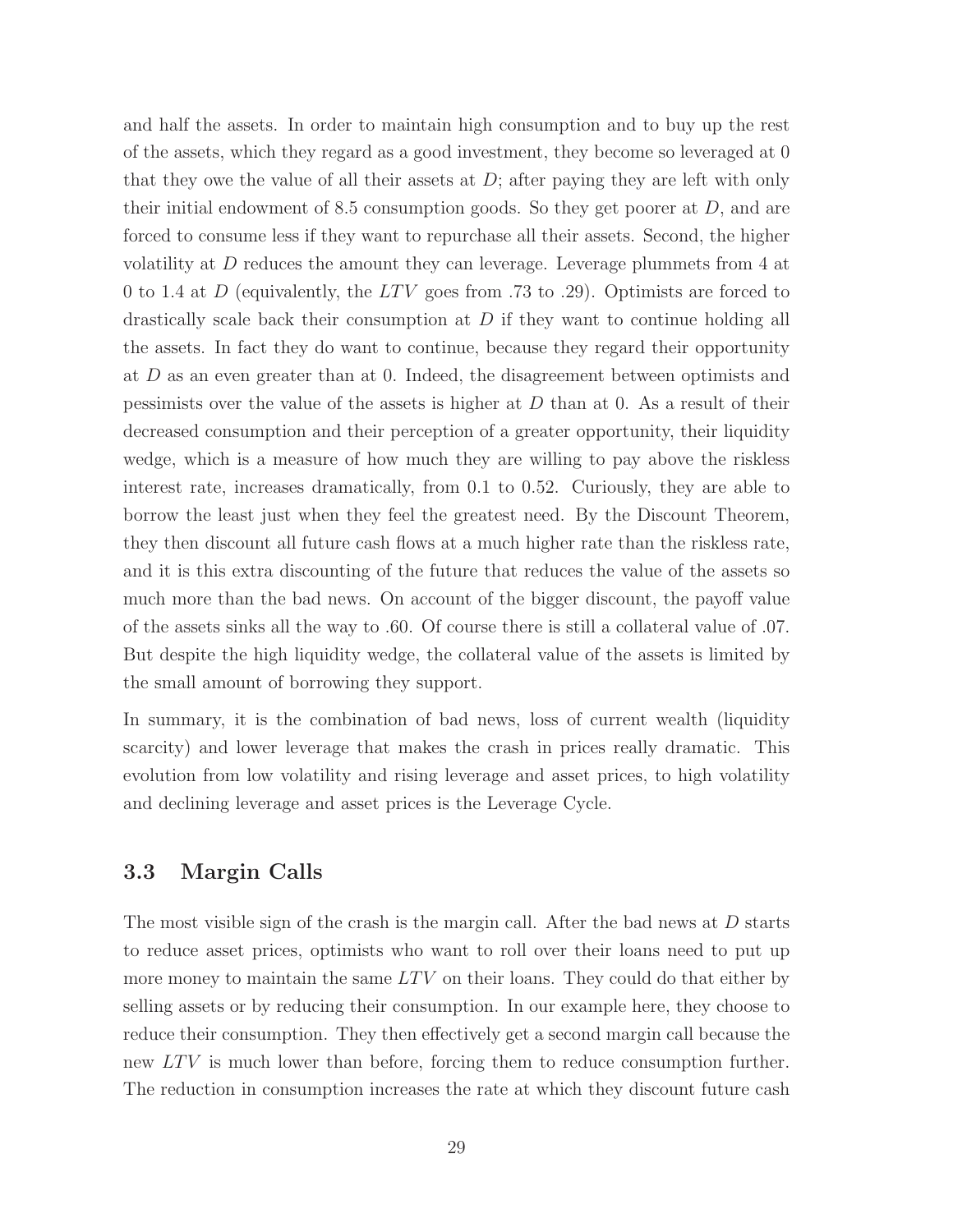flows, and it is this more than the bad news which causes asset prices to crash. In his original model of the leverage cycle, Geanakoplos (2003) developed an alternative model of the leverage cycle in which the initial endowment of consumption goods of optimists is lower at  $D$  than at 0. When the margin call comes they are too poor to hold the assets by cutting down on consumption and are forced to sell instead. The new buyers are less enthusiastic or optimistic about the assets than the original optimists, and so the price crashes because the marginal buyer is a different and more pessimistic agent. The mechanism is analogous, whether the loss in value comes from the same agents discounting more, or from new agents who value the assets less.

Brunnermeier and Pedersen (2009) provide a theory of margin calls which they call margin spirals. Margins in their theory are exogenously set by the Value at Risk equal zero rule. Margin calls arise in a context of multiple equilibria.

### **3.4 Maturity Mismatch**

If the optimists had borrowed for two periods instead of for one, they would not be forced to reduce their consumption (or to sell) at D. One might have thought that in order to reduce this margin call risk at  $D$ , optimists would prefer to take out long term debt instead of short term debt at 0. Geanakoplos (2010) examined this question in a similar model and observed that even if they were given the choice of long term debt, they would choose the short term debt. In our current model all debts are by hypothesis for one period. We could augment the current model by allowing non contingent two period debt as well as the short term debt. If long term debt could not be re traded in the middle periods, then the binomial no default theorem could be immediately extended to long term debt when the collateral only takes on two values across all the states of nature at which the bond payments come due. In this example, the collateral is worth either 1 or .2 across the four terminal states at time two. Hence we could conclude that among all long term debt contracts, only the debt contract collateralized by one unit of the asset and promising .2 units of consumption in every terminal state might be traded in equilibrium. But the optimists would not want to borrow on that contract, since they could raise .67 instead of .199 by borrowing on the one period contract and risking the unlikely (from their point of view) margin call at D.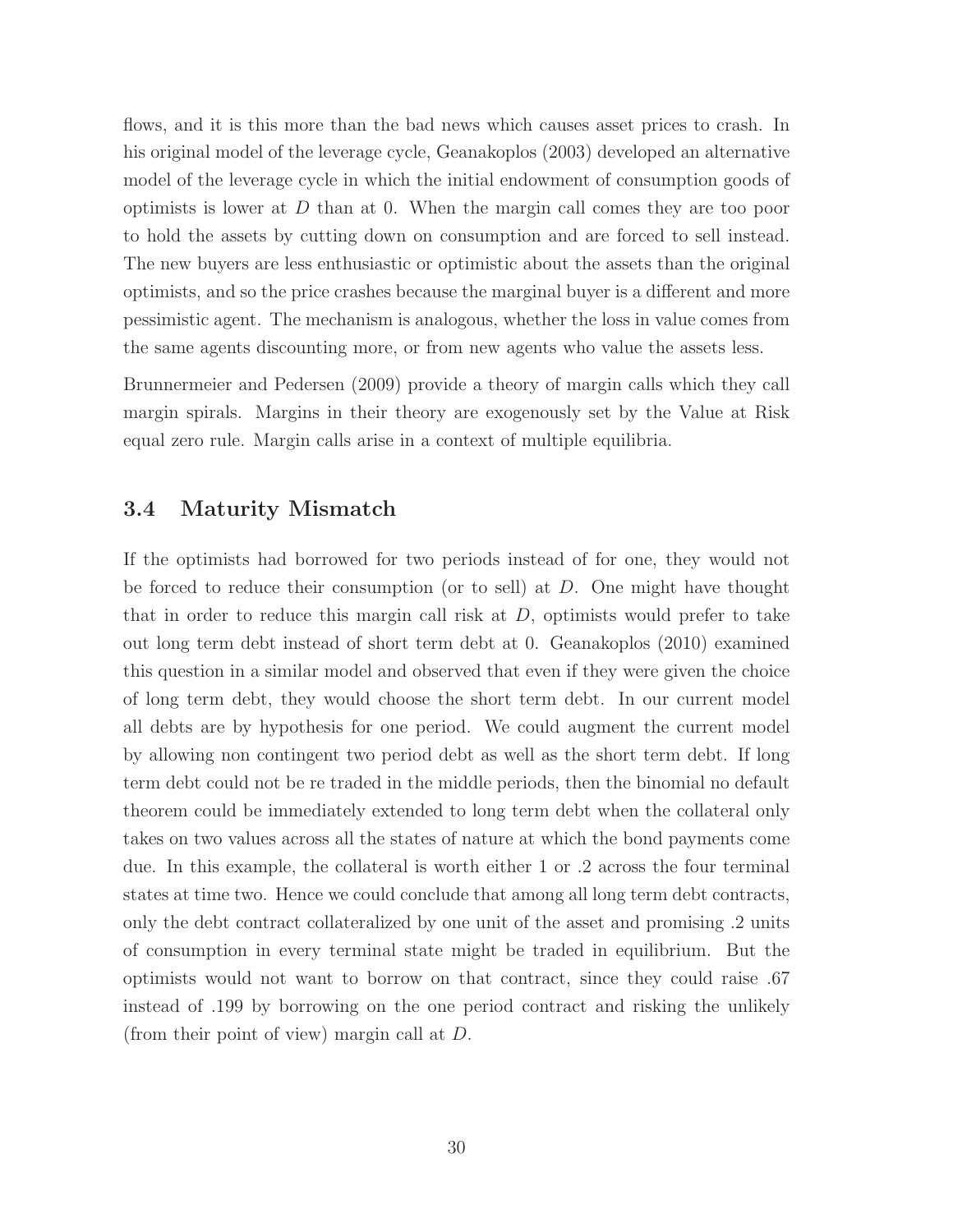### **3.5 Crisis Economy vs Anxious Economy**

When the crash comes at  $D$ , the optimists still feel things will turn around, and think on average the asset will pay  $.92$  in the end. Buying at D is an opportunity for them, since the asset has gone down very little in expected payoff but has a much lower price. Fostel and Geanakoplos (2008) distinguished between the case where they are forced to sell at  $D$ , which they called the crisis economy, and the case where they have enough liquid wealth at  $D$  to maintain their assets and perhaps buy new ones, which they called the anxious economy. In the current example, the optimists are not forced to sell, but they do not buy more either. It is thus on the borderline between a crisis economy and anxious economy.

### **3.6 Volatility**

The signature of the leverage cycle is rising asset prices in tandem with rising leverage, followed by falling asset prices and leverage. But the underlying cause of the change in leverage is a change in volatility, or more generally, in some kind of bad tail uncertainty. In our example, the volatility of the asset's value is .126 at time 0, when leverage is almost 4, and increases to .394 at D, when leverage plummets to 1.4. The sharp increase in volatility is mostly due to a technology shock. In the standard real business cycle literature, there are technology shocks that increase or decrease productivity, but there is not much attention paid to shocks that increase volatility. Leverage can also rise for endogenous reasons. After the optimists lose income at D, their expenditure on assets becomes much more sensitive to their wealth.

Many recent papers have assumed a link between leverage and volatility (see for example Brunnermeier and Pedersen (2009), Thurner et.al., 2012, and Adrian and Boyarchenko, 2012). Geanakoplos (2003, 2010) and Fostel and Geanakoplos (2008, 2012a) derive this link from first principles, as special cases of the binomial leverage theorem. In Brunnermeier and Sannikov (2013) leverage is also derived endogenously from first principles, but it is determined not by collateral capacities but by agents' risk aversion; it is a "demand-determined" leverage that would be the same without collateral requirements. The time series movements of  $LTV$  come there from movements in volatility because the added uncertainty makes borrowers more scared of investing, rather than from reducing the debt capacity of the collateral or making lenders more scared to lend.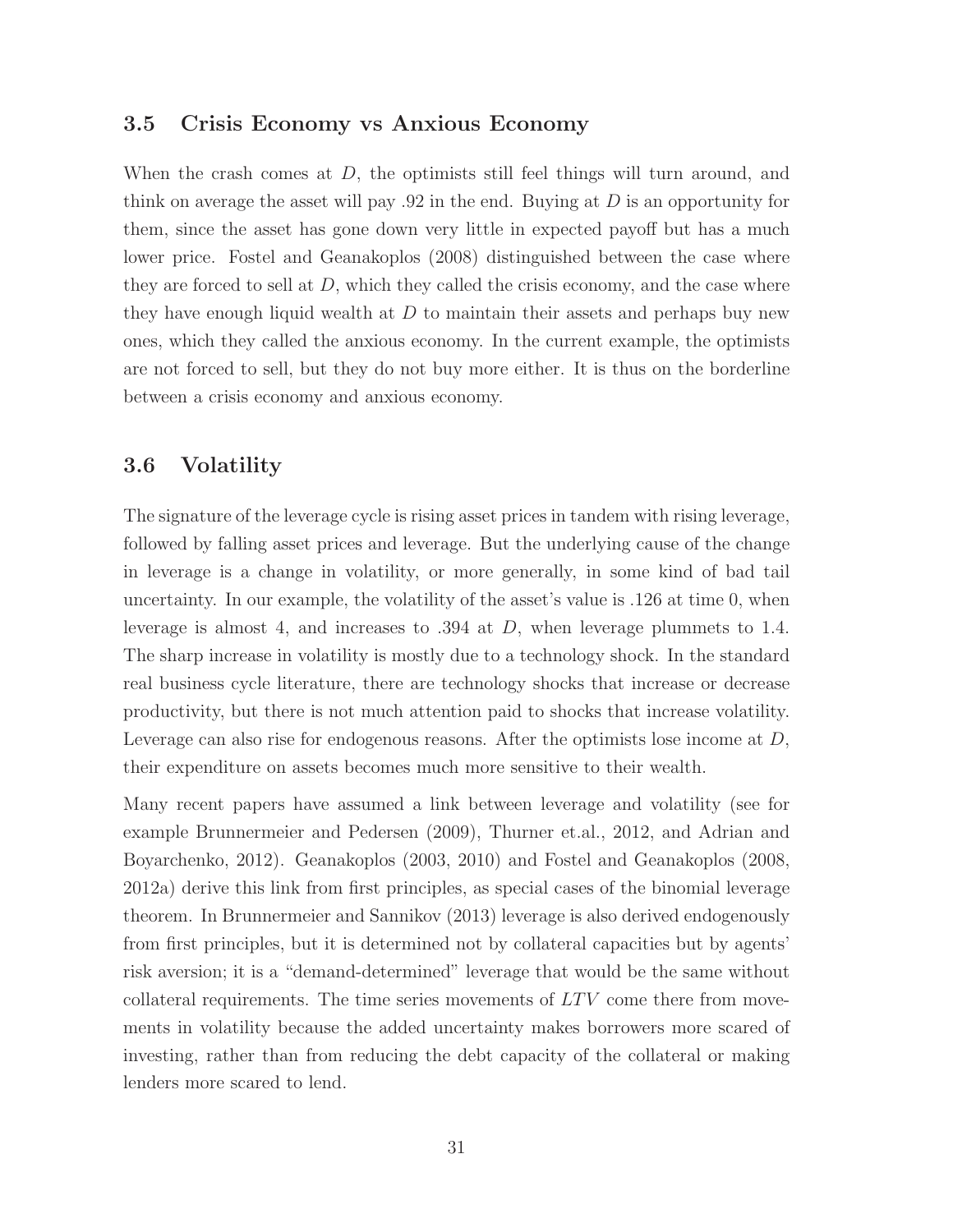### **3.7 Smoothing the Leverage Cycle**

Asset prices are much too high at 0 (compared to Arrow Debreu first best prices) and then they crash at  $D$ , rising and falling in tandem with leverage. If we added investment and production of the asset into the model, we would find overproduction at 0 and then a dramatic drop in production at D. Macroeconomic stability policy has concentrated almost entirely on regulating interest rates. But interest rates over the cycle in the Leverage Cycle example barely move. The leverage cycle suggests that it might be more effective to stabilize leverage than to stabilize interest rates.

Optimists have a higher marginal propensity to buy the asset at 0 and  $D$  than pessimists because they are more enthusiastic about the asset. Thus regulating leverage to lower levels at 0 will not only lower the asset prices at 0, but also raise the asset price at D because it will leave optimists less in debt. This will smooth the leverage cycle and move prices closer to Arrow Debreu levels. In a slightly more complicated model it will lead to Pareto improvements. It will not, however, lead to a Pareto improvement in this example, and for an instructive reason.

In collateral equilibrium, borrowers are constrained from borrowing as much as they like, but lenders are not. If an increase in borrowing and lending could be arranged it could make both borrowers and lenders better off, assuming that borrowers could be coerced into delivering fully out of their future endowments. Forcing a small reduction in credit is positively harmful to borrowers, and has little effect on lenders, assuming that future prices do not change. This probably explains why government policy has been almost exclusively geared to expanding credit rather than reigning it in.

But in collateral equilibrium, insurance markets are often missing, as in the Leverage Cycle example. Curtailing credit will lead to price changes in the future, which have redistributive consequences that may be beneficial. Geanakoplos-Polemarchakis (1986) proved that when insurance markets are missing, there is almost always an intervention in financial markets at 0 that will induce future price changes that are Pareto improving. But when there is a positive liquidity wedge, the future Pareto improvement that might come from curtailing leverage must overcome the immediate effect of limiting an already constrained credit market.

In the Leverage Cycle example, optimists sell assets at  $U$ . But optimists and pessimists have identical utilities at  $U$  because there is no remaining uncertainty, and they both have discount rates of 1. Thus curtailing leverage at 0 does not affect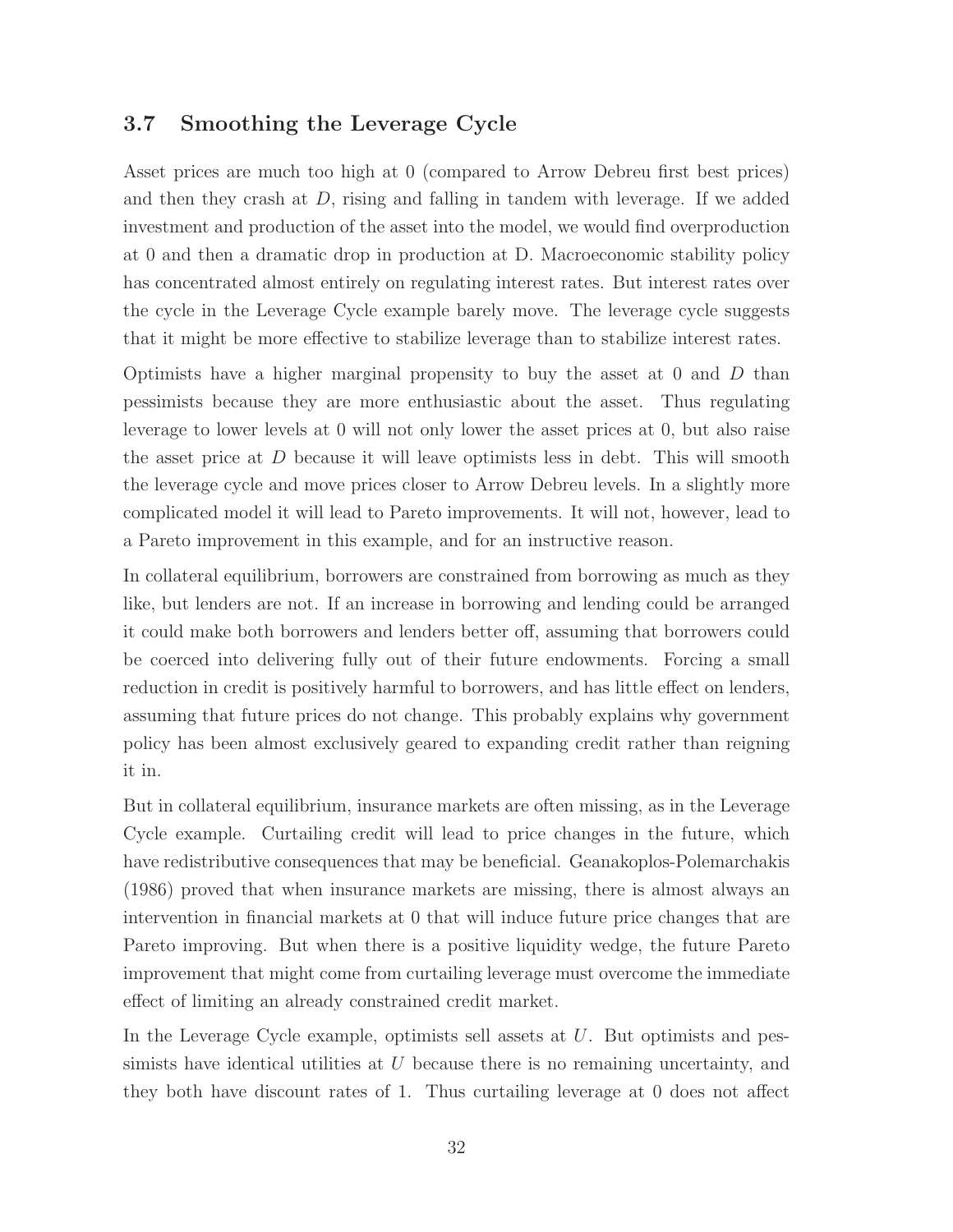prices at U. Curtailing leverage at 0 does raise the price of assets at  $D$ , but there is no trade in assets at  $D$ , since the optimists buy them all at 0 and retain them all at D. Thus the increase in asset prices at D does not redistribute wealth and has a negligible effect on welfare.

|                           | Unrestricted Leverage Leverage Restricted Leverage Transfer |           |                   |
|---------------------------|-------------------------------------------------------------|-----------|-------------------|
|                           |                                                             | $j=.58$   | $j=.58, t=0.0004$ |
| Price at $s=0$            | 0.820423                                                    | 0.819622  | 0.819613          |
| Price at $s = U$          | 0.925092                                                    | 0.925097  | 0.925097          |
| Price at $s = D$          | 0.590795                                                    | 0.591873  | 0.591873          |
| Utility Optimists         | 60.0274                                                     | 60.0279   | 60.0275           |
| <b>Utility Pessimists</b> | 1311.6860                                                   | 1311.6858 | 1311.6862         |

Table 3: Smoothing the Leverage Cycle.

We are thus led to consider a modified Leverage Cycle example in which pessimists have a discount rate of .95 and in which they are endowed with an additional 1.5 assets at both  $U$  and  $D$ , but which is otherwise the same as the Leverage Cycle example. The equilibrium is described in Table 3, as is the equilibrium after leverage is regulated to a smaller level at 0. In the modified Leverage Cycle example, curtailing leverage at 0 not only raises the price of assets at  $D$ , but also raises the price of assets at U, because now optimists are more patient than pessimists and so will invest more of their extra money at U into assets than pessimists withdraw when they receive smaller debt payments. Since optimists are selling the asset at  $U$ , this price rise helps optimists and hurts pessimists. Since optimists care more about  $U$  than pessimists do, this increases the sum of utilities (normalized so that the marginal utility of consumption at 0 is 1 for all agents). At  $D$  the optimists are buying the extra endowment of assets, and so the price rise hurts optimists and helps the pessimist sellers. But pessimists care more about  $D$  than optimists, and so the price change again raises total utility.

The increase in future total utility is more than the loss in total utility from curtailing the already rationed borrowing. But curtailing leverage has one more effect. It lowers the price of assets at 0, thereby helping optimists and hurting pessimists. In order to make all agents better off, the policy intervention should reduce leverage and transfer some consumption at time 0 from optimists to pessimists. Both of these objectives could be achieved by taxing borrowing and then redistributing the revenue to all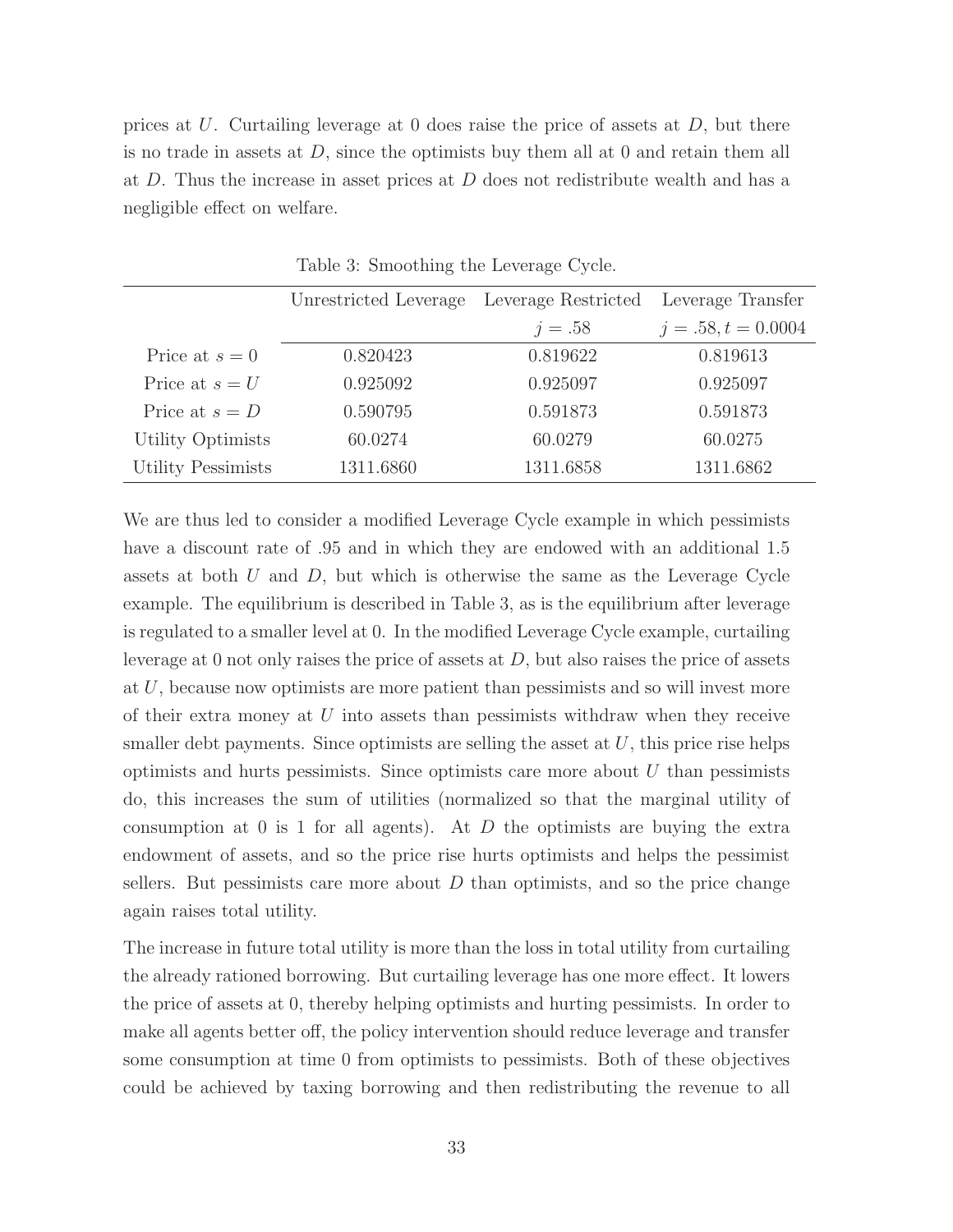agents (and not back to those who paid the tax). Table 3 shows that such an intervention is indeed Pareto improving.

The most important benefit from curtailing leverage is not captured by the modified Leverage Example, because in binomial economies with financial assets there is no default. Geanakoplos and Kubler (2013) constructs a multi state example with common beliefs in which there is heterogeneity because optimists get utility from housing. They are thus led to borrow so much on their mortgages that some of them will default in some of the states. Curtailing leverage has the extra benefit that by raising the future price of houses, it reduces default, since whether a homeowner defaults depends on how far underwater he is. Though the lender rationally anticipates that by curtailing the loan, he can reduce the chances of his own borrower defaulting, he does not take into account that by lending less he can help increase future housing prices and thus reduce other borrowers' chances of defaulting. If defaulting homeowners neglect repairs on their houses, curtailing leverage can lead to Pareto improvements.

### **3.8 Agent Heterogeneity**

The leverage cycle relies crucially on agent heterogeneity. In the example, heterogeneity was created by differences in beliefs. But there are many other sources of heterogeneity. Some agents are more risk tolerant than others. Some agents can use assets more productively than others. Some households like living in houses more than others. And some agents need assets to hedge more than others. It is very important to understand that the connection between leverage and asset prices does not rely on differences in beliefs.

To see this, consider a variant of the our leverage cycle example in which agents have the same log utilities and identical beliefs, so that  $\gamma_{sU}^O = \gamma_{sU}^P = .5$  for all  $s \in S \setminus S_T$ . Endowments of the consumption good for the O group are:  $e_0^O =$  $8.5, e_U^O = 5.5, e_D^O = 38.8, e_{UU}^O = e_{UD}^O = 5.4, e_{DU}^O = 30.6$  and  $e_{DD}^O = 250$ , and for the P group are:  $e_0^P = 100, e_U^P = 125, e_D^P = 83.2, e_{UU}^P = e_{UD}^P = 125.4, e_{DU}^P = 104.2$  and  $e_{DD}^P = 69.3$ . For the O group, the asset is a natural hedge to their endowments; for the  $P$  group, the asset is not so useful. Starting with the same endowments of the asset as in our leverage cycle example, equilibrium asset prices and portfolio trades are identical to those in the leverage cycle example displayed in Table 2.<sup>17</sup>

<sup>&</sup>lt;sup>17</sup>In the static example of Section 2 we could have given both agents the same beliefs  $\gamma_U^h = .5$ ,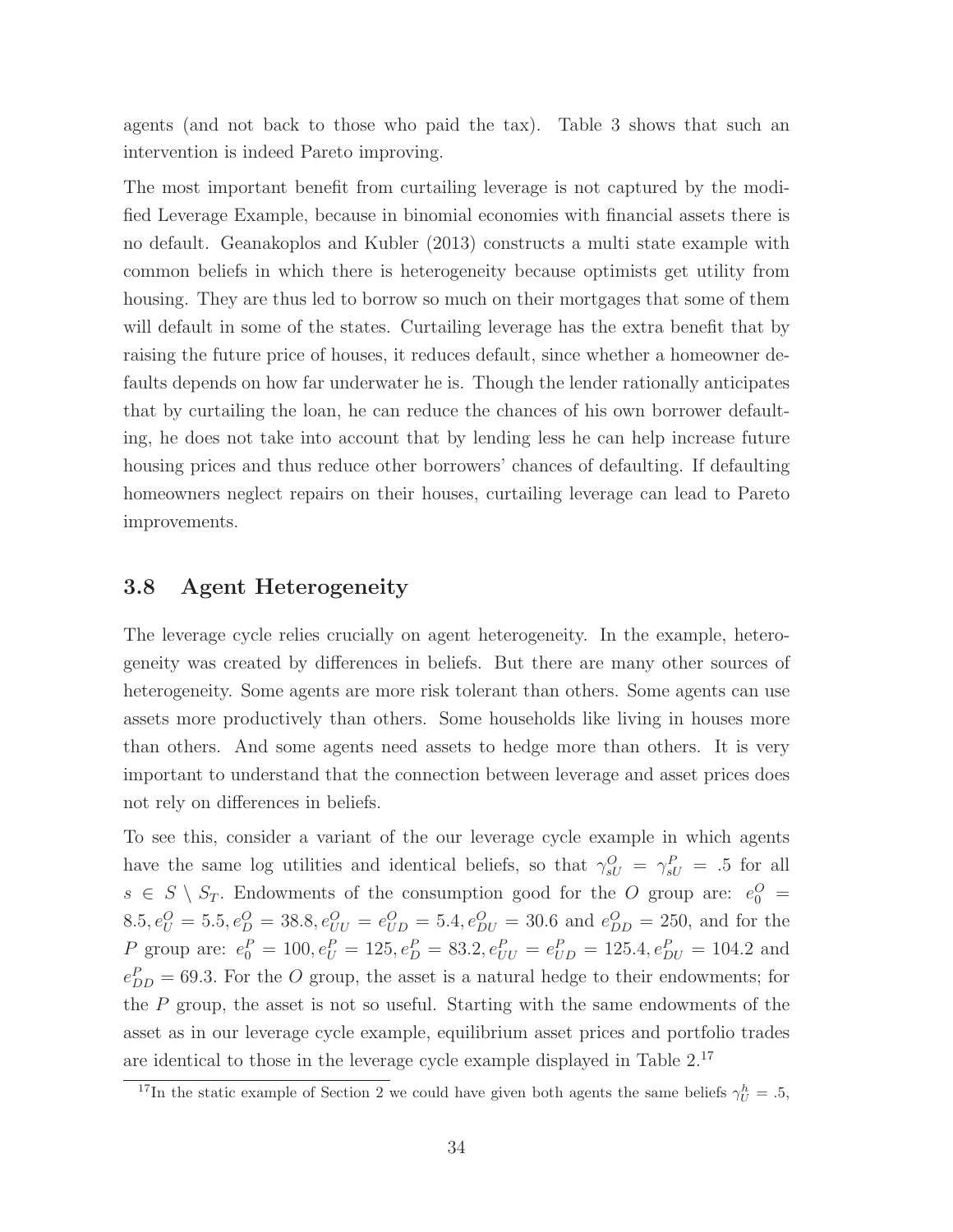### **3.9 Lessons from the Leverage Cycle**

The lessons from the leverage cycle are first, that increasing leverage on a broad scale can increase asset prices. Second, that leverage is endogenous and fluctuates with the fear of default. Third, that leverage is therefore related to the degree of uncertainty or volatility of asset markets. Fourth that the scarcity of collateral creates a collateral value that can lead to bubbles in which some asset prices are far above their efficient levels. Fifth, that the booms and busts of the leverage cycle can be smoothed best not by controlling interest rates, but by regulating leverage. Sixth, that the amplitude of the cycle depends on the heterogeneity of the valuations of the investors.

### **3.10 Credit Cycle vs Leverage Cycle**

Our final observation is that the Leverage Cycle is not the same as a Credit Cycle. A Leverage Cycle is a feedback between asset prices and leverage, whereas a Credit Cycle is a feedback between asset prices and borrowing. If  $LTV$  is fixed at a constant, then borrowing and asset prices rise and fall together. But leverage is unchanged. Of course a leverage cycle always produces a credit cycle. But the opposite is not true. Classical macroeconomic models of financial frictions such as Kiyotaki and Moore (1997) produce credit cycles but not leverage cycles. In all those models leverage is counter-cyclical despite the fact that borrowing goes down after bad news. The reason for the discrepancy is that to generate leverage cycles, uncertainty is needed, and a particular type of uncertainty: one in which bad news is associated with an increase in future volatility. The literature on credit cycles has traditionally not been concerned with volatility. In our example above, leverage is the most important quantitative driver of the change in asset prices over the cycle. If  $LTV$  were held to a constant, the cycle would be considerably dampened.

provided that we gave them different endowments. If the beliefs are homogeneous and endowments for the O group are:  $e_0^O = 8.5, e_U^O = 4.85, e_D^O = 42.5$  and for the P group are:  $e_0^P = 100, e_U^P = 100$  $125.1, e_D^P = 83.26$ , then we get the same equilibrium prices, collateral values and liquidity wedge as we did in our example with different beliefs.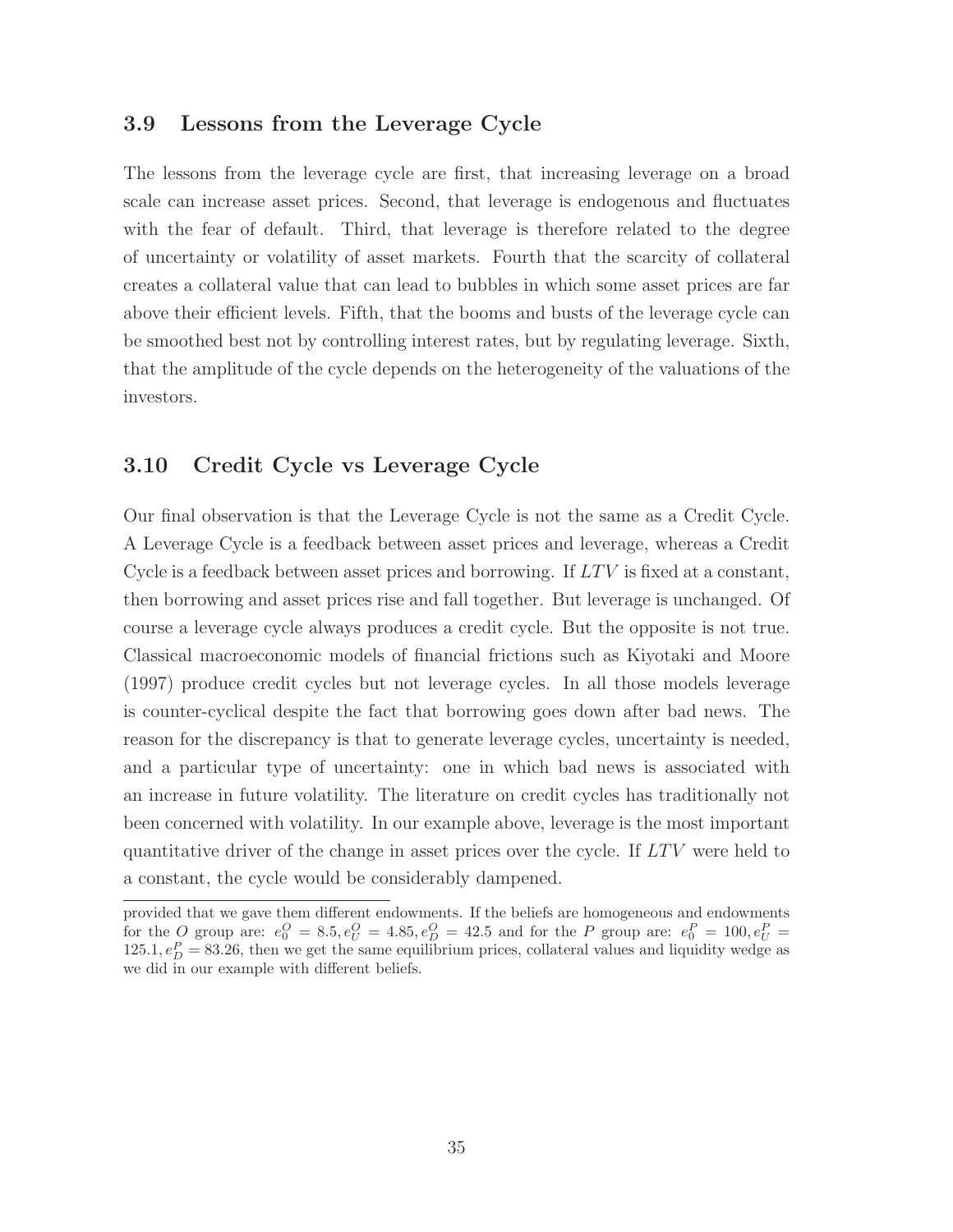## **4 Multiple Leverage Cycles**

Many kinds of collateral exist at the same time, hence there can be many simultaneous leverage cycles. Collateral equilibrium theory not only explains how one leverage cycle might evolve over time, it also explains some commonly observed cross sectional differences and linkages between cycles in different asset classes.

The main lesson of this section is to show how multiple co-existing leverage cycles can explain flight to collateral, contagion and drastic swings in the volume of trade of high quality assets.

### **4.1 Multiple Leverage Cycles and Flight To Collateral**

When similar bad news hits two different asset classes, one asset class often preserves its value better than another. This empirical observation is traditionally given the name Flight to Quality, because it is understood as a migration toward safer assets that have less volatile payoff values. Fostel and Geanakoplos (2008) emphasized a new channel which they called Flight to Collateral: After volatile bad news, collateral values widen more than payoff values, thus giving a different explanation for the diverging prices.

Consider the same economy we described in Section 3, except that now there are two financial assets. Asset Y pays  $d_s^Y = 1$ ,  $s = UU, UD, DU$  and  $d_s^Y = .2$ ,  $s = DD$ . Asset Z is perfectly correlated with asset Y and pays  $d_s^Z = 1$ ,  $s = UU, UD, DU$  and  $d_s^Z =$  $.1, s = DD$ . Y pays more than Z, but we shall see that its most important difference is that it can be leveraged more than Z. Agents start with asset endowments of .5 units of each asset,  $a_0^h = (.5, .5), h = O, P$  at the beginning.

Equilibrium is described in Table 4. Portfolio regimes in equilibrium are as in the example in Section 3. After good news, when uncertainty is completely resolved, agents share the assets (which are then perfect substitutes). At  $0$  and  $D$ , optimists hold all the assets in the economy and use them as collateral to borrow money from pessimists. By the No-Default theorem, they leverage by using each asset to back the maxmin contract, and there is no default in equilibrium.

Each asset experiences a leverage cycle. Prices for both assets go down after bad news by more than their expected values decline. There is a severe wealth redistribution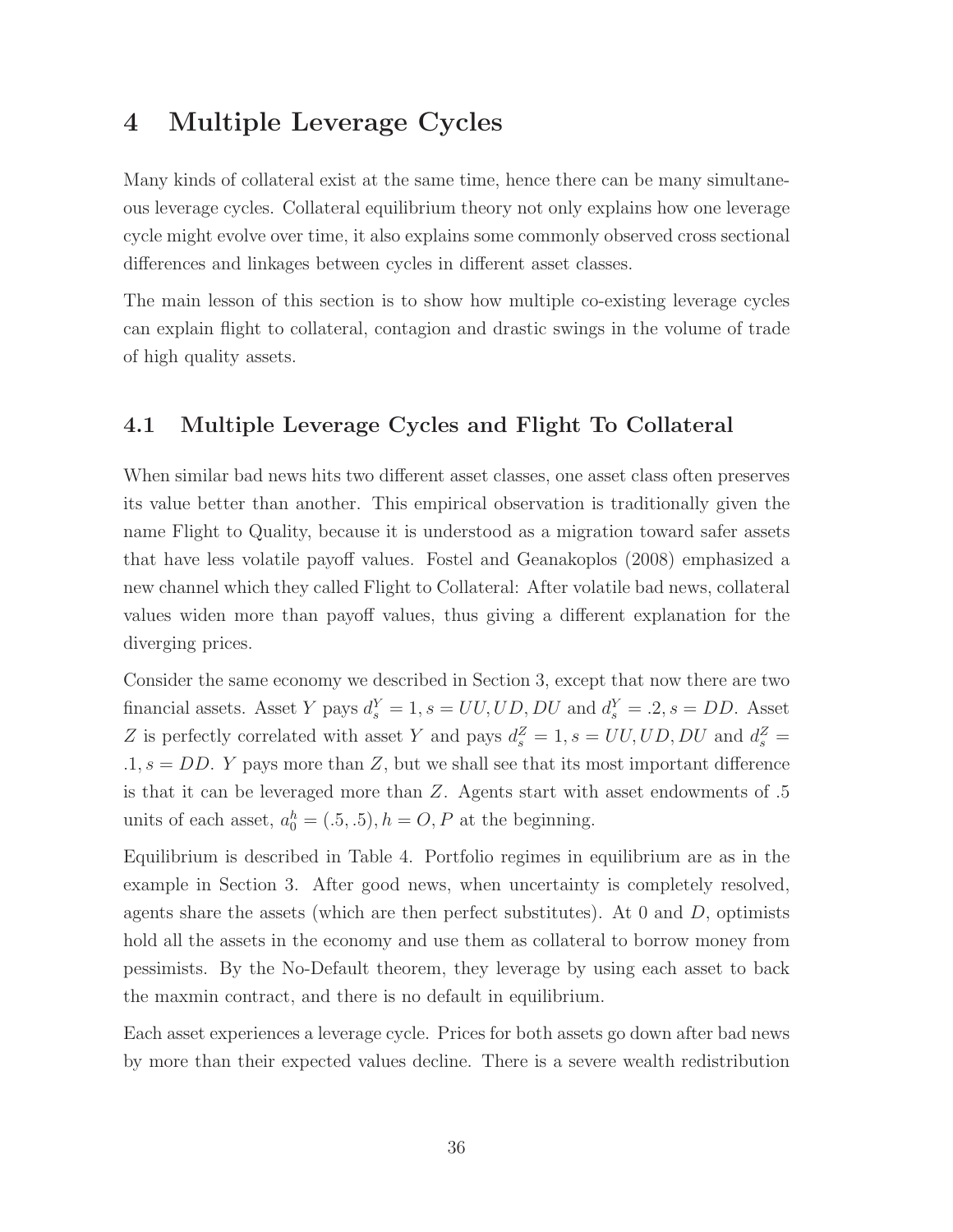away from optimists, which increases the liquidity wedge, at the same time that borrowing conditions deteriorate.

However, something interesting happens when we look at the cross section variation of all the variables. The gap between asset prices widens after bad news by more than the gap in expected payoffs. The price of Y falls from .906 at 0 to .664 at  $D$ , while the price of Z falls from .897 to .621 (a drop of almost  $27\%$  vs  $31\%$ ). After bad news, the payoff value of Y goes down from  $.844$  to  $.593$ , while the payoff value of Z goes down from .838 to .586. However, their collateral values move in opposite directions. The collateral value of  $Z$  goes down from 0.059 at 0 to 0.035 at  $D$ , falling in tandem with its payoff value, amplifying its leverage cycle. Interestingly, the collateral value of Y increases from 0.063 to 0.071, mitigating the gravity of its leverage cycle. In short, the spread in asset prices went from .009 at 0 to .043 at  $D$ , a widening of .034. The spread in collateral values went from .004 at 0 to .036 at D, a widening of .032. Thus the widening spread in prices is almost entirely explained by the widening of collateral values.

| <b>States</b> |                |                |              | $s = 0$ $s = U$ $s = D$ $(0 - D)/0\%$ $s = 0$ |                      |                                    | $s = U$ $s = D$ | $(0-D)/0\%$ |
|---------------|----------------|----------------|--------------|-----------------------------------------------|----------------------|------------------------------------|-----------------|-------------|
|               |                |                | Asset $Y$    |                                               | Asset $Z$            |                                    |                 |             |
| $\mathcal{P}$ | 0.906          | 0.982          | 0.664        | 26.71                                         | 0.897                | 0.982                              | 0.621           | 30.76       |
| PV            | 0.844          | 0.982          | 0.593        | 29.73                                         | 0.838                | 0.98                               | 0.586           | 30.07       |
| CV            | 0.063          | $\overline{0}$ | 0.071        | $-12.69$                                      | 0.059                | $\overline{0}$                     | 0.035           | 40.67       |
| $\pi_{i^*}$   | .658           |                | 0.201        |                                               | 0.615                |                                    | 0.100           |             |
| LTV           | 0.726          |                | 0.303        |                                               | 0.686                |                                    | 0.162           |             |
|               | Asset Holdings |                |              |                                               |                      |                                    |                 |             |
| Opts          | $\mathbf{1}$   | .4367          | $\mathbf{1}$ |                                               | 1                    | .4367                              | 1               |             |
| Pess          | $\overline{0}$ | .5632          | $\theta$     |                                               | $\overline{0}$       | .5632                              | $\theta$        |             |
|               |                |                |              |                                               | Debt Contract Trades |                                    |                 |             |
| Opts          | $\mathbf{1}$   |                | 1            |                                               | $\mathbf{1}$         |                                    | 1               |             |
| Pess          | $-1$           |                | $-1$         |                                               | $-1$                 |                                    | $-1$            |             |
| <b>States</b> |                | $s=0$ $s=U$    | $s = D$      | $s=UU$                                        |                      | $s = UD \quad s = DU \quad s = DD$ |                 |             |
| $\omega$      | 0.105          |                | 0.541        |                                               |                      |                                    |                 |             |
|               |                |                |              |                                               | Consumption          |                                    |                 |             |
| Opts          | 8.87           | 10.25          | 7.51         | 10.43                                         | 10.43                | 11.7                               | 10              |             |
| Pess          | 99.63          | 99.75          | 100.98       | 101.56                                        | 101.56               | 100.3                              | 100.3           |             |

Table 4: Equilibrium Flight to Collateral.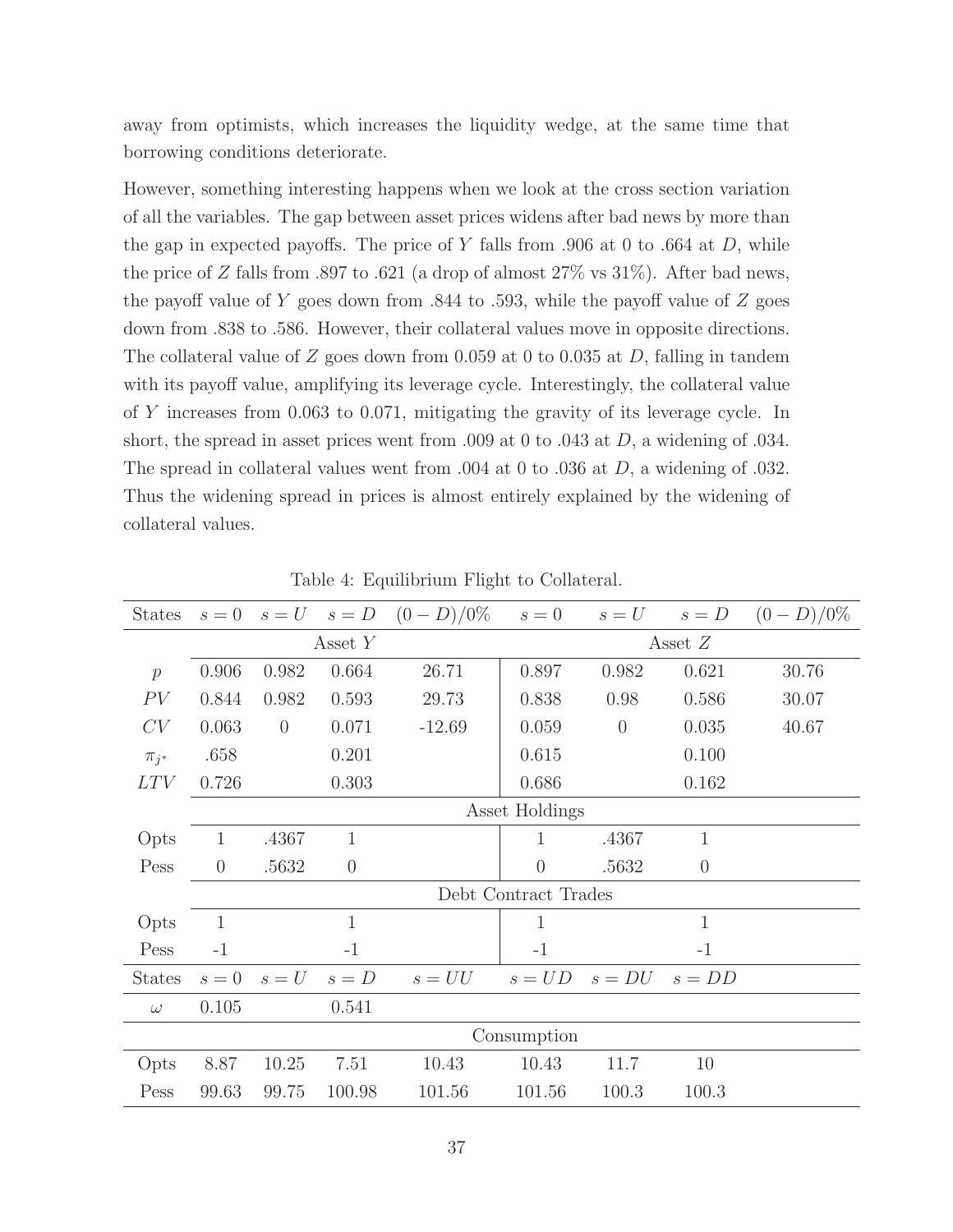Flight to collateral occurs when the liquidity wedge is high and the dispersion of  $LTVs$  is high. During a flight to collateral, investors would rather buy those assets that enable them to borrow money more easily (higher  $LTVs$ ). The other side of the coin is that investors who need to raise cash get more by selling those assets on which they borrowed less money because the sales revenues net of loan repayments are higher.

Flight to collateral is related to what other papers have called Flight to Liquidity. Flight to liquidity was discussed by Vayanos (2004) in a model where an asset's liquidity is defined by its exogenously given transaction cost. In Brunnermeier and Pedersen (2009), market liquidity is the gap between fundamental value and the transaction price. They show how this market liquidity interacts with funding liquidity (given by trader's capital and margin requirements) generating Flight to liquidity. In our model an asset's liquidity is given by its capacity as collateral to raise cash. Hence, our flight to collateral arises from different leverage cycles in equilibrium and their interaction with the liquidity wedge cycle.

### **4.2 Multiple Leverage Cycles and Contagion**

In this section we show how multiple coexisting leverage cycles can explain contagion. When bad news hits one asset class, the resulting fall in its price can migrate to other assets, even if their payoffs are statistically independent from the original crashing assets. To illustrate this consider the same economy as in Section 4.1, except that now both asset payoffs at the end are independent.

For that we need to assume that  $S = \{0, U, D, UU, UD, DUU, DUD, DDU, DDD\},\$ where the last four states are immediate successors of  $D$ . According to each agent  $h \in H$ , the transition probability from D to each of its immediate successors  $D\alpha\beta$ ,  $\alpha, \beta \in \{U, D\}$ , is  $\gamma^h_{\alpha} \gamma^h_{\beta}$ . Asset Y pays  $d_s^Y = 1$  in terminal states in which the second to last letter is U,  $s = UU, UD, DUU, DUD$  and  $d_s^Y = .2, s = DDU, DDD$ . Asset Z is independent from asset Y and pays  $d_s^Z = 1$  in all terminal states in which the last letter is U,  $s = UU, DUU, DDU,$  and  $d_s^Z = .1, s = UD, DUD, DDD$ . After U, asset Y pays 1 for sure. But Z pays 1 or  $\Lambda$  after U and after D. Hence, U is good news for Y and D is bad news for Y, but nothing new is learned about asset  $Z$  in the middle period. Figure 3 shows asset payoffs.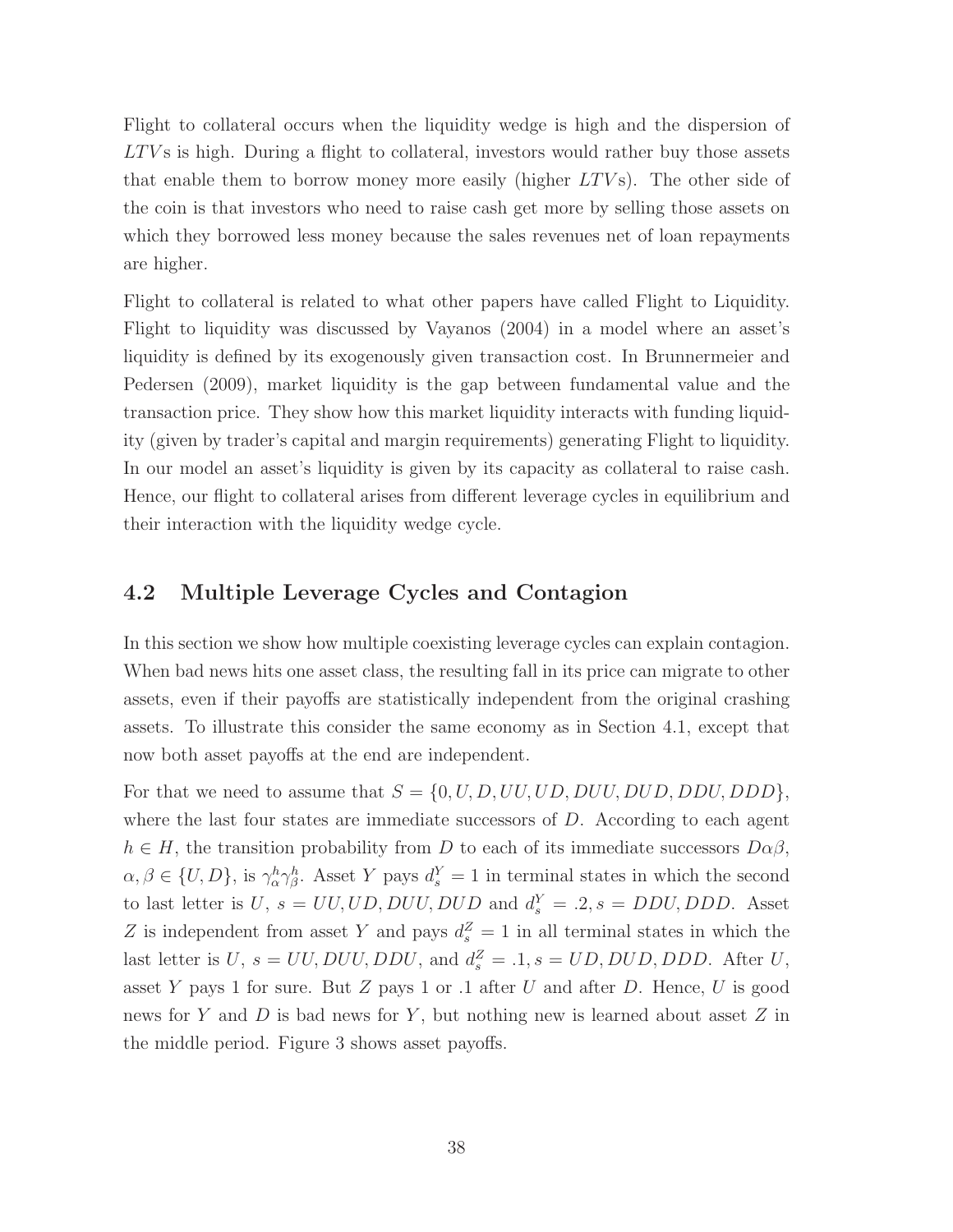

Figure 3: Assets Y and Z Independent Payoffs.

In this example bad news is about  $Y$  only. So we should expect the price of  $Y$  to go down after bad news due to a deterioration of its expected payoff value. But we should not expect the price of asset  $Z$  to go down after bad news about  $Y$ .

Equilibrium is described in Table 5. As in all the previous examples, optimists hold all the assets at 0 and  $D$  and use them as collateral to back the maxmin contract. After good news, optimists now hold all of asset  $Z$  and none of  $Y$ , about which uncertainty is completely resolved. This is because at U optimists see a special opportunity to invest in Z, which they think pessimists under-value, but no advantage in holding the sure asset Y.

As expected, asset Y experiences a leverage cycle: Its price rises from .925 to .991 after good news and crashes after bad news by more than its payoff value, going down from .925 to .667. Surprisingly, the price of  $Z$  also goes up from .789 to .827 after good news about Y, and goes down by more than  $20\%$  from .789 to .624 after bad news about Y. The leverage cycle on Y migrates to asset class  $Z$ , producing a leverage cycle on this market as well. In short, we see contagion in equilibrium.

Fostel-Geanakoplos (2008) showed that contagion is generated by a change in the liquidity wedge. The  $Y$  leverage cycle lowers the liquidity wedge at  $U$  and sharply increases the liquidity wedge at  $D$ , as we have seen in our previous examples. A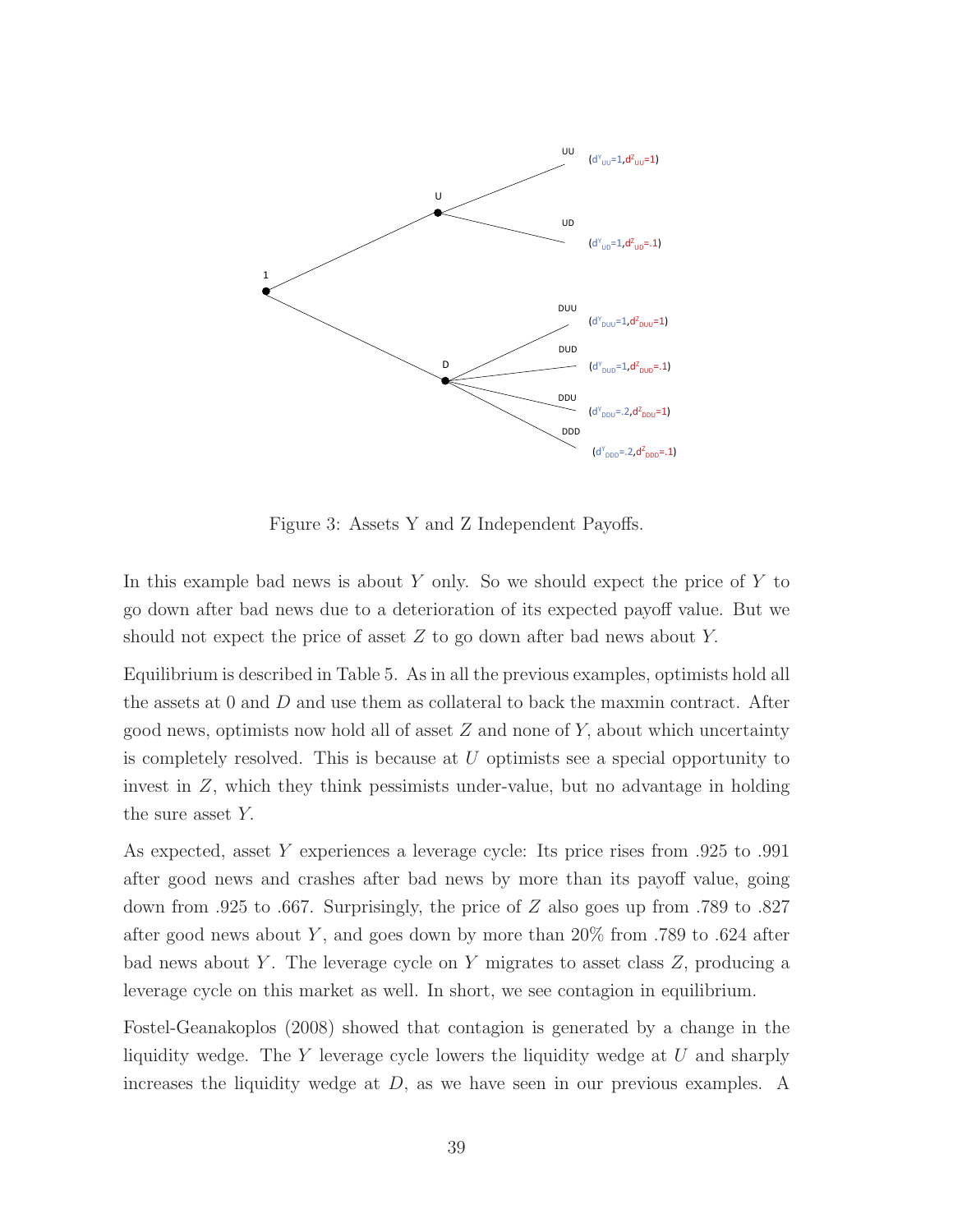leverage cycle in one asset class alone can move the liquidity wedge. But, the liquidity wedge is a universal factor in valuing all assets, as we saw in Section 2. An increase in the optimists' liquidity wedge at  $D$  reduces their valuation of all assets. There is also another factor that can be seen clearly in this example, which Fostel and Geanakoplos (2008) called the Portfolio Effect, amplifying the movements of the liquidity wedge at U and D. At U optimists do not see any advantage in giving up consumption to invest in Y. At  $D$  they buy all of Y, reducing their consumption, further increasing the liquidity wedge.

| <b>States</b>  | $s=0$                | $s=U$          | $s = D$      | $(0-D)/0\%$ | $s=0$          |              | $s = U$ $s = D$ | $(0-D)/0\%$ |            |
|----------------|----------------------|----------------|--------------|-------------|----------------|--------------|-----------------|-------------|------------|
|                |                      |                | Asset $Y$    |             | Asset $Z$      |              |                 |             |            |
| $\overline{p}$ | 0.925                | 0.991          | 0.667        | 27.89       | 0.789          | 0.827        | 0.624           | 20.91       |            |
| $\pi_{i^*}$    | 0.660                |                | 0.201        |             | 0.617          | 0.099        | 0.100           |             |            |
| LTV            | 0.721                |                | 0.299        |             | 0.792          | 0.119        | 0.160           |             |            |
|                | Asset Holdings       |                |              |             |                |              |                 |             |            |
| Opts           | 1                    | $\overline{0}$ | $\mathbf{1}$ |             | 1              | 1            | 1               |             |            |
| Pess           | $\overline{0}$       | 1              | $\theta$     |             | $\overline{0}$ | $\theta$     | $\theta$        |             |            |
|                | Debt Contract Trades |                |              |             |                |              |                 |             |            |
| Opts           | 1                    |                | $\mathbf{1}$ |             | 1              | $\mathbf{1}$ | $\mathbf{1}$    |             |            |
| Pess           | $-1$                 |                | $-1$         |             | $-1$           | $-1$         | $-1$            |             |            |
| <b>States</b>  | $\overline{0}$       | $\mathcal{U}$  | D            | UU          | UD             | DUU          | <i>DDU</i>      | DUD         | <i>DDD</i> |
| $\omega$       | 0.054                |                | 0.544        |             |                |              |                 |             |            |
|                | Consumption          |                |              |             |                |              |                 |             |            |
| Opts           | 8.92                 | 9.79           | 7.51         | 10.90       | 10.00          | 11.70        | 10.80           | 10.90       | 10         |
| Pess           | 99.57                | 100.20         | 100.98       | 101.10      | 101.10         | 100.3        | 100.3           | 100.3       | 100.3      |

Table 5: Equilibrium Contagion.

There is a vast literature on contagion. Despite the range of different approaches, there are mainly three different kinds of models. The first blends financial theories with macroeconomic techniques, and seeks international transmission channels associated with macroeconomic variables. Examples of this approach are Corsetti, Pesenti, and Roubini (1999), and Pavlova and Rigobon (2008). The second kind models contagion as information transmission. In this case the fundamentals of assets are assumed to be correlated. When one asset declines in price because of noise trading, rational traders reduce the prices of all assets since they are unable to distinguish declines due to fundamentals from declines due to noise trading. Examples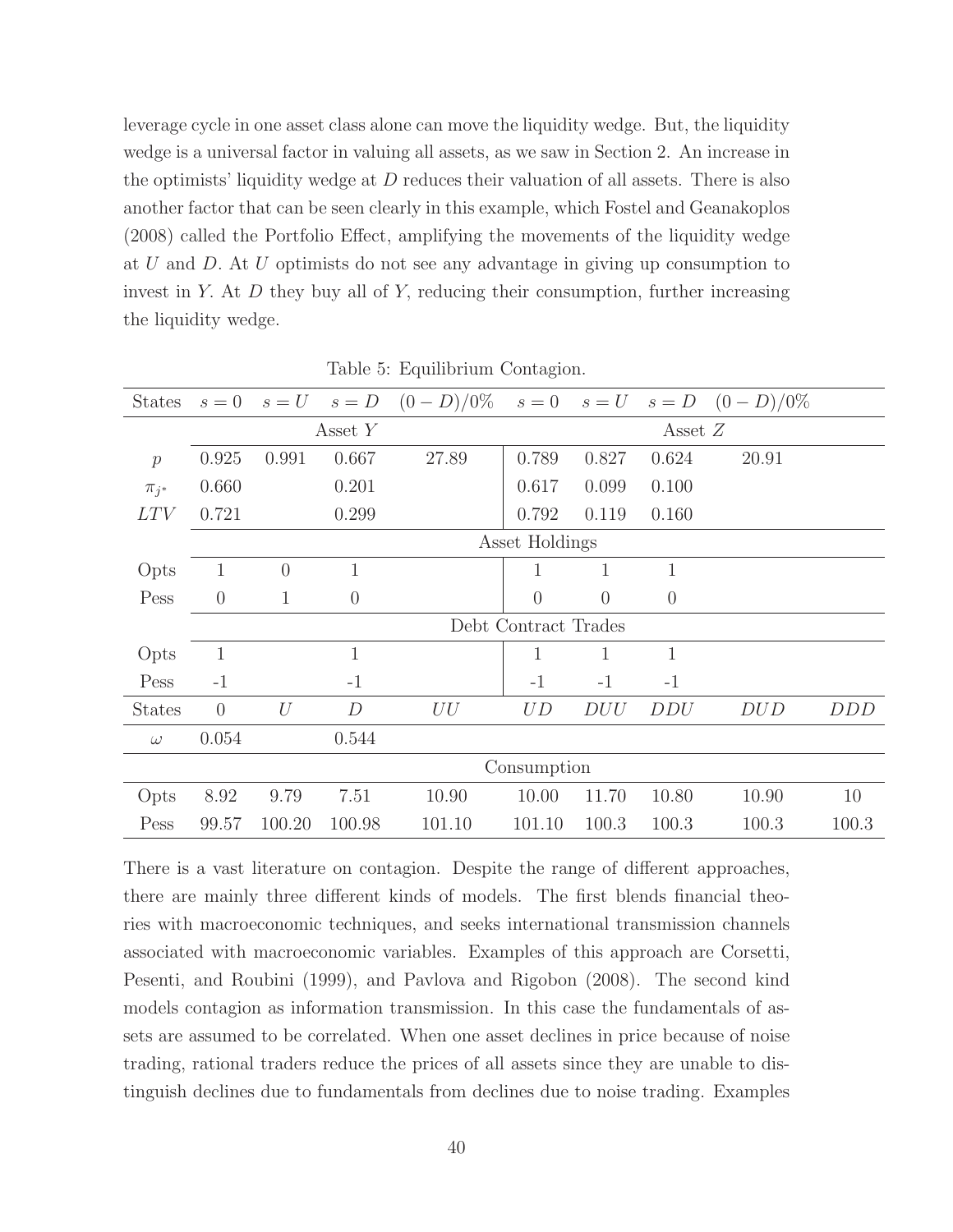of this approach are King and Wadhwani (1990), Calvo and Mendoza (2000) and Kodres and Pritsker (2002). Finally, there are theories that model contagion through wealth effects, as in Kyle and Xiong (2001). When some key financial actors suffer losses, they liquidate positions in several markets, and this sell-off generates price comovement. Our model shares with the last two approaches a focus exclusively on contagion as a financial market phenomenon. But our model further shows how leverage cycles can produce contagion in less extreme but more frequent market conditions: the anxious economy, where there is no sell-off. The leverage cycle causes contagion even when trade patterns differ from those observed during acute crises.

## **4.3 Multiple Leverage Cycles, Adverse Selection and the Volume of Trade.**

Following Dubey-Geanakoplos (2002) and Fostel-Geanakoplos (2008), we now extend the model to encompass asymmetric information: owners of the assets know their quality, but investors do not. We will show that multiple leverage cycles can generate violent swings in the volume of trade. The volume of sales of good assets will always be diminished because their owners need to curtail their sales in order to signal buyers they are good. In normal times the quantity reduction will be small, but after volatile bad news the quantity reduction can be severe. The endogenous quantity signals are modeled in the same way endogenous leverage was modeled in Section 2.

Consider the same economy of Section 4.1, except that now investors own no assets. We suppose that assets Y and  $Z$  are owned by a new class of agents we call issuers. At each state  $s \in \{0, U, D\}$  there is one class of issuers that are young at s and that in aggregate are endowed with one unit of Y and another class of issuers that are young at s and are endowed with one unit of Z. We assume that issuers have logarithmic utility for consumption in the state  $s \in \{0, U, D\}$  in which they are born and in states  $t \in S_T(s)$ , where  $S_T(s)$  is the set of terminal nodes that follow s. Issuers are endowed with 6.5 units of the consumption good when young and 10 units of the consumption good in each of their terminal states. Their beliefs are the same as the optimists. Finally, we suppose that issuers trade only when young.

Investors cannot distinguish the assets, but their issuers can. Investors judge how good the assets are according to how much an issuer sells, figuring that if the assets were so good their owner wouldn't want to sell so many of them. Rothschild and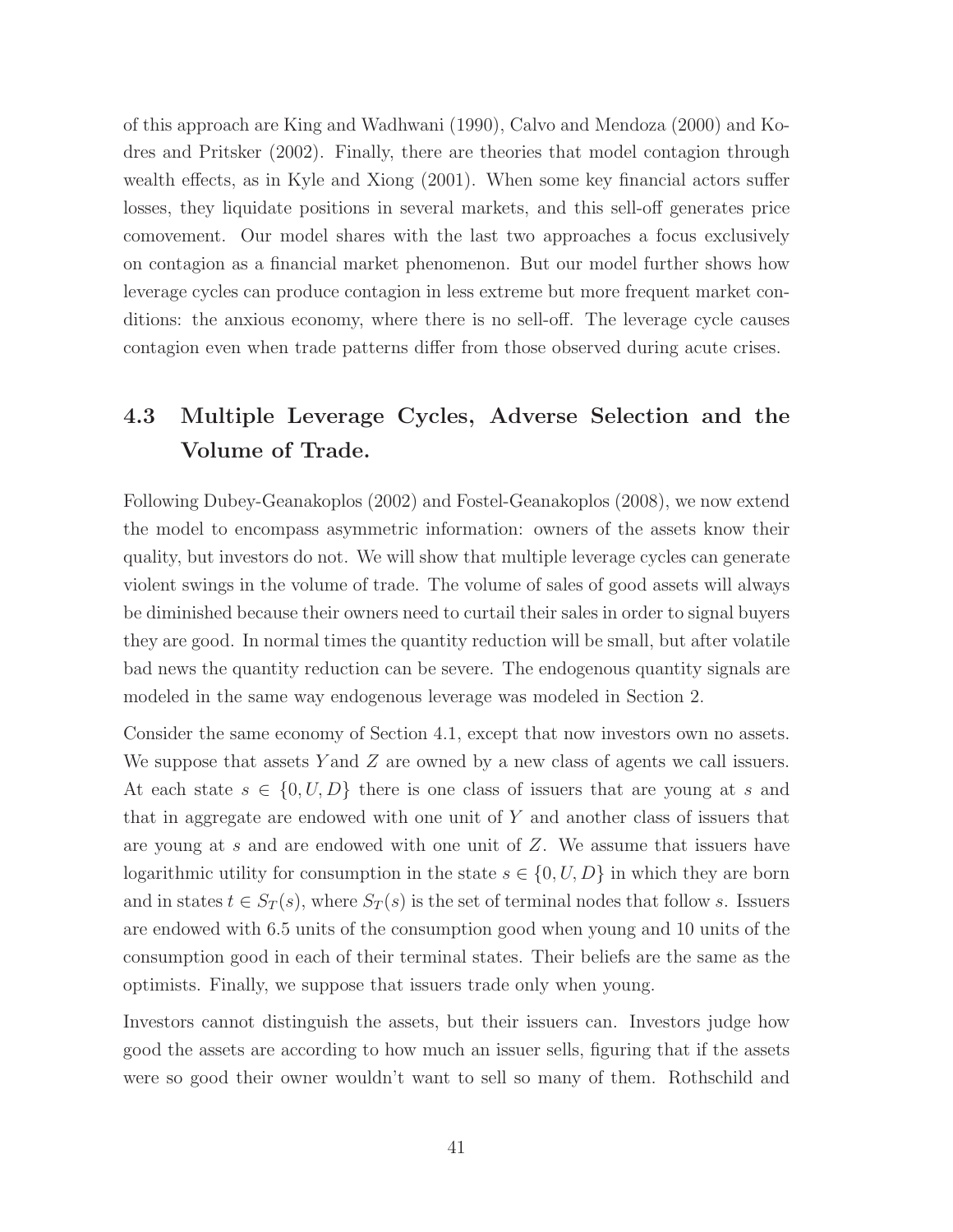Stiglitz (1976) showed that owners of good assets cut down on the volume of their sales to signal they are good.

We can combine perfect competition with quantity signaling by defining equilibrium in terms of a quantity-price schedule. In each state  $s \in S$ , there are many different markets, each characterized by a quantity limit (which a seller in that market cannot exceed) and its associated market clearing price:

$$
\vec{p}_s = \{(x_s, p_s(x_s)) ; x_s \in (0, 1], p_s \in \Re_+\}.
$$
\n(16)

The quantity-price schedule  $\vec{p}_s$  is taken as given and issuers and investors decide in which of these markets to participate. We assume exclusivity, i.e., issuers can only sell in one quantity market. So they must choose a quantity  $x_s$  to sell and then take as given the corresponding market clearing price  $p_s(x_s)$ . This is exactly analogous to how we modeled debt contracts when we described endogenous leverage in Section 2.

Given the price schedule  $\vec{p}_s$ , each young issuer decides consumption and issuance in order to maximize his utility subject to the budget set defined by

$$
B(\vec{p}_s) = \{ (\mathbf{c}, x) \in R_+^{1+S_T(s)} \times R_+ :
$$
  
\n
$$
c_s \le 6.5 + p_s(x)x
$$
  
\n
$$
x \le 1
$$
  
\n
$$
\forall t \in S_T(s) : c_t = 10 + (1 - x)d_t \}
$$

where  $d_t = d_t^Y$  or  $d_t = d_t^Z$  depending on whether the issuer is of type Y or Z.

Investors who buy assets in market  $(x_s, p_s(x_s))$  get a pro rata share of the deliveries of all assets sold in that market. Investors are assumed to be rational and to have the correct expectation of deliveries from each market  $(x_s, p_s(x_s))$ . Thus, if only one issuer type is choosing to sell at the quantity  $x_s$ , then it reveals its type, and from then on, its asset payoffs are known to be the corresponding type.

With this interpretation there is room for *signaling* as well as *adverse selection* without destroying market anonymity. Firms may (falsely) signal more reliable deliveries by publicly committing to (small) quantity markets where the prices are high because the market expects only good types to sell there. The quantity limit characterizing each asset market is exogenous and the associated price is set endogenously as in any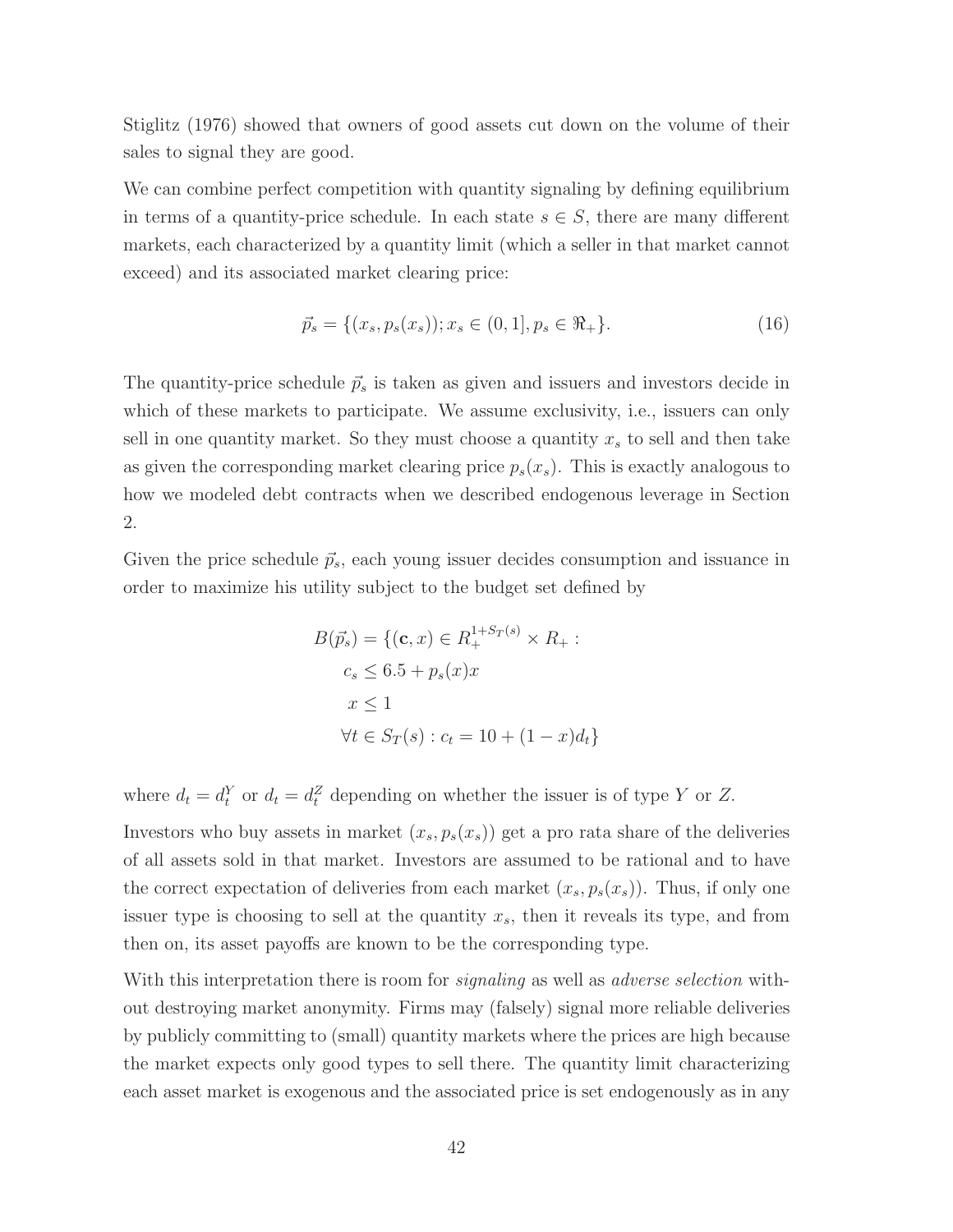traditional competitive model. However, it may occur that in equilibrium only a few asset quantity markets are active, even when all the quantity markets are priced in equilibrium. In this sense, the active quantities are set endogenously as well, without the need of any contract designer. Market clearing and optimizing behavior are enough. Dubey-Geanakoplos (2002) proved that in models like the one considered in this section, there is a unique equilibrium that is robust to perturbations. This is a separating equilibrium of the kind Rothschild-Stiglitz (1972) studied in which the Z owners sell all they want at the price  $p = p_s(x_s^Z)$  they receive, thereby revealing they are the bad type, while the Y owners sell less than they would like at the price  $p' = p_s(x_s^Y)$  they receive, thereby revealing they are the good type; the Z firms are indifferent between their choice, of selling a large quantity at a small price, and imitating the Y firms and selling a smaller quantity at a larger price.

Table 6 presents the unique separating equilibrium. The leverage cycle price behavior described in Section 4.1 is still present here: there are two coexisting leverage cycles and flight to collateral. The new thing in this simulation comes from the supply side. In order to signal that their assets are good (so that investors will pay more for them and be able to borrow more using them as collateral), the Y owners always sell less than they would if their types were common knowledge. However, after bad news at  $D$ , the drop in volume of their sales is huge. The bad  $Z$  type issuance goes down  $22\%$  from  $x_0^Z = 1$  at 0 to  $x_D^Z = .78$  at D, whereas the good type Y issuance goes down 67% from  $x_0^Y = .92$  all the way to  $x_D^Y = .30$ .

It is not surprising that with the bad news and the corresponding fall in prices, equilibrium issuance falls as well, because issuers are optimists and do not want to sell at such low prices. The interesting thing is that flight to collateral combined with informational asymmetries generates such a big drop in good issuance, even though the news is almost equally bad for both assets. The explanation is that the bigger price spread between types caused by the flight to collateral requires a smaller good type issuance for a separating equilibrium to exist. Unless the good issuance level  $x_D^Y$  becomes onerously low, bad types would be more tempted by the bigger price spread to mimic good types and sell at the high price. The good types are able to separate themselves by choosing low enough quantities since it is more costly for the bad type to rely on the payoff of its own asset for final consumption than it is for the good type.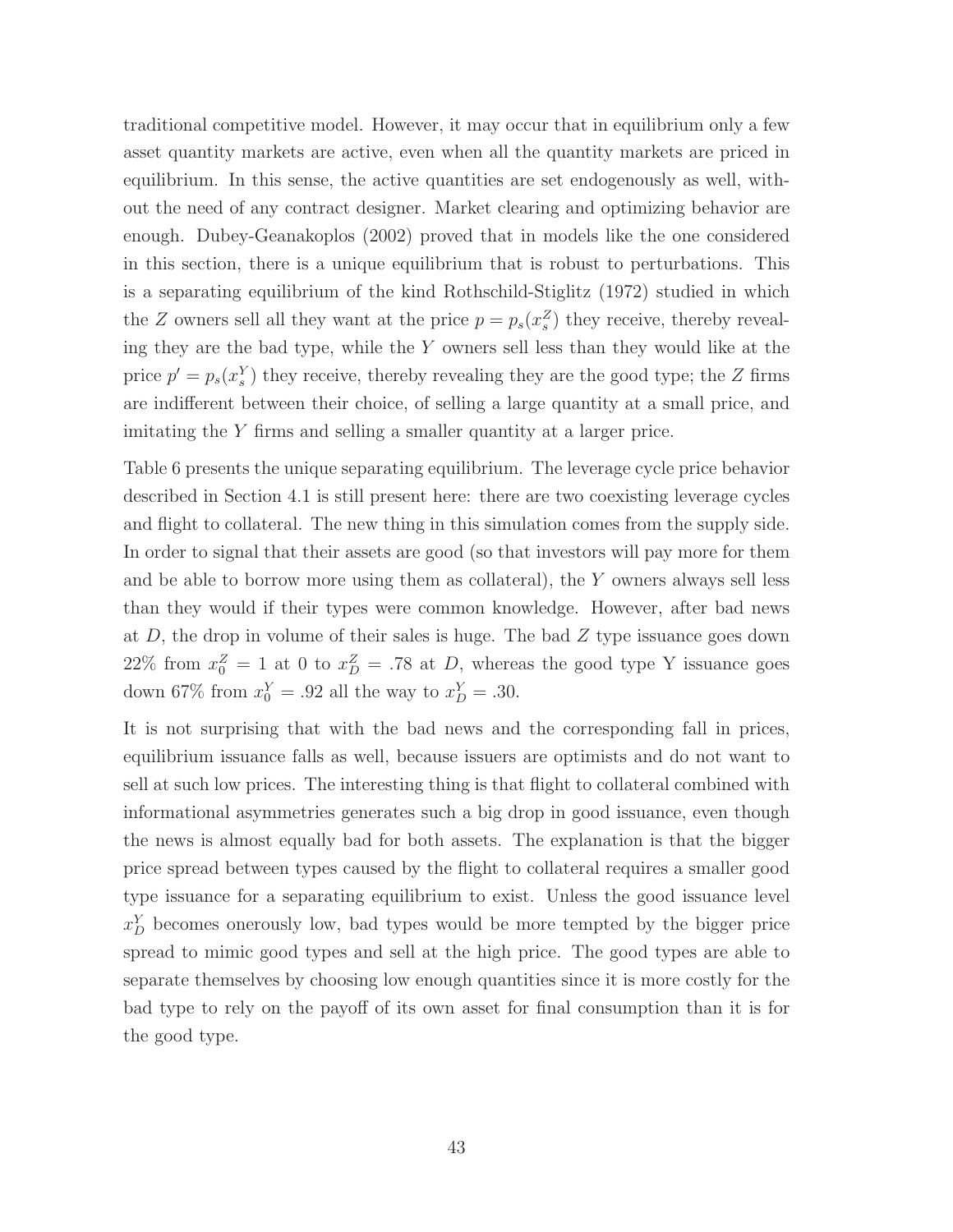| <b>States</b>  | $s=0$          |              | $s = U$ $s = D$ | $(0-D)/0\%$ | $s=0$                | $s=U$    | $s = D$  | $(0-D)/0\%$ |
|----------------|----------------|--------------|-----------------|-------------|----------------------|----------|----------|-------------|
|                |                |              | Asset $Y$       |             | Asset $Z$            |          |          |             |
| $\overline{p}$ | 0.878          | 0.981        | 0.665           | 24.25       | 0.866                | 0.981    | 0.622    | 28.17       |
| $\pi_{i^*}$    | 0.654          |              | 0.201           |             | 0.612                |          | 0.100    |             |
| LTV            | 0.745          |              | 0.303           |             | 0.707                |          | 0.162    |             |
|                |                |              |                 |             | Issuance             |          |          |             |
|                | 0.923          | $\mathbf{1}$ | 0.300           | 67.49       | 1                    | 1        | 0.78     | 22.00       |
|                |                |              |                 |             | Asset Holdings       |          |          |             |
| Opts           | 0.923          | 0.426        | 0.300           |             | 1                    | 0.426    | 0.78     |             |
| Pess           | $\overline{0}$ | 0.573        | $\overline{0}$  |             | $\overline{0}$       | 0.573    | $\theta$ |             |
|                |                |              |                 |             | Debt Contract Trades |          |          |             |
| Opts           | 0.923          |              | 0.300           |             | $\mathbf 1$          |          | 0.78     |             |
| Pess           | $-0.923$       |              | $-0.300$        |             | $-1$                 |          | $-0.78$  |             |
| <b>States</b>  | $s=0$          | $s=U$        | $s = D$         | $s=UU$      | $s = UD$             | $s = DU$ | $s = DD$ |             |
| $\omega$       | 0.208          |              | 0.536           |             |                      |          |          |             |

Table 6: Equilibrium Adverse Selection.

There is a growing literature that tries to model asymmetric information within general equilibrium, like Gale (1992), Bisin and Gottardi (2006), and Rustichini and Siconolfi (2008). Our model combines asymmetric information in a general equilibrium model with a model of endogenous credit constraints and leverage.

## **5 Leverage and Agent Based Models**

In collateral equilibrium, agents are hyper rational, correctly anticipating what prices will be in all future states. This makes it clear that while the leverage cycle depends on agent heterogeneity, it does not depend on irrational exuberance. But there is a cost to working with general equilibrium models: equilibrium is difficult to compute.

Thurner-Farmer-Geanakoplos (2013) describes the leverage cycle in a so-called agent based model in which agents follow behavioral rules that determine their actions as a function of their past observations, rather than as a function of their expectations about the future. The long run dynamic (spanning tens of thousands of periods) of the model is easy to compute, since it involves forward iteration without the need for finding a fixed point in which expectations match what actually happens. The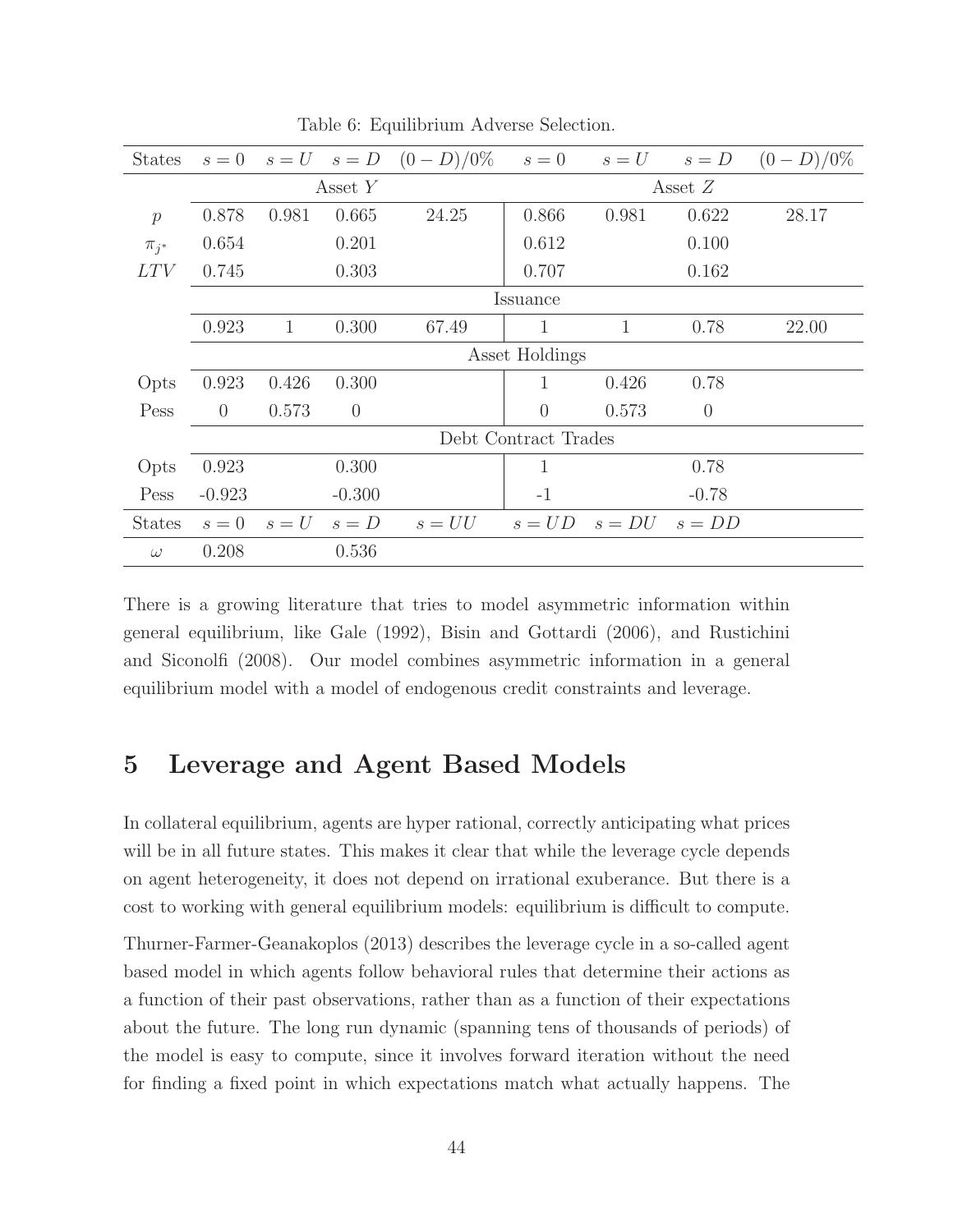agent based model is also able to represent the key features of the leverage cycle, in an even richer setting than the general equilibrium model of Section 2, but at the cost of introducing ad hoc behavioral rules that cannot be justified as fully rational.

There is one asset  $Y$  of unit size in the economy in addition to money. Agent heterogeneity is represented by two classes of investors, noise traders and funds. Noise traders "believe" the asset is worth what it sold for the previous period plus some Gaussian noise, with a tiny bias toward a fixed value  $V$ . Their behavioral rule is that every period they are willing to hold  $\eta(t)$  dollars worth of assets, where  $log \eta(t) = \rho log \eta(t-1) + (1-\rho)log(V) + \sigma \chi(t)$  and  $\chi(t)$  is Gaussian with mean 0 and variance 1, and  $\varrho$  is just barely less than 1. Fund managers "believe" the asset price will revert to  $V$ , and are willing to bet on that by leveraging. Their behavioral rule is that every period they are willing to hold  $\mu(t)$  dollars worth of assets, where  $\mu(t)$  is 0 when the current asset price  $p(t)$  is greater than long run value V, and  $\mu(t)$ increases linearly at rate  $\beta$  as the undervaluation  $V - p(t)$  grows above zero.

One period loans are always available from the bank at a fixed rate  $r$ , but they must be collateralized by the asset holdings. Let  $\delta(t)$  be the amount borrowed at time t; a negative  $\delta(t)$  signifies money deposited in the bank at interest rate r. A crucial assumption is that the asset holdings of a fund manager can never imply a leverage exceeding a hard upper bound. More precisely, suppose that fund managers hold only assets, and give or take one period loans from the bank. Their wealth at time t is then  $W(t) = \frac{\mu(t-1)}{p(t-1)}p(t) - (1+r)\delta(t-1)$  and their budget constraint is  $\mu(t) = W(t) + \delta(t)$ . The leverage constraint is that  $\mu(t)/W(t) \leq \lambda$ . Observe that if  $\lambda = 5$ , then a \$1 increase in wealth permits the fund manager to buy \$5 more assets, and a \$1 decrease in wealth forces him to hold \$5 less in assets if he was up against his leverage constraint. A drop in asset prices makes every fund manager eager to put more money into the asset, but may force these willing buyers to become big sellers.

Thurner et al (2013) suppose that there are many fund managers with different aggressiveness  $\beta$  and different leverage constraints  $\lambda$ . They suppose that every manager begins at time 0 with a stock of cash and a memory of past asset prices. They suppose that the bank sets leverage limits  $\lambda$  for each fund as a decreasing function of past volatility of asset prices (computed over a fixed window of 100 periods). Finally they suppose there is a household sector that has income which it allocates to fund managers based on their recent returns (computed over the same window of 100 periods), with more money allocated to more successful funds.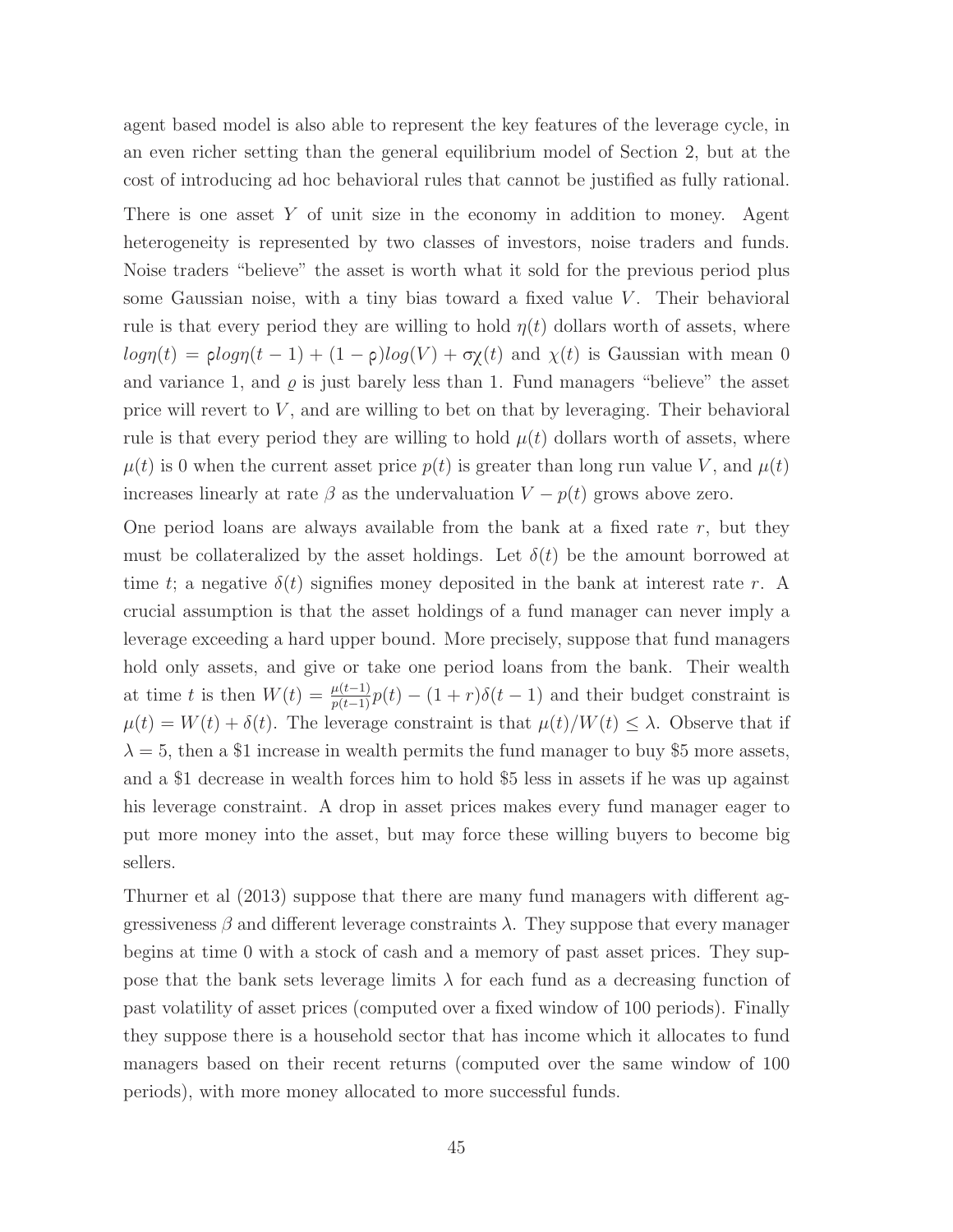The model shows that if the leverage limits  $\lambda$  are held low, then prices very nearly follow a random walk. If the leverage limits are high (around 5 or 7), then price movements display a fat tail and clustered volatility. The agent based model also allows us to understand the leverage cycle as a process with a slow build up and a violent crash that also might take many periods.

The leverage cycle does not arise from a once and for all exogenous shock to asset payoffs. On the contrary, the leverage cycle is a process crucially depending on the heterogeneity of investors. Some investors are more aggressive (higher  $\beta$ ) than others, or more able to leverage (higher  $\lambda$ ) and buy than others. When the market is going up, these investors do well and via their increased relative wealth and their superior adventurousness, a relatively small group of them will come to hold a disproportionate share of the assets. When the market is controlled by a smaller group of agents who are more homogeneous than the market as a whole, their commonality of outlook will tend to reduce the volatility of asset prices. Fund managers always believe the value of the asset is  $V$ , while the noise traders randomly fluctuate all over in their opinions. The bigger the wealth of fund managers, the more stable the asset prices. The large Wall Street investment banks tend to have similar computer models and managers trained at the same schools, and thus similar, stable valuations of assets. But if  $\lambda$  is a decreasing function of volatility, as will arise in any endogenous model of leverage and as is mandated by Basel III rules, their own success in dominating the market will enable the fund managers to leverage more, which will give them a still more disproportionate share of the assets, and reduce volatility still further. Despite the leverage restrictions intended from Basle III, the extremely low volatility still gives room for very high leverage. After a run of good luck, the market will appear to be at its best: A zenith of prices, a low of volatility, and a flood of profits for the biggest funds. But in fact the market is poised for its biggest fall.

At this point some exogenous bad luck, causing noise traders to reduce their asset demand, will reduce asset prices and have a disproportionate effect on the wealth of the most adventurous buyers. Of course they will regard the situation as an even greater buying opportunity, but in order to maintain their prior leverage levels they will be forced to sell instead of buying. At this point volatility will rise and the Basle III lending rules will force them to reduce leverage and sell more. The next class of buyers will also not be able to buy much because their access to leverage will also suddenly be curtailed. The assets will cascade down to a less and less willing group of buyers. After awhile, the household sector will reallocate its money away from the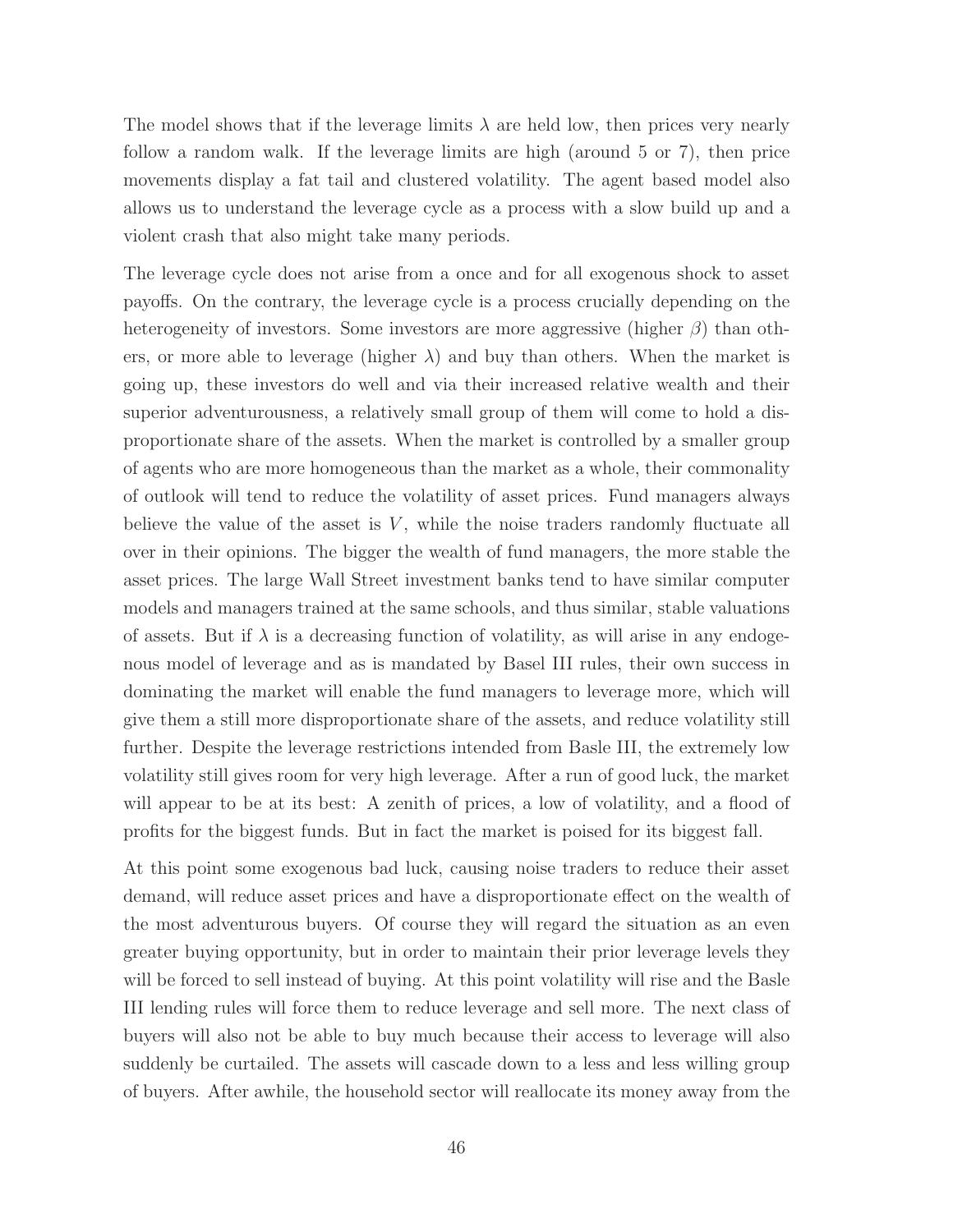most aggressive funds, again causing them to sell. In the end, the price of the assets will fall not so much because of the exogenous shock, but because the marginal buyer will be so different from the marginal buyer before the shock.

The recent crash in home and mortgage prices, and the ensuing global recession, has brought forth numerous proposals for the regulation of leverage. As Poledna et al (2013) say, the trouble is that many of these proposals ignore the mechanism of the leverage cycle, and thus might unwittingly do more harm than good. Under some conditions, Basle II not only would fail to stop the leverage build up, but it would make the de leveraging crash much worse by curtailing all the willing buyers simultaneously.

## **6 References**

Acharya, V, Viswanathan S. 2011. "Leverage, Moral Hazard, and Liquidity." Journal of Finance, 66(1): 99-138.

Acharya, V, Gale D, Yorulmazer T. 2011. "Rollover Risk and Market Freezes." Journal of Finance , 66(4), 1177-1209.

Adrian T, Shin H. 2010. "Liquidity and Leverage." Journal of Financial Intermediation, 19(3): 418-37.

Adrian T, Boyarchenko N. 2012. "Intermediary Leverage Cycles and Financial Stability" Federal Reserve Bank of New York Staff Reports, Number 567.

Araujo A, Kubler F, Schommer S. 2012,"Regulating Collateral-Requirements when Markets are Incomplete." Journal of Economic Theory.147 (2): 450-476.

Bernanke B, Gertler M. 1989. "Agency Costs, Net Worth, and Business Fluctuations." American Economic Review , 79(1): 14-31.

Bisin A, Gottardi P. 2006. "Ef!cient Competitive Equilibria with Adverse Selection." Journal of Political Economy, 114(3): 485–516.

Brunnermeier M, Pedersen L. 2009. "Market Liquidity and Funding Liquidity." Review of Financial Studies, vol 22,6,2201-2238.

Brunnermeier M, Sannikov Y. 2013. "A Macroeconomic Model with a Financial Sector." Working Paper.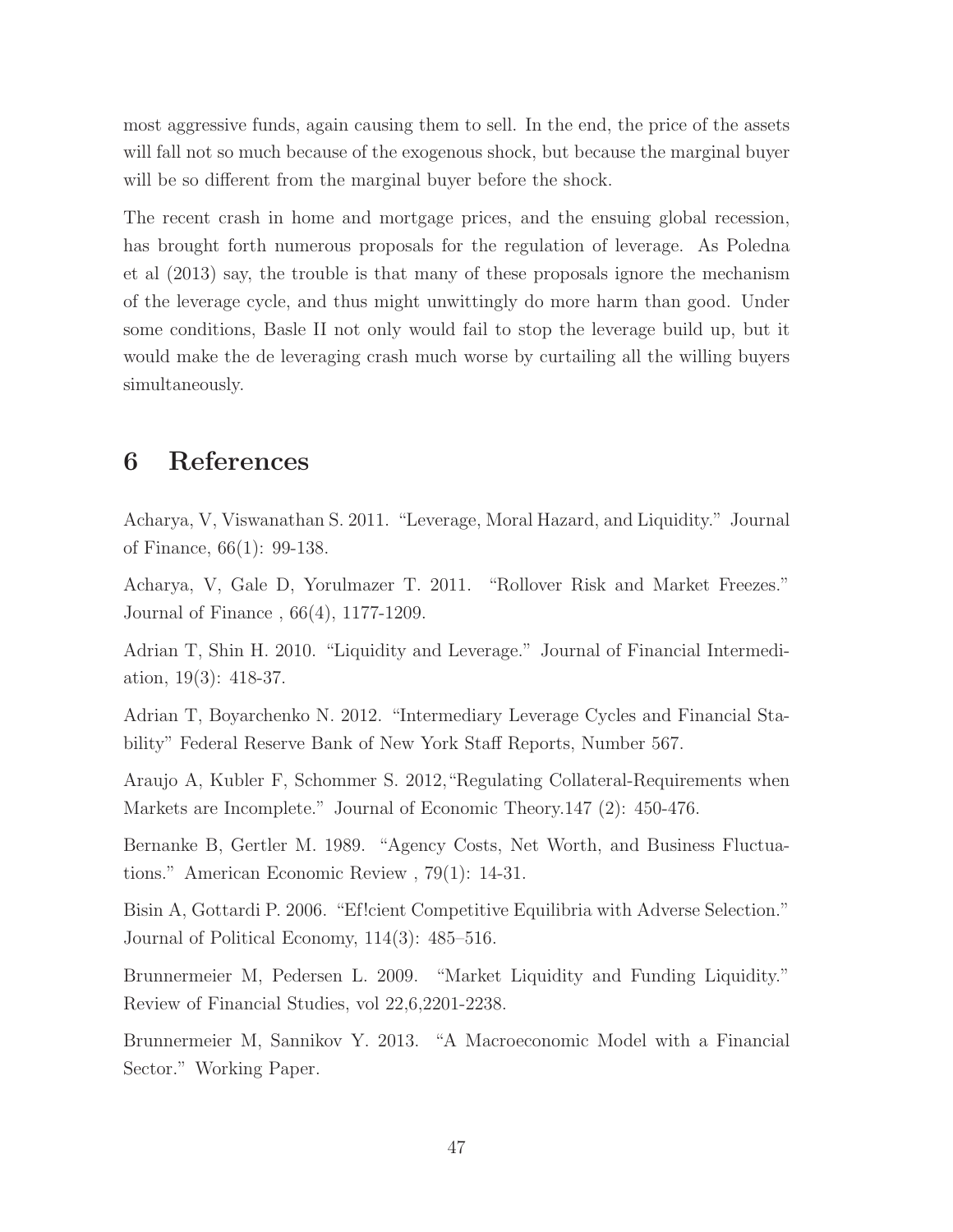Calvo G, Mendoza E. 2000. "Contagion, Globalization, and the Volatility of Capital Flows." In Capital Flows and the Emerging Economies: Theory, Evidence, and Controversies, ed. Sebastian Edwards, 15–41. Chicago: University of Chicago Press.

Corsetti G, Pesenti P, Roubini N. 1999. "Paper Tigers? A Model of the Asian Crisis." European Economic Review, 43(7): 1211–36.

Gale D. 1992. "A Walrasian Theory of Markets with Adverse Selection." Review of Economic Studies, 59(2): 229–55.

Dubey P, Geanakoplos J. 2002. "Competitive Pooling: Rothschild–Stiglitz Reconsidered." Quarterly Journal of Economics, 117(4): 1529–70.

Fostel A, Geanakoplos J. 2008. "Leverage Cycles and the Anxious Economy." American Economic Review 2008, 98:4, 1211-1244.

Fostel A, Geanakoplos J. 2012a. "Why Does Bad News Increase Volatility and Decrease Leverage." Journal of Economic Theory. 147(2): 501-525.

Fostel A, Geanakoplos J. 2012b. "Tranching, CDS and Asset Prices: How Financial Innovation can Cause Bubbles and Crashes." American Economic Journal: Macroeconomics. 2012, 4(1): 190-225.

Fostel A, Geanakoplos J. 2013. "Leverage and Default in Binomial Economies: A Complete Characterization." Cowles Foundation Working Paper. 1877R.

Garleanu N, Pedersen L. 2011. "Margin-Based Asset Pricing and the Law of One Price." Review of Financial Studies, vol. 24 (2011), no. 6, pp. 1980-2022.

Geanakoplos J. 1997. "Promises, Promises." In The Economy as an Evolving Complex System II, ed. W. Brian Arthur, Steven Durlauf, and David Lane, 285-320. Reading, MA: Addison-Wesley.

Geanakoplos J. 2003. "Liquidity, Default, and Crashes: Endogenous Contracts in General Equilibrium." In Advances in Economics and Econometrics: Theory and Applications, Eighth World Conference,Vol. 2, 170-205. Econometric Society Monographs.

Geanakoplos J. 2010. "The Leverage Cycle." In NBER Macroeconomics Annual 2009, ed. Daron Acemoglu, Kenneth Rogoff, and Michael Woodford, 1-65. Chicago: University of Chicago Press.

Geanakoplos J, Zame W. 1997. "Collateralized Security Markets." Working Paper.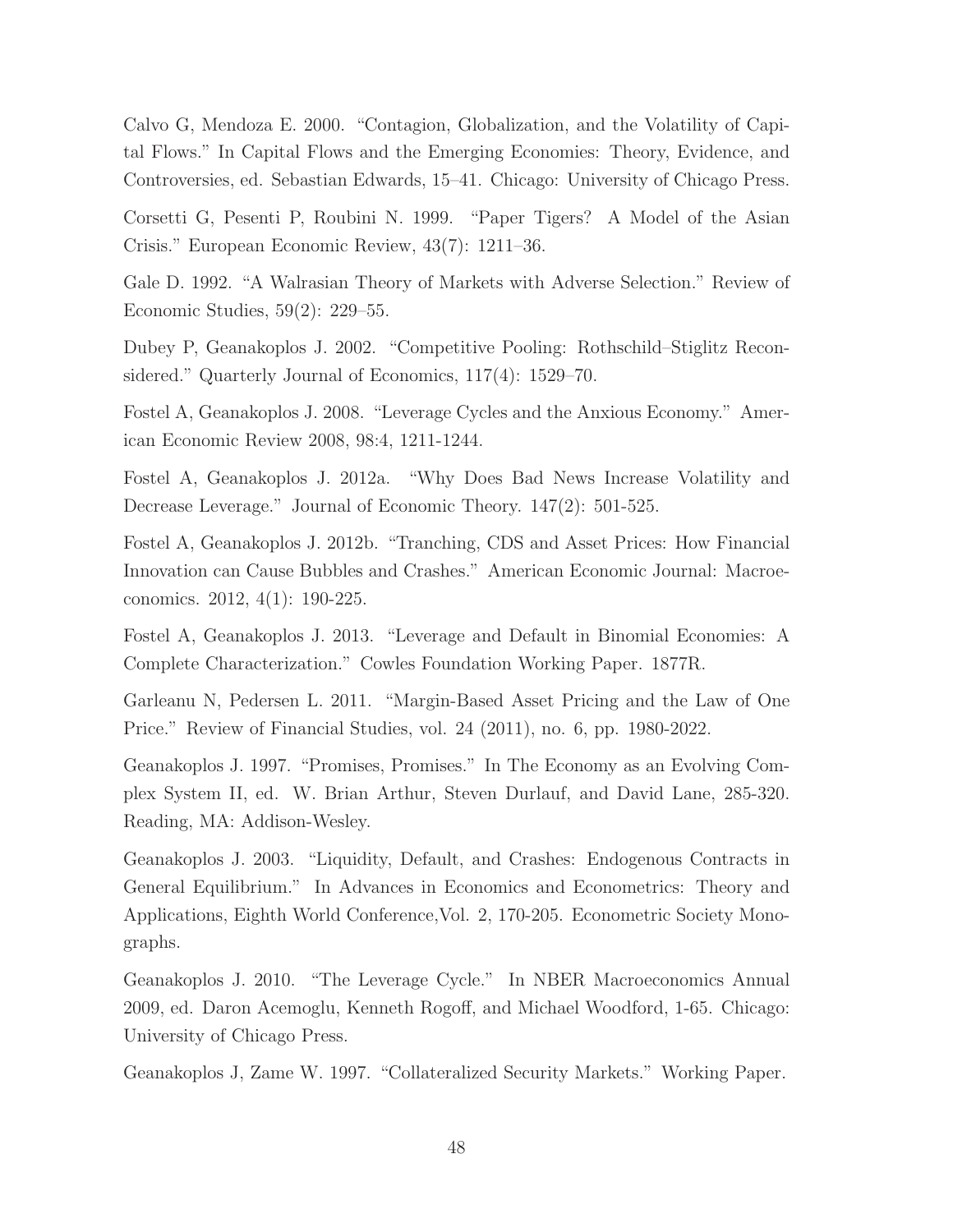Gromb D, Vayanos D. 2002. "Equilibrium and welfare in markets with financially constrained arbitrageurs." Journal of Financial Economics. 66,361-407.

Harrison M, Kreps D. 1978. "Speculative investor behavior in a stock market with heterogenous expectations" Quarterly Journal of Economics, pp 323-336.

Hindy A. 1994. "Viable Prices in Financial Markets with Solvency Constraints." Journal of Mathematical Economics, 24(2): 105–35.

Holmstrom B, Tirole J. 1997. "Financial Intermediation, Loanable Funds, and the Real Sector." The Quarterly Journal of Economics , 112(3): 663-691.

King M, Wadhwani S. 1990. "Transmission of Volatility between Stock Markets." Review of Financial Studies, 3(1): 5–33.

Kiyotaki N, Moore J. 1997. "Credit Cycles." Journal of Political Economy , 105(2): 211-248.

Kodres L, Pritsker M. 2002. "A Rational Expectations Model of Financial Contagion." Journal of Finance,  $57(2)$ :  $768-99$ .

Kyle A, Xiong W. 2001. "Contagion as a Wealth Effect." Journal of Finance, 56(4): 1401–40.

Mendoza E. 2010. "Sudden Stops, Financial Crises, and Leverage." American Economic Review. 2010, Vol 100. N 5, pp. 1941-66.

Lagos R. 2010. "Asset prices and liquidity in an exchange economy."Journal of Monetary Economics, 57(8): 913-930

Rothschild M, Stiglitz J. 1976. "Equilibrium in Competitive Insurance Markets: An Essay on the Economics of Imperfect Information." Quarterly Journal of Economics,  $90(4): 630-49.$ 

Pavlova A, Rigobon R. 2008. "The Role of Portfolio Constraints in the International Propagation of Shocks." Review of Economic Studies, 75, pp.1215-1256.

Poledna, S, Thurner, S. Farmer D. Geanakoplos J. 2013. "Leverage-Induced Systemic Risk under Basle II and other Credit Risk Proposals", University of Vienna working paper.

Rustichini A, Siconolfi P. 2008. "General equilibrium in economies with adverse selection." Economic Theory,37, 417-437

Simsek A. 2013. "Belief Disagreements and Collateral Constraints." Econometrica, Volume 81, Issue 1, p.1-53.